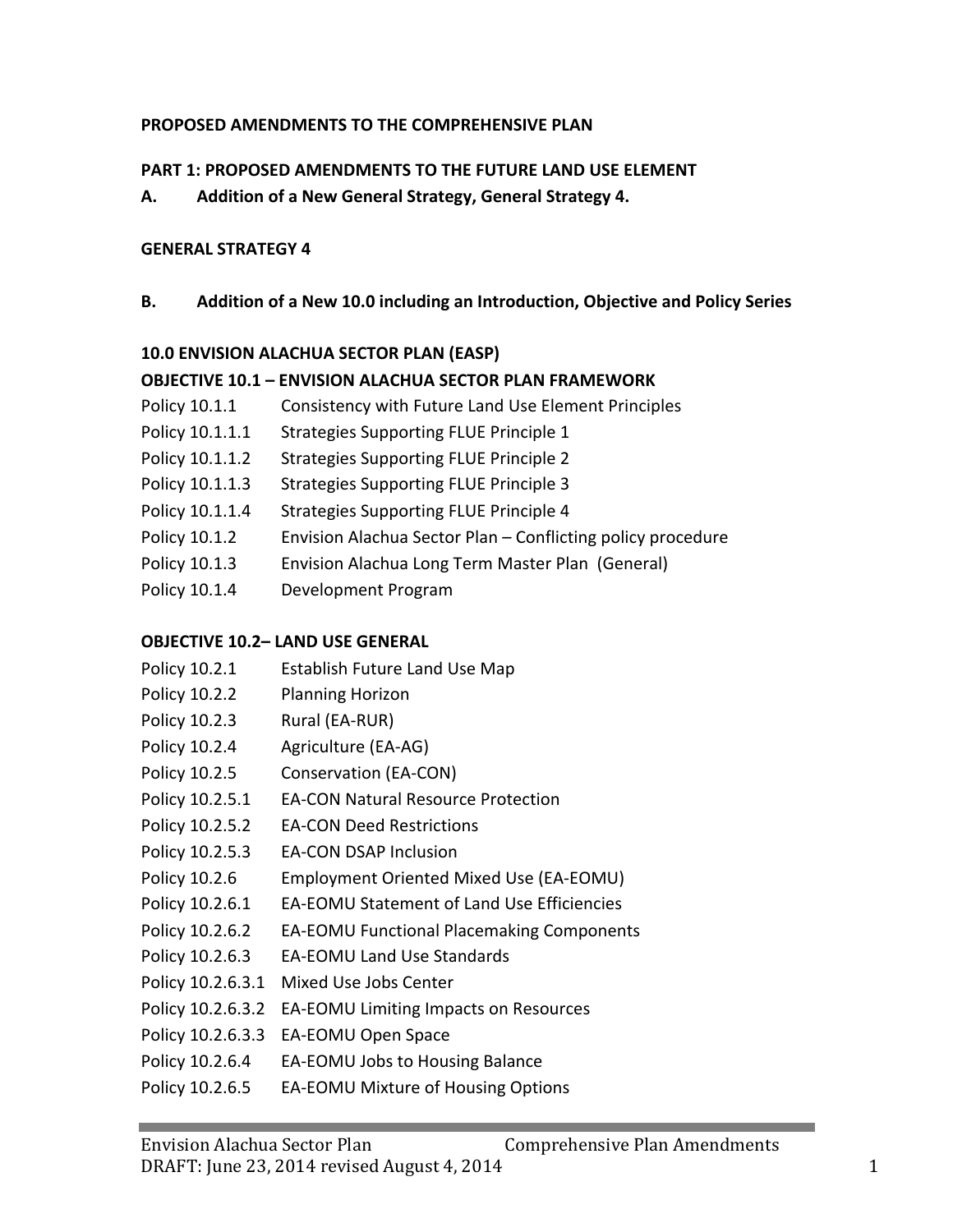- Policy 10.2.6.6 EA-EOMU Design Standards
- Policy 10.2.6.7 EA-EOMU Retail Uses Design Standards
- Policy 10.2.6.8 EA-EOMU Protection of Edges
- Policy 10.2.6.9 EA-EOMU Access to Civic Uses
- Policy 10.2.6.10 EA-EOMU Circulation and Connectivity
- Policy 10.2.7 Clean, Healthy Environment

#### **OBJECTIVE 10.3 - EA-EOMU STANDARDS**

| Policy 10.3.1   | EA-EOMU Area A Intent/Vision            |
|-----------------|-----------------------------------------|
| Policy 10.3.1.1 | Area A Development Program              |
| Policy 10.3.1.2 | Area A Permitted Uses/Density/Intensity |
| Policy 10.3.1.3 | Area A Mix of Uses                      |
| Policy 10.3.1.4 | Area A Natural Resources Protection     |
| Policy 10.3.2   | EA-EOMU Area B Intent/Vision            |
| Policy 10.3.2.1 | Area B Development Program              |
| Policy 10.3.2.2 | Area B Permitted Uses/Density/Intensity |
| Policy 10.3.2.3 | Area B Mix of Uses                      |
| Policy 10.3.2.4 | Area B Natural Resources Protection     |
| Policy 10.3.2.5 | Area B Design Standards                 |
| Policy 10.3.3   | EA-EOMU Area C Intent/Vision            |
| Policy 10.3.3.1 | Area C Development Program              |
| Policy 10.3.3.2 | Area C Permitted Uses/Density/Intensity |
| Policy 10.3.3.3 | Area C Mix of Uses                      |
| Policy 10.3.3.4 | Area C Natural Resources Protection     |
| Policy 10.3.4   | EA-EOMU Area D Intent/Vision            |
| Policy 10.3.4.1 | Area D Development Program              |
| Policy 10.3.4.2 | Area D Permitted Uses/Density/Intensity |
| Policy 10.3.4.3 | Area D Mix of Uses                      |
| Policy 10.3.4.4 | Area D Natural Resources Protection     |
| Policy 10.3.4.5 | Area D Timing of Development            |
| Policy 10.3.5   | EA-EOMU Area E Intent/Vision            |
| Policy 10.3.5.1 | Area E Development Program              |
| Policy 10.3.5.2 | Area E Permitted Uses/Density/Intensity |
| Policy 10.3.5.3 | Area E Mix of Uses                      |
| Policy 10.3.5.4 | Area E Natural Resources Protection     |
| Policy 10.3.5.5 | Area E Timing of Development            |

#### **OBJECTIVE 10.4.1 - NATURAL RESOURCE PROTECTION (GENERAL)**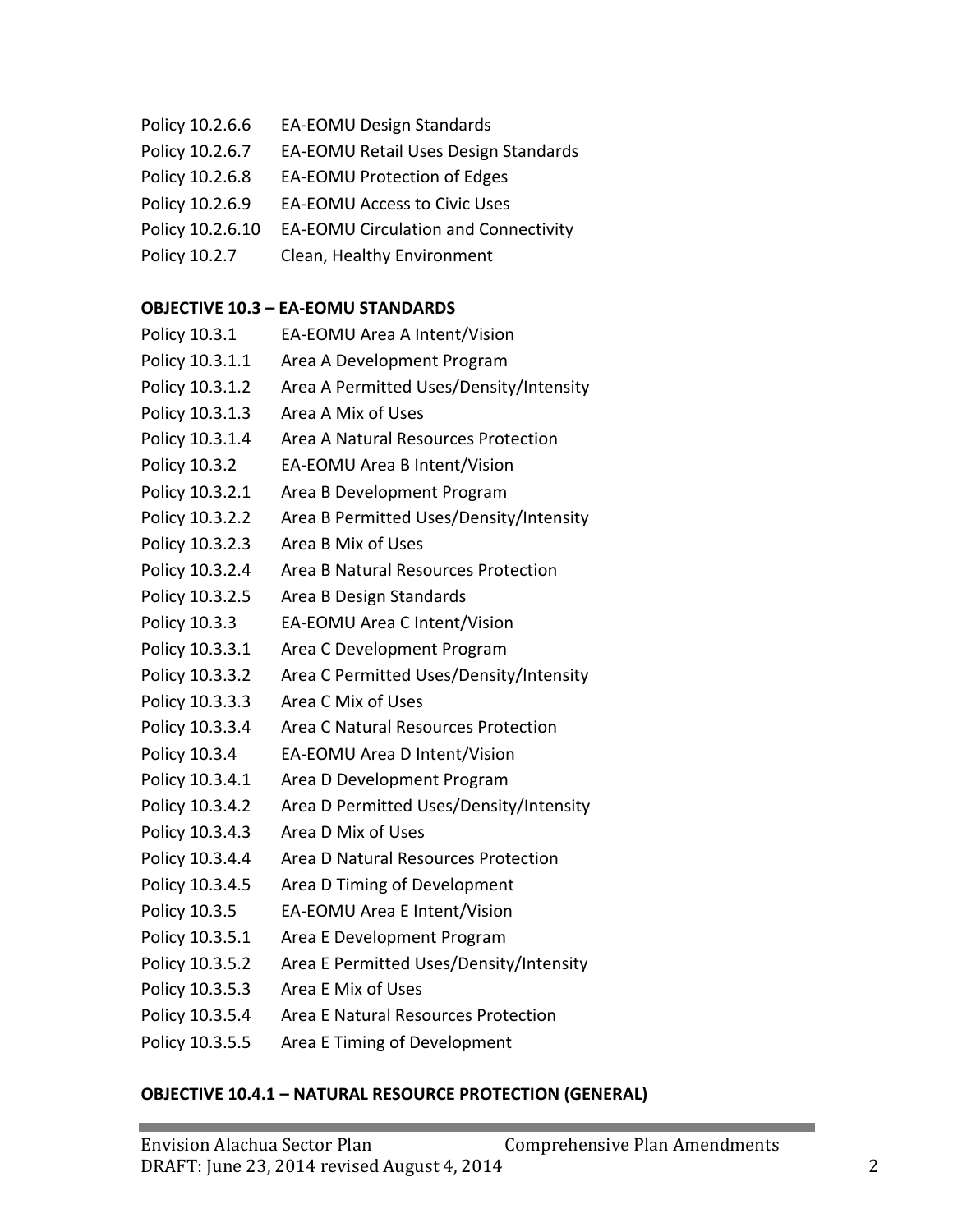- Policy 10.4.1.1 Timing of Conservation Easements
- Policy 10.4.1.2 Conservation Management Plans
- Policy 10.4.1.2.1 Management Plans Content
- Policy 10.4.1.2.2 Management Plans Timing
- Policy 10.4.1.2.1 Management Plans Advisors
- Policy 10.4.1.2.1 Management Plans Implementation
- Policy 10.4.1.3 Protection of Important Natural Resource Area Edges
- Policy 10.4.1.4 Protection of Strategic Ecosystems
- Policy 10.4.1.5 Protection of Sinkhole(s)

#### **OBJECTIVE 10.4.2 - NATURAL RESOURCE PROTECTION (DEVELOPMENT STANDARDS)**

- Policy 10.4.2.1 Wetlands Protection
- Policy 10.4.2.2 Floodplain
- Policy 10.4.2.3 Cultural Resource Assessment
- Policy 10.4.2.4 Intergovernmental Coordination for Resource Protection

#### **OBJECTIVE 10.4.3 - WATER RESOURCE PROTECTION**

- Policy 10.4.3.1 Water Supply Strategy
- Policy  $10.4.3.2$  Conservation first Strategies for Water Supply
- Policy 10.4.3.3 Natural System Needs
- Policy 10.4.3.4 Wastewater as a Water Source
- Policy 10.4.3.5 Water Quality Improvement

#### **OBJECTIVE 10.5 - PHYSICAL INFRASTRUCTURE**

- Policy 10.5.1 Transportation
- Policy 10.5.2 Potable Water and Sanitary Sewer Centralized Services
- Policy 10.5.2.1 Potable Water and Sanitary Sewer EOMU
- Policy 10.5.2.2 Potable Water and Sanitary Sewer Hawthorne Reserve Area
- Policy 10.5.2.3 Potable Water and Sanitary Sewer Limitation
- Policy 10.5.3 Stormwater Level of Service Standard
- Policy 10.5.4 Schools
- Policy 10.5.5 Financing

#### **OBJECTIVE 10.6 – IMPLEMENTATION**

- Policy 10.6.1 Permitted Uses Without a Detailed Specific Area Plan (DSAP)
- Policy 10.6.2 DSAP Buildout Date
- Policy 10.6.3 DSAP Size
- Policy 10.6.4 DSAP Minimum Requirements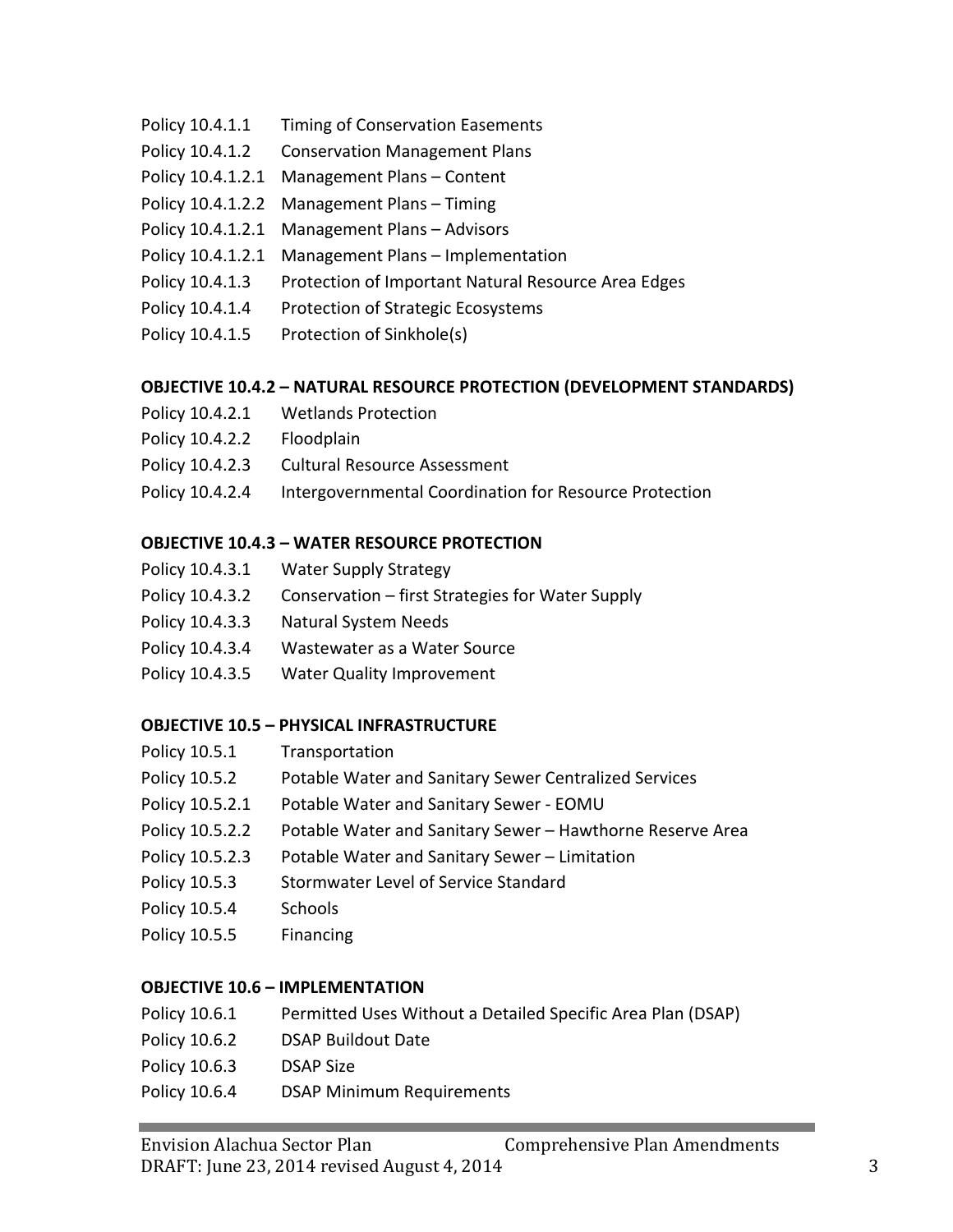| Policy 10.6.5    | <b>DSAP Open Space</b>                               |
|------------------|------------------------------------------------------|
| Policy 10.6.6    | <b>Infrastructure Financing Minimum Requirements</b> |
| Policy 10.6.6.1  | Capital Improvements Element Future Amendment        |
| Policy 10.6.7    | <b>DSAP Water and Wastewater</b>                     |
| Policy 10.6.8    | <b>DSAP Transportation</b>                           |
| Policy 10.6.9    | <b>DSAP Stormwater</b>                               |
| Policy 10.6.10   | <b>DSAP Remedies</b>                                 |
| Policy 10.6.11   | Intergovernmental Coordination                       |
| Policy 10.6.11.1 | <b>Community Participation</b>                       |
| Policy 10.6.11.2 | Resource Protection - Coordination                   |
| Policy 10.6.11.3 | <b>Schools Coordination</b>                          |
|                  |                                                      |

#### **MAPS**

Map F.17, Envision Alachua Sector Plan Framework Map Map F.17-A, Envision Alachua East Area Inset Map

#### **EXHIBITS**

Exhibit 10.1: Walkability Pattern Guide Exhibit 10.2: Block layout example for most intense mixed-use locations Exhibit 10.3: Block layout examples for R&D/Office/Institutional Exhibit 10.4: Block layout examples for Manufacturing Exhibit 10.5: Block layout examples for Neighborhoods Exhibit 10.6: Conceptual Site Design for Hawthorne Reserve Area

#### **PART 2: PROPOSED AMENDMENTS TO THE TRANSPORTATION MOBILITY ELEMENT**

#### **A. Amend Principle 3**

#### **PRINCIPLE 3**

#### **B. Amend Existing Policies**

## **OBJECTIVE 1.2 - Transportation Management Outside of Urban Cluster and Sector Plan Mobility Areas**

Policy 1.4.1

#### **C. Addition of a new Objective 1.10 and Policy Series**

#### **OBJECTIVE 1.10 - ENVISION ALACHUA TRANSPORTATION MOBILITY DISTRICT**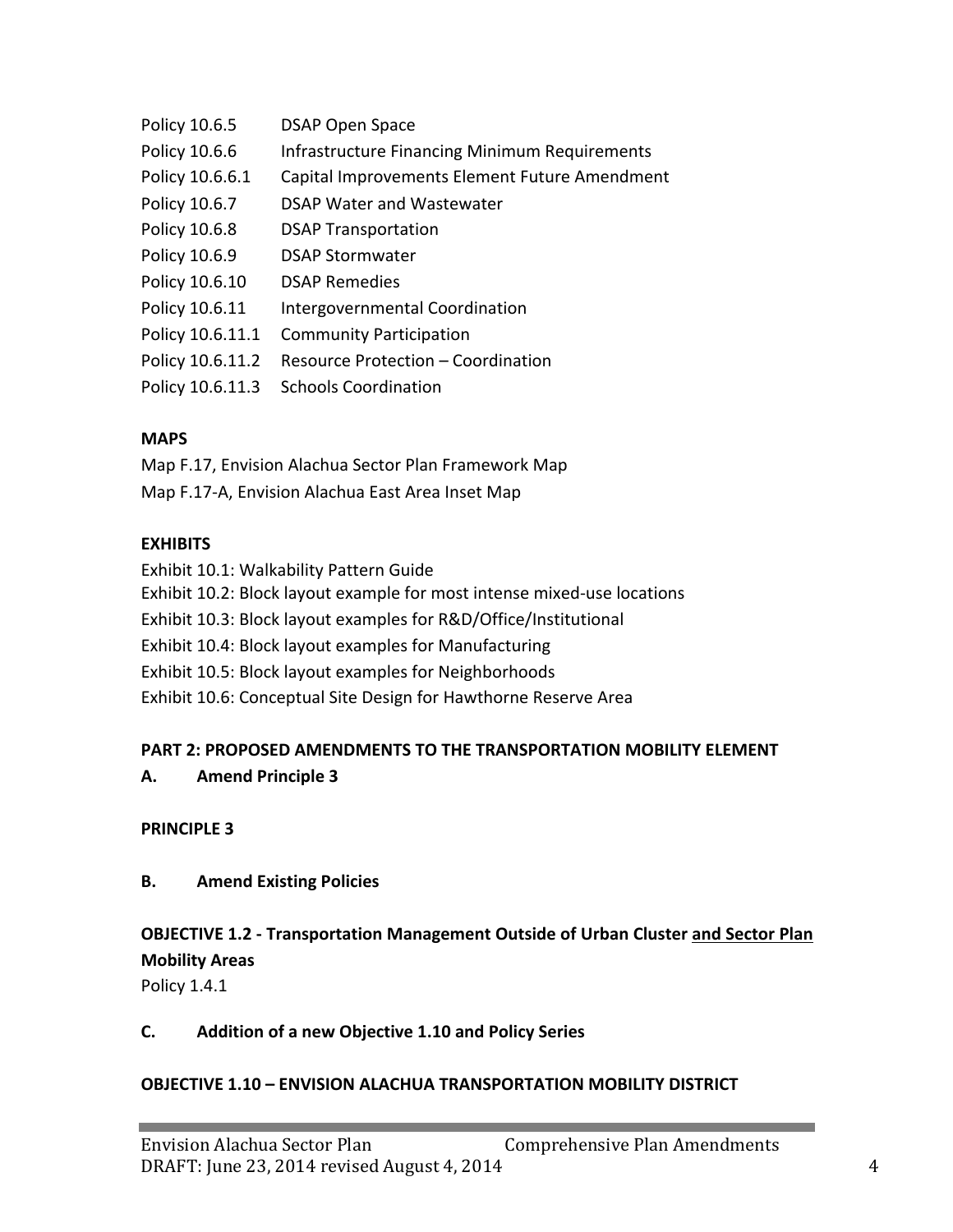| Policy 1.10.1  | Envision Alachua Sector Plan (EASP) Mobility            |
|----------------|---------------------------------------------------------|
| Policy 1.10.2  | <b>Envision Alachua Mobility District</b>               |
| Policy 1.10.3  | <b>EA-Mobility Fee</b>                                  |
| Policy 1.10.4  | EA Mobility Fee Credit                                  |
| Policy 1.10.5  | EA Mobility District Levels of Service                  |
| Policy 1.10.6  | SIS Facilities Levels of Service                        |
| Policy 1.10.7  | Transportation – SR 20 Transition to an Urban Facility  |
| Policy 1.10.8  | <b>Internal Street Network Requirements</b>             |
| Policy 1.10.9  | <b>LOS Mitigation</b>                                   |
| Policy 1.10.10 | Transportation - Additional Railroad Crossing on US 301 |
| Policy 1.10.11 | <b>Transportation Facility Improvements</b>             |

## **MAPS**

Map 11.A, Envision Alachua (EA) Mobility District Map

#### **PART 3: PROPOSED AMENDMENTS TO THE CAPITAL IMPROVEMENTS ELEMENT**

#### **A. Amend Existing Policies**

Policy 1.2.4

Policy 1.3.2 Amended to add a new subsection  $(c)(4)$ .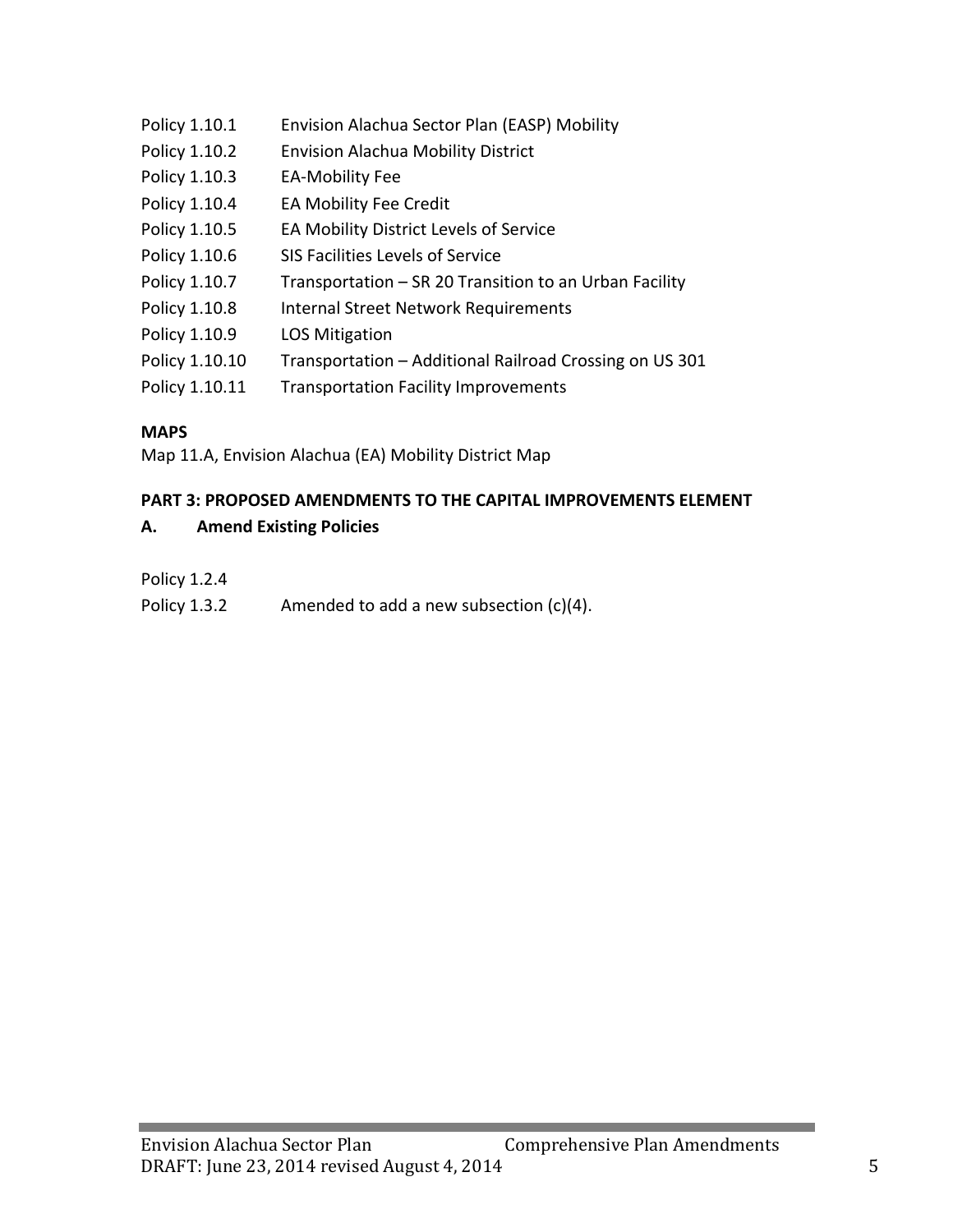#### **PART 1: PROPOSED AMENDMENTS TO THE FUTURE LAND USE ELEMENT**

## A. Addition of a New General Strategy, General Strategy 4.

#### **GENERAL STRATEGY 4**

Promote land development that creates economic development opportunities that support and enhance the innovation economy of Alachua County. Implementation shall be through policies and processes that recognize the following provisions as components of an important and necessary planning framework:

- Create economic progress opportunities that support and enhance the innovation economy, provide job opportunities and services at all economic levels, and ensure a robust and sustainable economy.
- Protect and retain regionally significant lands for conservation, habitat protection and wildlife connectivity.
- Support the development of communities that have a balanced and compatible mix of land uses and employ environmentally sustainable development practices while conserving lands to protect ecosystems, wildlife corridors and working landscapes.
- Address long-term needs for water supply, water quality, and water conservation.
- Attract development that supports a sustainable economic future for residents at all wage and skill levels while being compatible with community goals for land conservation and natural resource protection.
- Maintain agriculture and silviculture as viable and sustainable economic activities.
- Develop partnerships for planning and delivering required infrastructure with utility providers.
- Are of sufficient size and land use composition to support a variety of employment opportunities and social activities.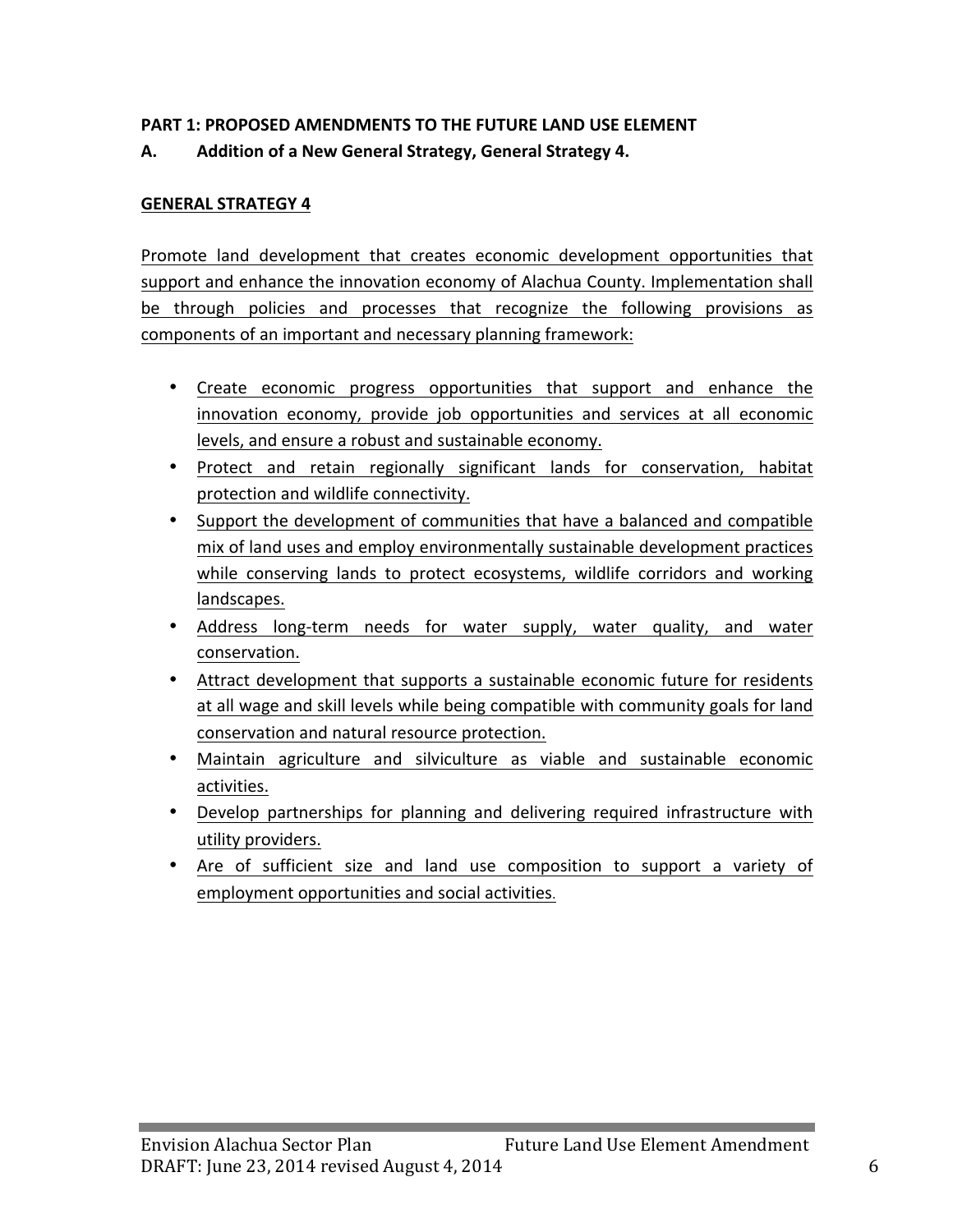## **PART 1: PROPOSED AMENDMENTS TO THE FUTURE LAND USE ELEMENT**

## **B.** Addition of a New 10.0 including an Introduction, Objective and Policy Series

#### **10.0 ENVISION ALACHUA SECTOR PLAN (EASP)**

The Envision Alachua Sector Plan (EASP) establishes the Objectives and Policies for 60,000+ acres of lands located in the eastern portion of Alachua County, and is referred to in these policies as the "Planning Area." During an extensive 2-year visioning process, community representatives articulated a future vision to leverage the opportunities associated with planning for such a large-scale land area while it remained under a single ownership. The Framework Map for the Planning Area reflects the collaborative work of the citizen-based Envision Alachua planning process and illustrates land use relationships that will support a future economic development area in East Alachua County and:

- Creates economic progress opportunities that support and enhance the innovation economy, provide job opportunities and services at all economic levels and ensure a robust and sustainable economy;
- Supports the development of communities that have a balanced and compatible mix of land uses and employ environmentally sustainable development practices while conserving lands to protect ecosystems, wildlife corridors and working landscapes; and
- Promotes and encourages long-term planning for conservation, development, and agriculture on a landscape scale as identified within Chapter 163.3245, F.S. The Envision Alachua Framework Map illustrates this planning strategy through four primary land use components:
- 1. Conservation Lands

The vision for the EASP Conservation Lands considers the broader regional landscape setting within which the lands are located; the identification of key environmental linkages in the regional landscape; the identification of sufficient lands to accommodate future needs of Alachua County for jobs creation centers and expanding population; the identification of lands targeted for agricultural and silvicultural uses; and the identification of significant environmental resources within lands targeted for urban uses for resource protection and management. Conservation Lands were identified in locations that would protect valuable natural resources, particularly those that support the long-term economic and environmental objectives of Alachua County. The locations of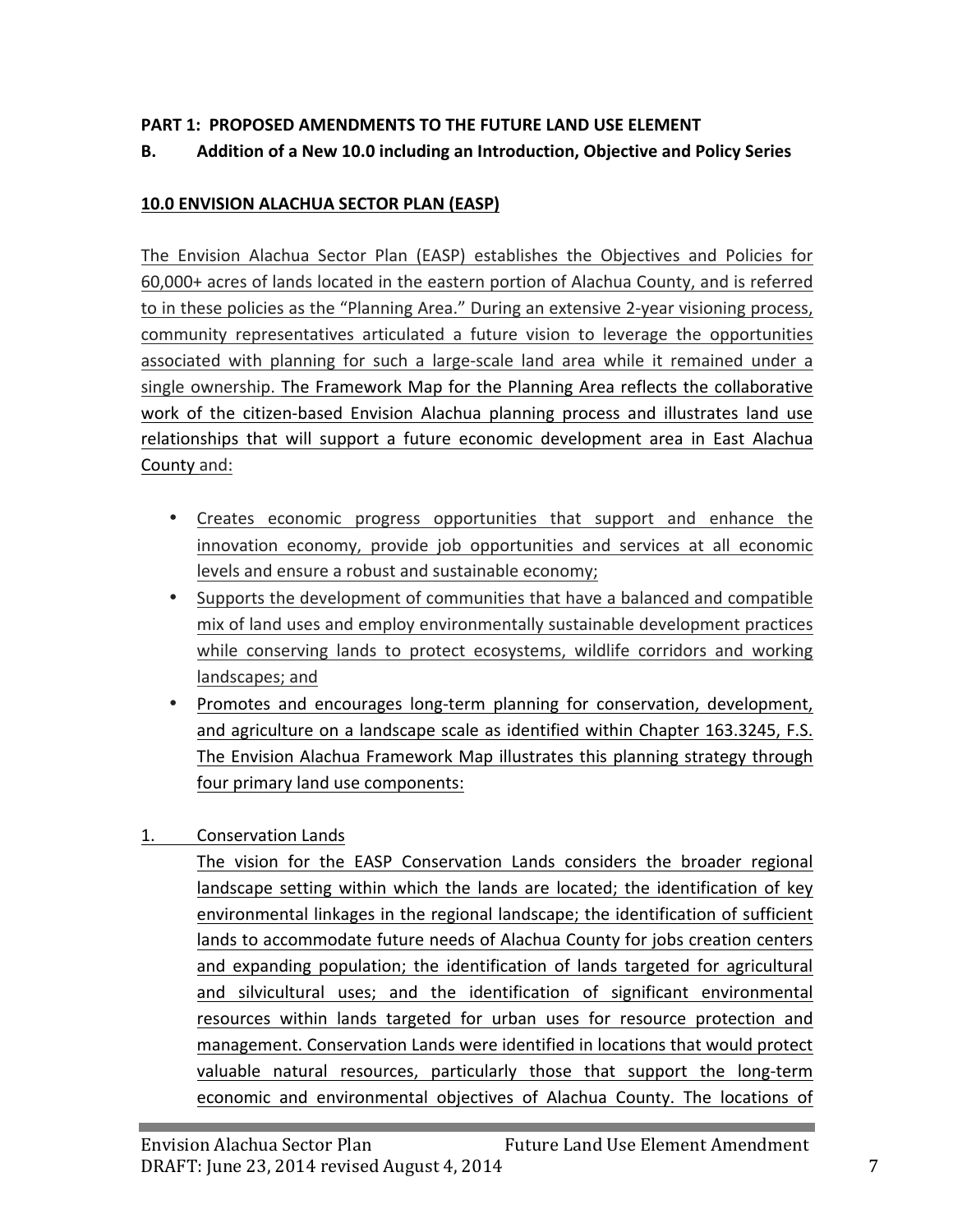Conservation Lands were based upon the following criteria:

- Contribution to regional landscape linkages within Northern Florida;
- Protection of large wetland strands and major tributary systems and large, forested wetland strands that provide core habitat that supports numerous native game and non-game species.
- Contiguity with existing conservation lands and Plum Creek conservation easements in Alachua County;
- Opportunity to build upon Alachua County's "Emerald Necklace";
- Contribution to the conservation and enhancement of natural resources, local and regional watersheds and natural preserves (Paynes Prarie, Lochloosa Lake, Newnan's Lake Conservation Area, Orange Lake, Phifer Flatwoods, Balu Forest);
- Enhancement of Lochloosa Creek's connected wetland system to promote linkages for wildlife habitat and to build upon East Alachua County's conservation framework; and
- Integration of green infrastructure, including its roles in stormwater management to minimize flooding and in maintaining connections between natural areas to support wildlife movement, as well as its role as a community amenity and regional recreation destination.

## 2. Urban Lands (Employment Oriented Mixed Uses)

Urban Lands, designated as Employment Oriented Mixed Uses (EOMU) in the EASP, were identified in locations that would focus future growth in a few key developable areas to maximize economic potential while minimizing development pressure on surrounding rural, agricultural and conservation areas. The location of EOMU Lands was based upon the following criteria:

- Leveraging existing resources  $-$  building upon existing infrastructure, nearby population centers and institutional and commercial anchors;
- Access to significant existing infrastructure, including major roadways, airports and rail;
- Proximity to existing population centers, including Gainesville, east Gainesville and Hawthorne;
- Land suitability for concentrated, mixed use economic development;
- Opportunity to protect/preserve adjacent communities, including Windsor; and
- Proximity to the open space framework/network to support outdoor recreation economy.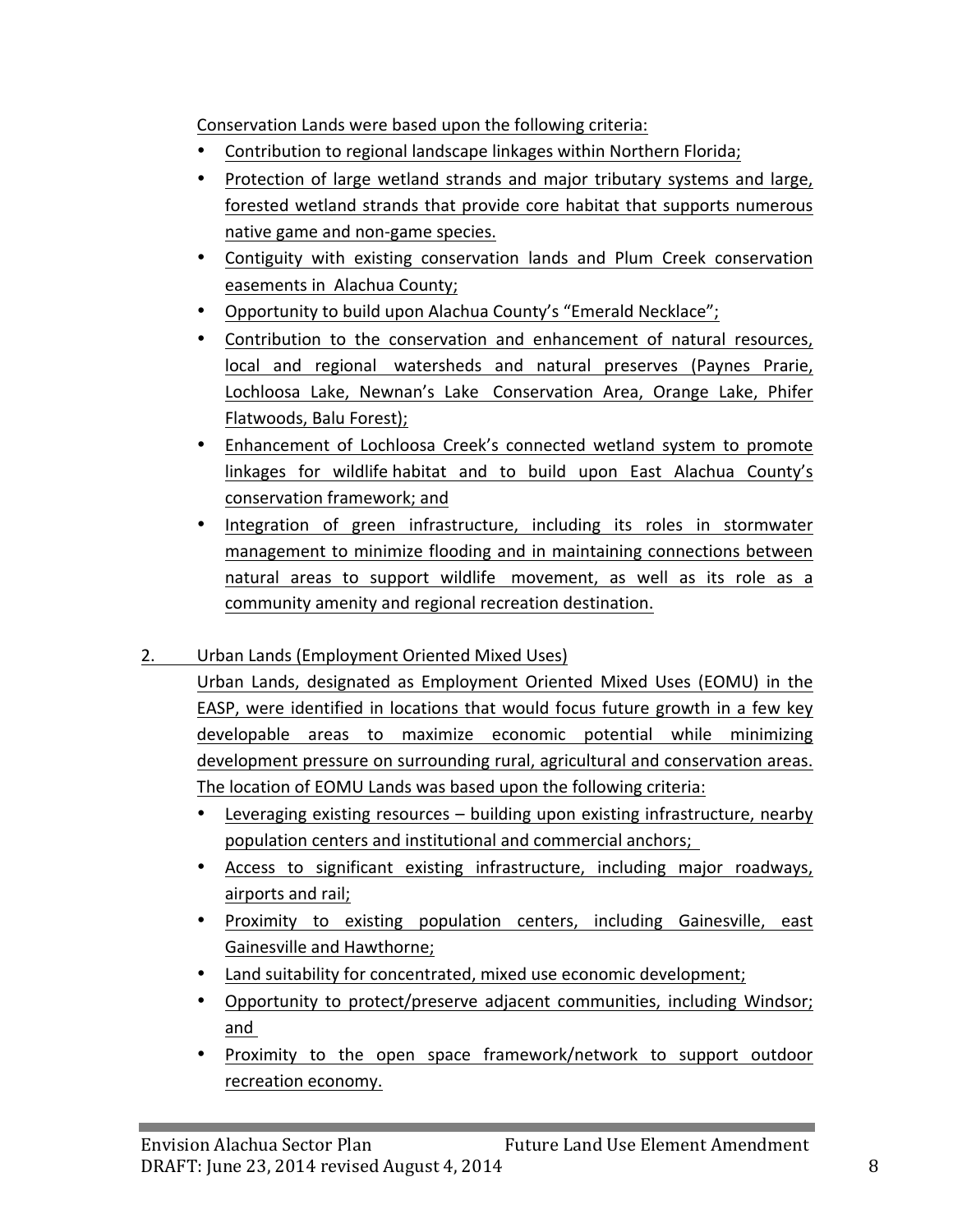The EOMU Land Use development pattern standards identify the relationship between the mix of uses, including residential uses and employment, supporting commercial uses, recreation and open spaces. Some employment driven locations within the EOMU will include a highly integrated mix of employment and residential uses concentrated to promote walkability and facilitate synergies among uses. Other locations within the EOMU will be less intense while maintaining the principles of walkability. See Exhibit 10.1 for an example graphic that illustrates these principles.



#### **EXHIBIT 10.1: Walkability Pattern Guide**

INTENSE MIXED USE: The most intense mixed-use locations will include a highly integrated and interconnected mix of land uses to include employment, residential, cultural and institutional uses as well as smaller scale or experimental agriculture. The horizontally and vertically integrated mix of uses will provide a blend of uses in an urban setting that will become the focal point for activity within the larger community. See Exhibit 10.2 for an example street network layout that illustrates these principles.

**EXHIBIT 10.2: Block layout example for most intense mixed-use locations** 

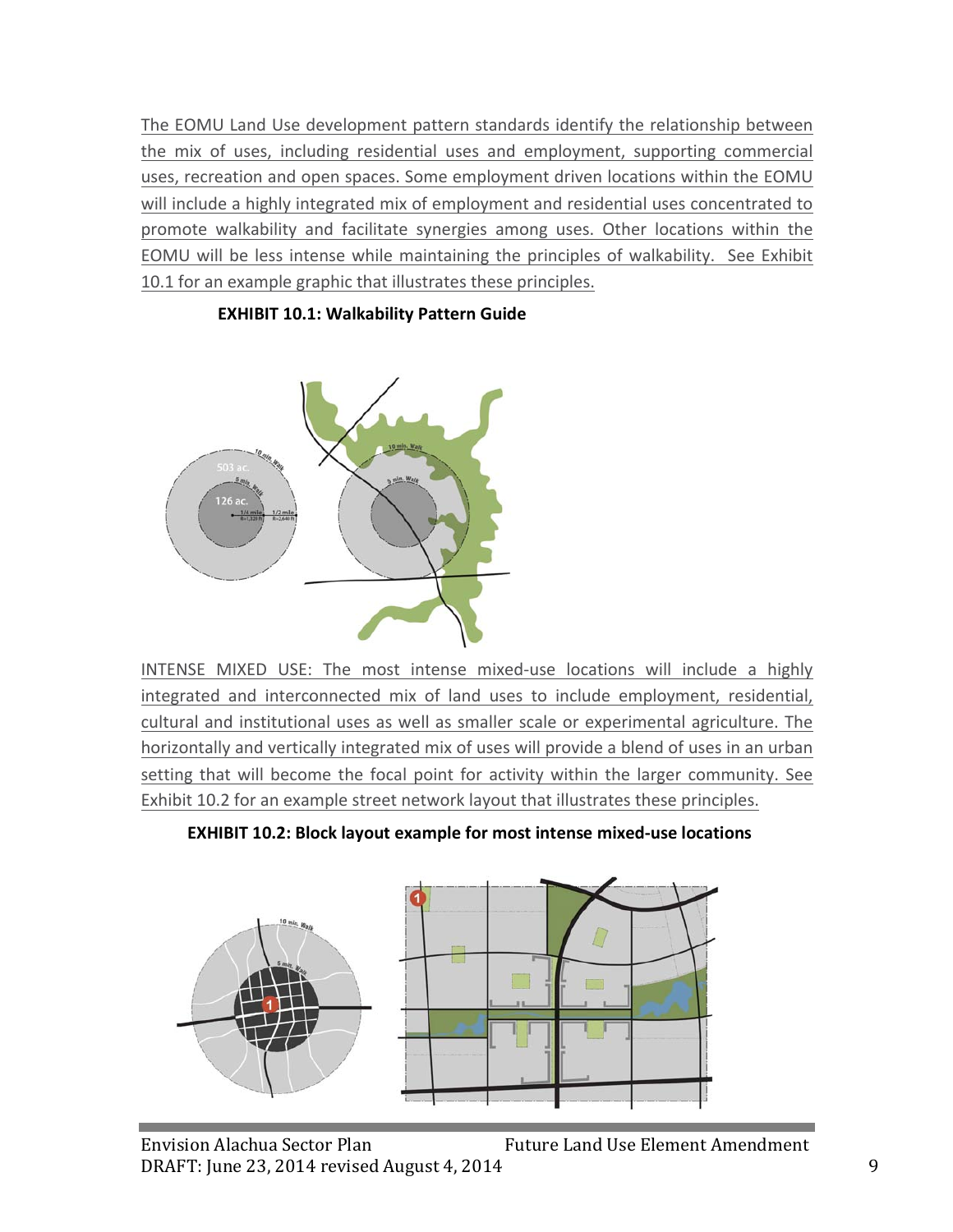R&D / OFFICE / INSTITUTIONAL. In addition to high intensity mixed use areas, there will be some locations that are focused on R&D/Office/Institutional. These areas will also conform to all of the development pattern standards for the EOMU and will integrate/interconnect with adjacent neighborhoods through the inclusion of transitional intensity uses, buffering, landscaping, and natural open space. This interconnected, flexible land use framework will accommodate a range of development parcel sizes and types to appeal to a broad spectrum of users, including institutional/research/office anchors. See Exhibit 10.3 for a set of three example alternative street network configurations that illustrate how the network could be altered to accommodate the needs of a variety of different employment users.



**EXHIBIT 10.3: Block layout examples for R&D/Office/Institutional** 

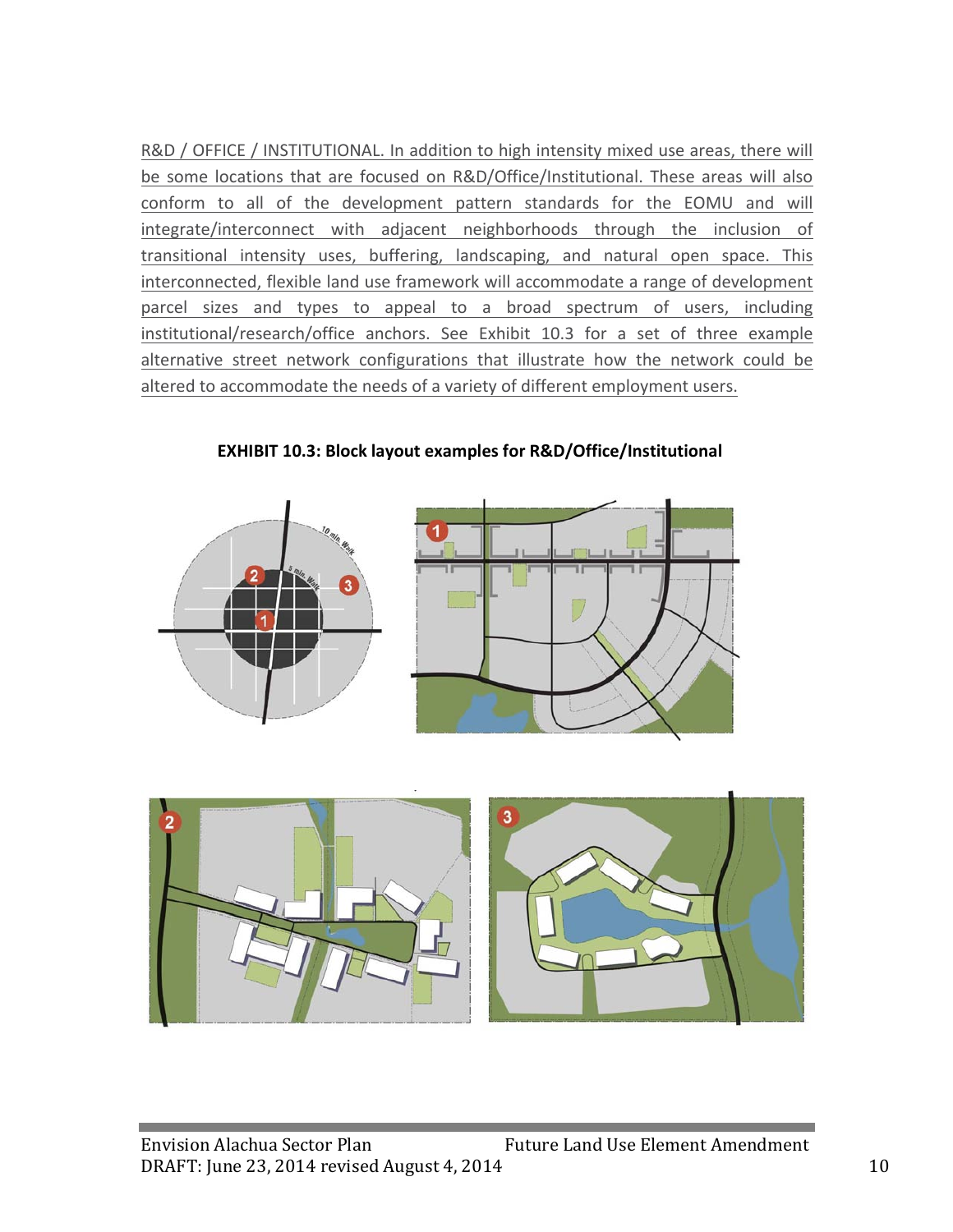MANUFACTURING. Advanced manufacturing is a special primary use that will support a mix of uses within the EOMU. These uses will be located to capitalize on regional highway and railroad access and will include a variety of parcel sizes that will accommodate a range of advanced manufacturing uses. This integrated land use "ladder" will accommodate the evolution from idea incubation through production and distribution. See Exhibit 10.4 for a set of three example alternative street network configurations that illustrate how the network could be altered to accommodate the needs of a variety of different employment users.



**EXHIBIT 10.4: Block layout examples for Manufacturing** 

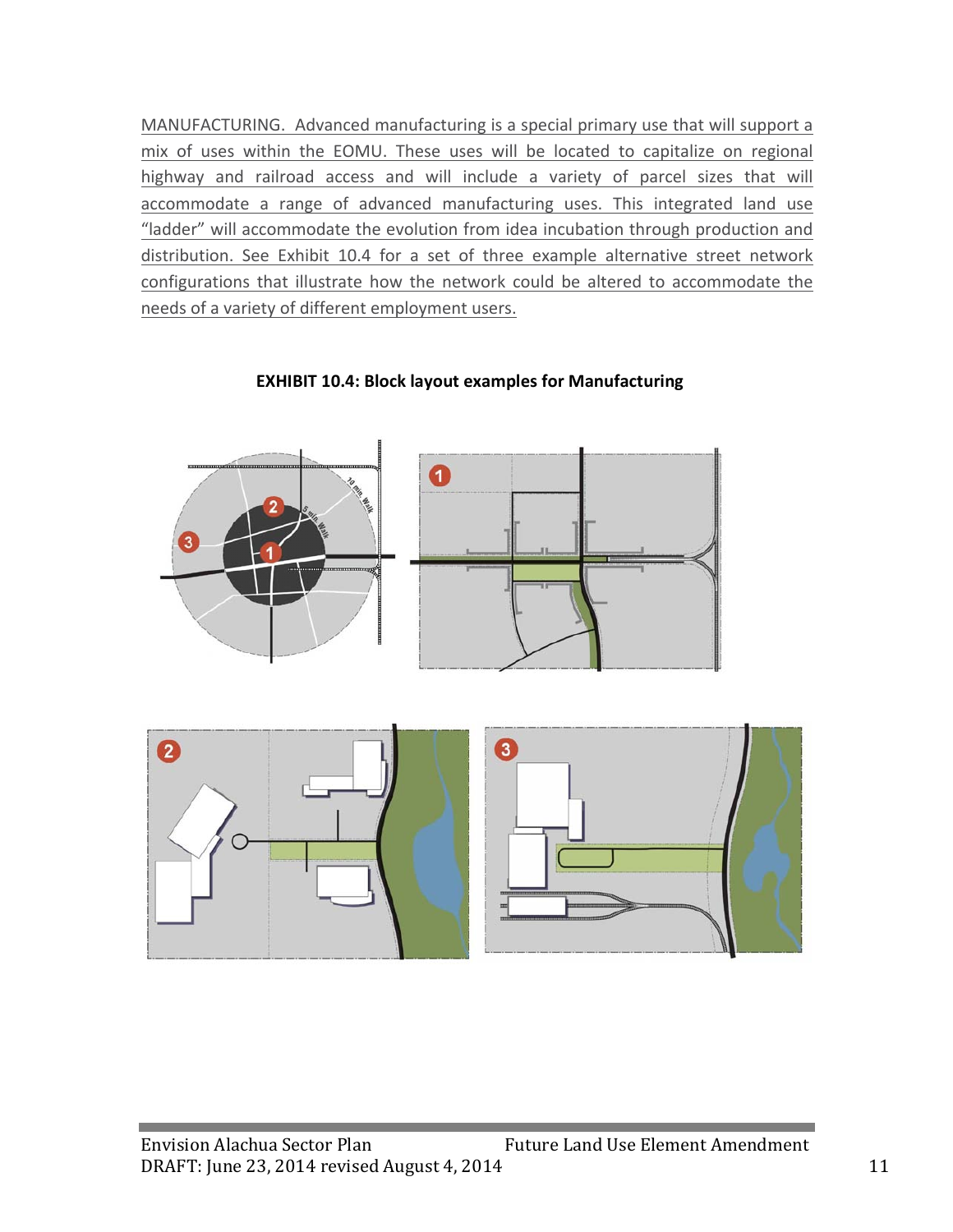NEIGHBORHOODS. Mixed-density neighborhoods will be located within walking distance of an open space amenity and connected via a system of trails/paths to the overall open space network. Neighborhood identity will be enhanced by the siting of major community amenities (schools, civic uses, neighborhood retail, community parks, trail head, etc). Innovative housing designs intended to maximize energy efficiency are envisioned, and will inform siting, orientation and architectural expression to the greatest extent possible. See Exhibit 10.5 for a set of three example alternative street network configurations that illustrate how the network could be altered to accommodate the needs of a variety of different types of residential products.



**EXHIBIT 10.5: Block layout examples for Neighborhoods** 

3. Rural Lands

Rural Lands were identified in locations that were designed to maintain and enhance the rural development form and landscape that define the edges of the urbanizing areas, and to preserve the natural and cultural assets, particularly of Windsor, which embody the area's heritage and traditions. The location of Rural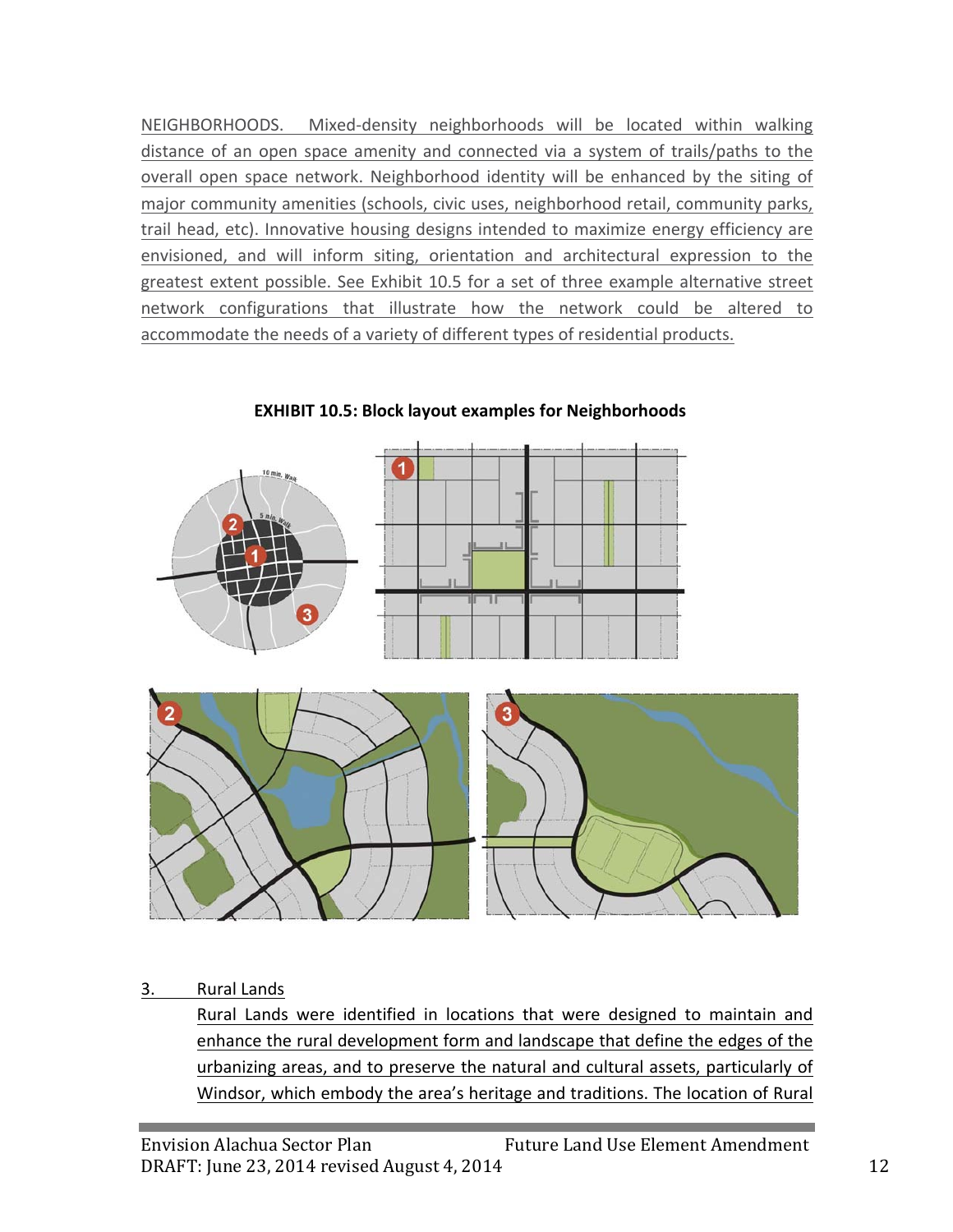Lands was based upon the following criteria:

- Proximity to and opportunity to protect and enhance the existing rural community of Windsor;
- Potential to contain and define the edge of the proposed EOMU Land Use areas; and
- Opportunity to maintain the character and form of the existing development pattern as a natural extension of Windsor.
- 4. Agricultural Lands

Agriculture Lands were identified to maintain functioning, productive agricultural and silvicultural operations and lands, accommodate agricultural support activities, and protect valuable farmland for use by existing and future generations. The location of Agriculture Lands was based upon the following criteria:

- Proximity to potential commercial and/or institutional uses within EOMU Lands;
- Suitability as a transition zone to conservation areas;
- Opportunity to maintain and enhance existing agricultural adjacencies, heritage, and character of the area;
- Serving as a "greenbelt" to limit sprawl and promote compact development; and
- Land suitability for agriculture and silviculture uses.

## **Overall Planning Framework**

The planning framework for the Envision Alachua Sector Plan is defined through the Long Term Master Plan by establishing policies that address four important strategy components:

- 1. Economic Progress. Generate and attract economic progress opportunities that will support and enhance the innovation economy of Alachua County;
- 2. Conservation and Natural Resource Protection. Conserve lands to protect ecosystems wildlife corridors and working landscapes;
- 3. Support Uses. Provide a full spectrum of uses to insure a balanced and compete community; and
- 4. Community Engagement. Provide opportunities for community engagement in planning for a future that provides a high quality of life for all current and future residents on and around the Envision Alachua Planning Area.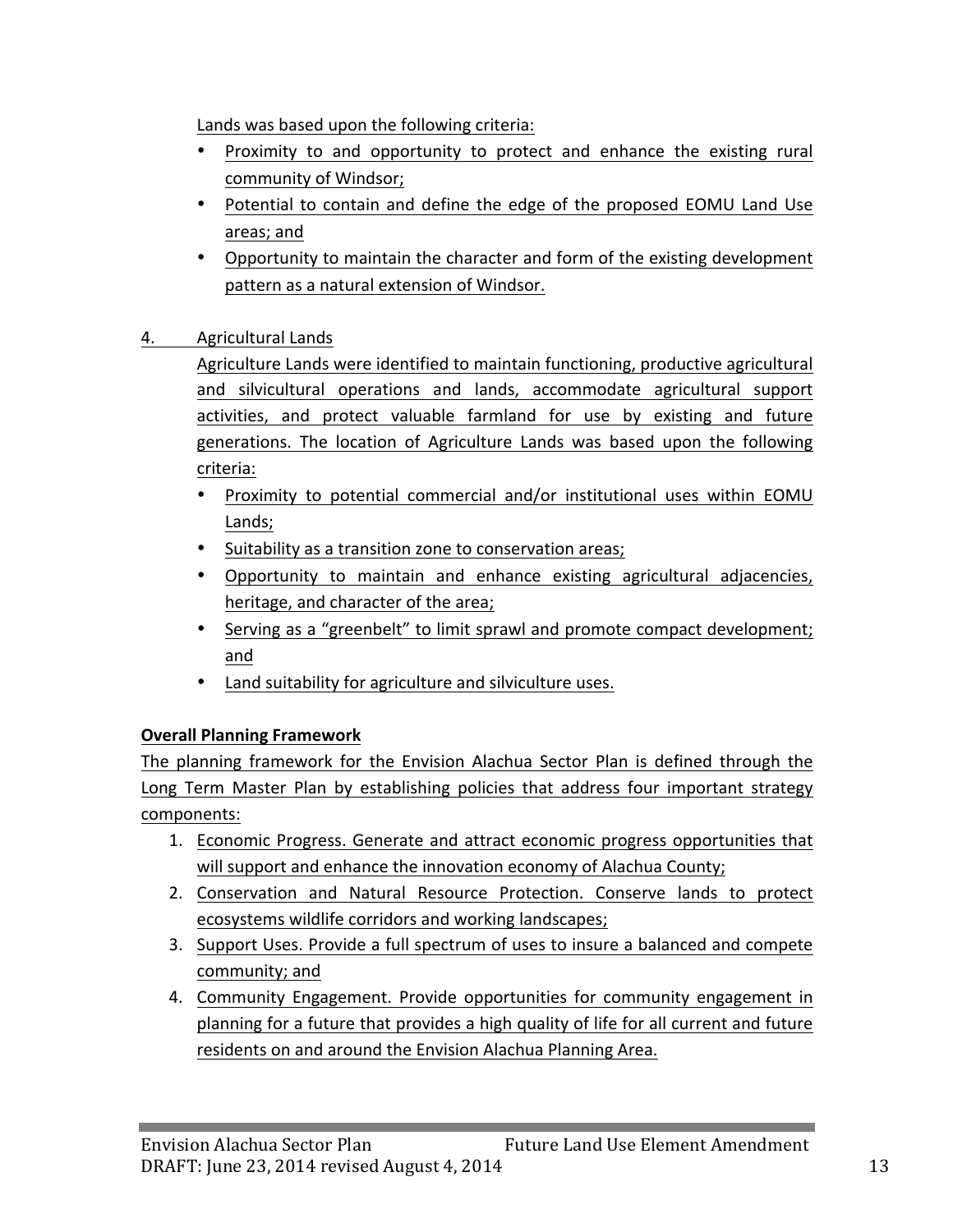## **OBJECTIVE 10.1 - ENVISION ALACHUA SECTOR PLAN FRAMEWORK**

Provide a land use and development framework for the Envision Alachua Sector Plan through the creation of a Long Term Master Plan (LTMP) with a 50-year planning horizon that serves the public interest of the citizens of Alachua County by guiding conservation and development practices in a manner that ensures adequate protection of resources while strengthening the economic viability of the eastern portion of Alachua County.

## **Policy 10.1.1 Consistency with Future Land Use Element Principles**

The Envision Alachua Sector Plan is consistent with the Future Land Use Element planning principles adopted by Alachua County which function to guide the County's future land use policy.

## **Policy 10.1.1.1 Strategies Supporting FLUE Principle 1**

The EASP shall promote sustainable land development that provides for a balance of economic opportunity, social equity including environmental justice, and protection of the natural environment through:

- a. The provision of large-scale sites for research, education and employment uses consistent with the local and regional needs to support the growing innovation economy;
- b. The provision of significant areas for conservation in a manner that protects high value ecological resources based upon their contribution to regional landscape linkages, contiguity with existing conservation lands, and the opportunity to contribute to the conservation and enhancement of natural resources, community watersheds, and natural preserves; and
- c. The concentration of future development in specific areas and the location of conservation lands in a manner that will contribute to regional conservation linkages.

## **Policy 10.1.1.2** Strategies Supporting FLUE Principle 2

All development within the EASP shall ensure the provision of necessary services and infrastructure, focus urban development in clearly defined areas, and strengthen the separation of rural and urban uses through:

a. The leverage of existing local and regional assets to create economic progress opportunities in support of nearby population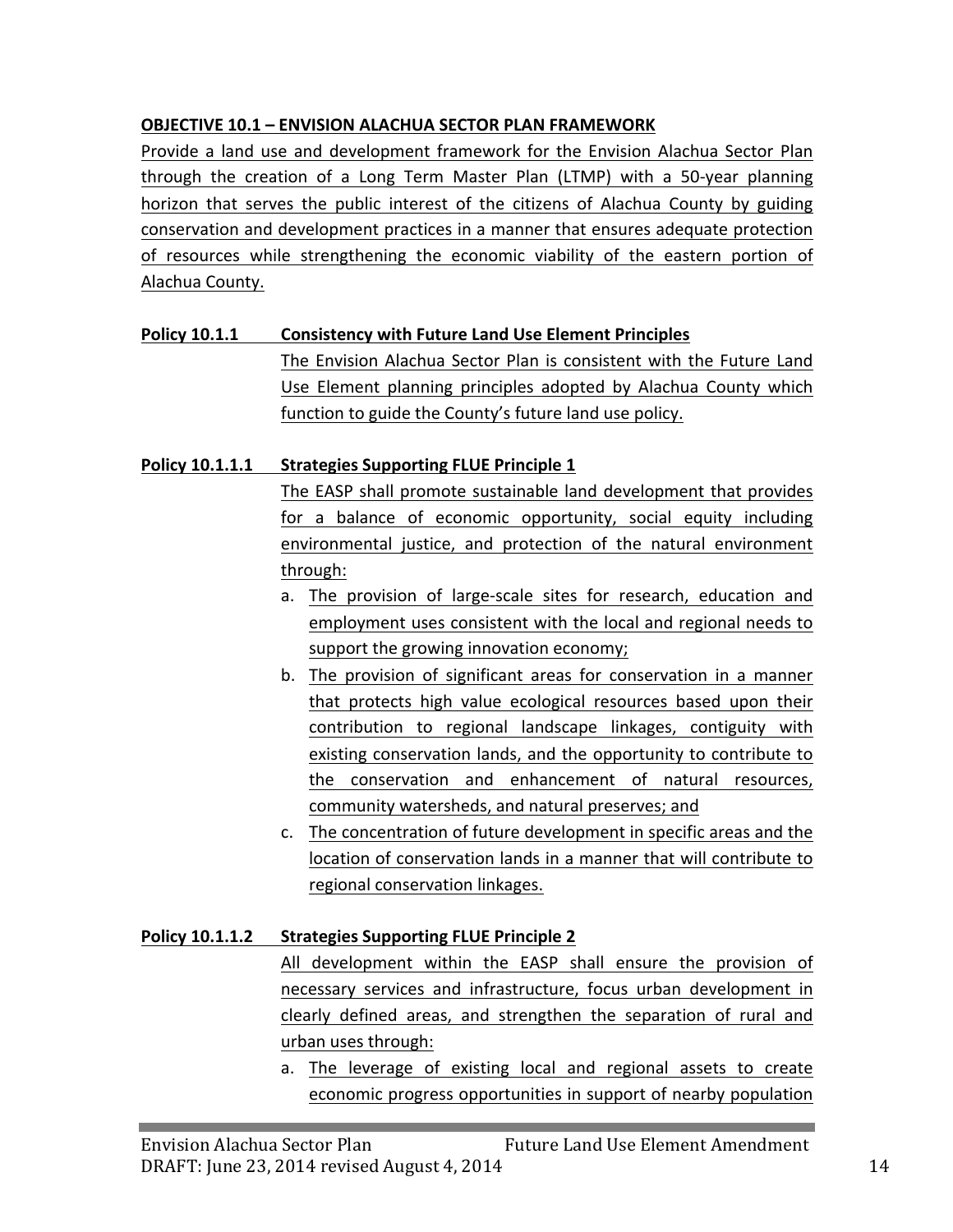centers that are in need of additional jobs. These assets include but are not limited to:

- University of Florida, Sante Fe College, and other educational institutions;
- Existing rail infrastructure;
- Existing highway infrastructure, particularly the access provided by SR 20, SR 24, SR 26, and US 301;
- Shands and other healthcare facilities;
- Existing Silviculture and Agriculture; and
- b. The placement of conservation lands and the use of compatible land use or buffer transitions to protect and separate urban uses along the development edge from adjacent rural uses.

## **Policy 10.1.1.3** Strategies Supporting FLUE Principle 3

The EASP recognizes residential neighborhoods as a collective asset for all residents of the county through:

- a. The protection and enhancement of Rural Clusters by maintaining the permitted uses, densities and standards provided in the Rural/Agricultural land use category in effect on the date of adoption of the EASP Plan Amendment on lands directly adjacent to the Rural Clusters.
- b. Enhance Hawthorne and East Gainesville by providing job opportunities in close proximity to the residents of Hawthorne and East Gainesville.

## **Policy 10.1.1.4 Strategies Supporting FLUE Principle 4**

The EASP creates and promotes cohesive communities that provide for a full range and mix of land uses through:

- a. A Detailed Specific Area Plan (DSAP) approval process that prohibits a DSAP with single use residential EOMU and establishes the appropriate mix of uses at the time of DSAP approval; and
- b. The use of an integrated development pattern that minimizes walking distances between the majority of residential uses and employment opportunities within the Planning Area. This development pattern shall be connected and organized in a manner that supports compact urban form, and connected, pedestrian-friendly communities.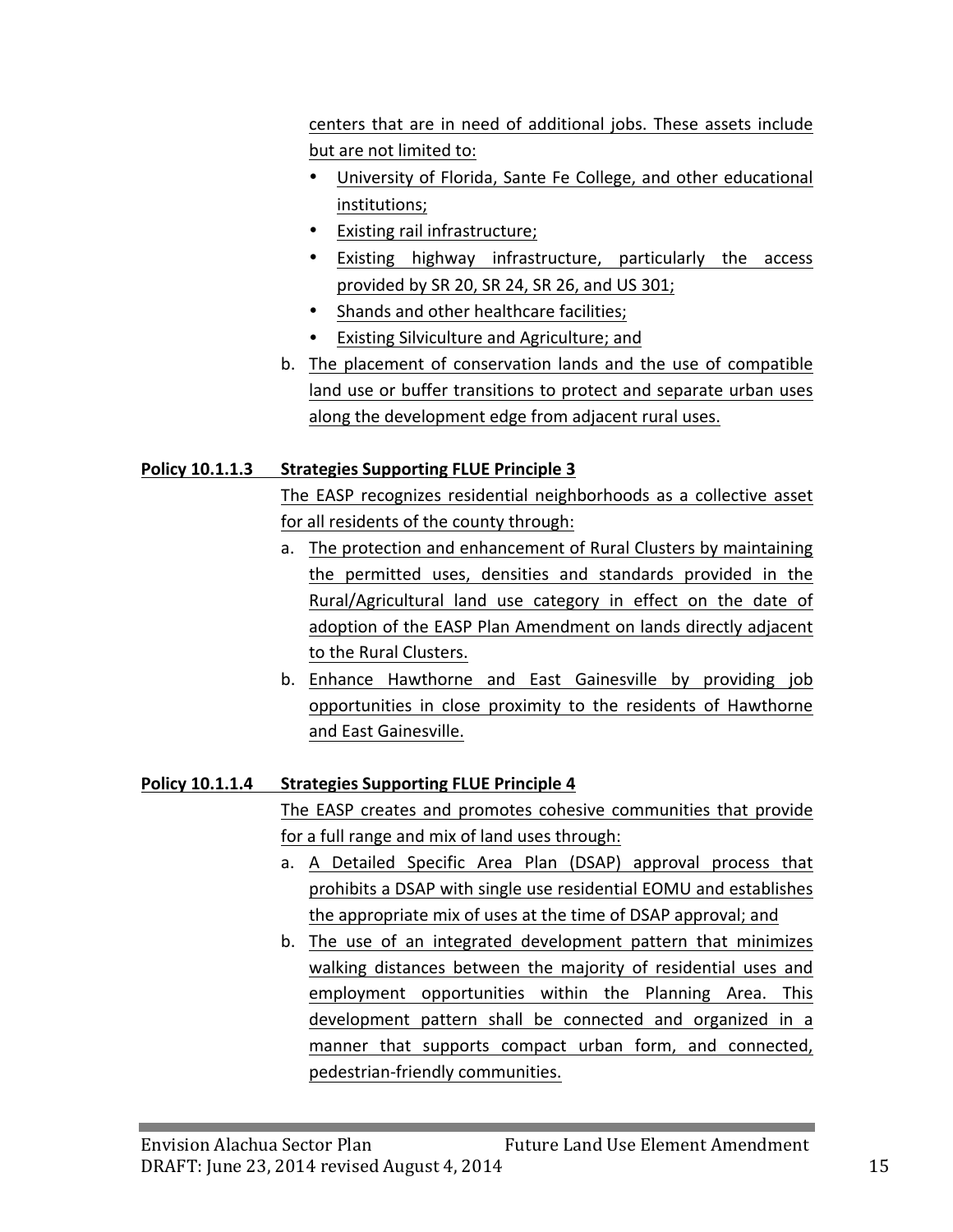#### **Policy 10.1.2 Envision Alachua Sector Plan – Conflicting policy procedure**

The Envision Alachua Sector Plan – Planning Area (Map F.17) shall be governed by policies of the Alachua County Comprehensive Plan including those policies contained in Objectives 10.1 through 10.6, of the Future Land Use Element and policies contained in Objective 1.10, of the Transportation Mobility Element, Alachua County Comprehensive Plan. In the event that there is determined to be a direct or indirect conflict between the Envision Alachua Sector Plan Objectives and Policies and the Goals, Objectives and Policies of the Alachua County Comprehensive Plan, the Envision Alachua Sector Plan Objectives and Policies shall control. All goals, objectives and policies in the Alachua County Comprehensive plan that do not directly or indirectly conflict with the EASP shall apply to the Planning Area.

#### **Policy 10.1.3 Envision Alachua Long Term Master Plan (General)**

The Long Term Master Plan (LTMP) for the Envision Alachua Sector Plan – Planning Area (Map F.17) consists of the policies contained in Objectives 10.1 through 10.6, of the Future Land Use Element and policies contained in Objective 1.10, of the Transportation Mobility Element, Alachua County Comprehensive Plan. These policies address the following requirements of state law:

- a. Future Land Use designations contained on a Framework Map;
- b. Water supply;
- c. Transportation;
- d. Regionally significant facilities;
- e. Regionally significant natural resources;
- f. General development principles and guidelines; and
- g. General procedures and policies to facilitate intergovernmental coordination.

**Policy 10.1.4 Development Program** The standards for measuring the maximum development program permitted within the Envision Alachua Planning Area shall be based upon the following:

> a. Maximum Development Program Baseline. Residential: 10,500 homes\*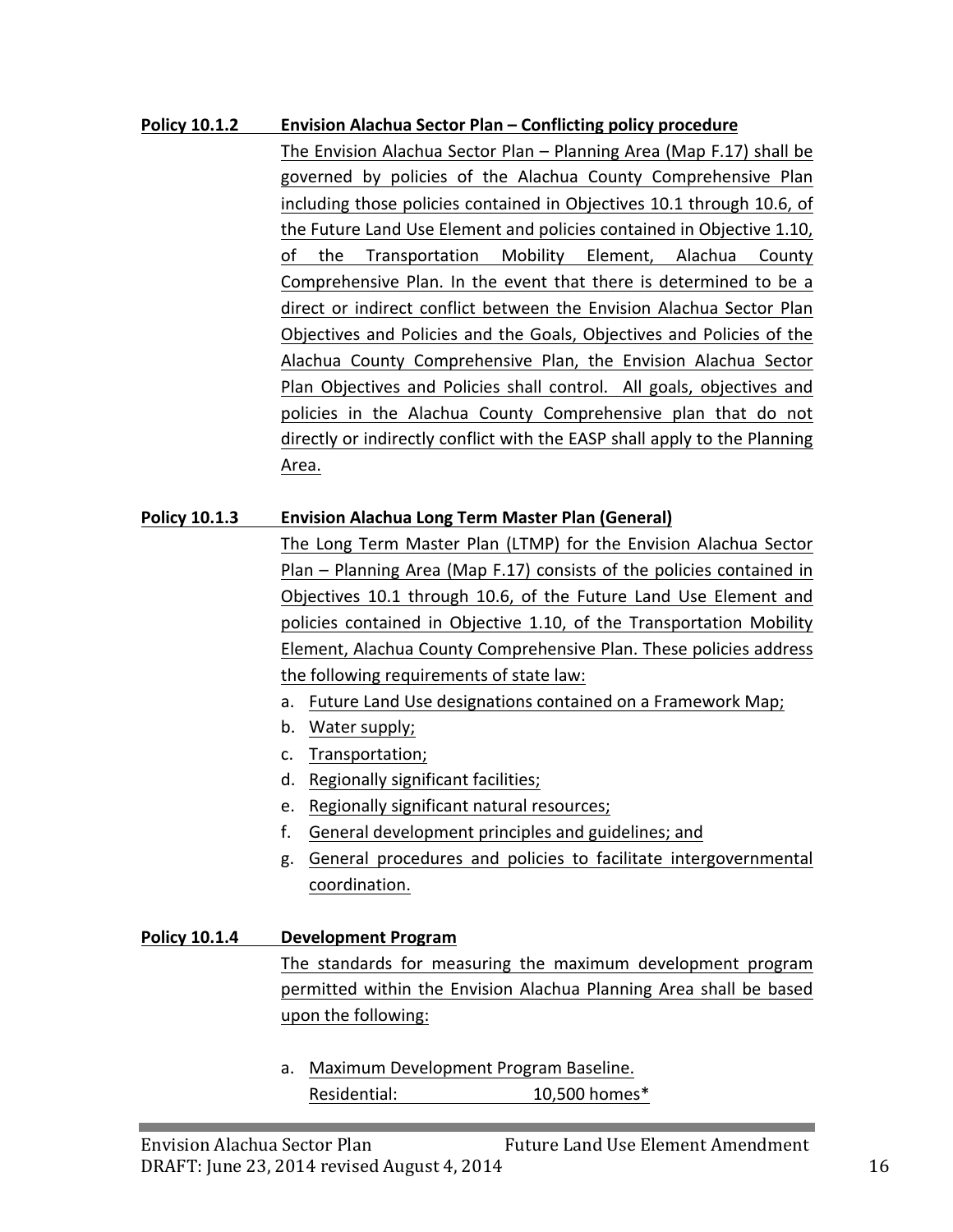Non-residential: 15.5 million square feet\*\* (R&D/Office/Advanced Manufacturing/Commercial)

- Accessory dwelling units may be provided; however, such units shall be in addition to the maximum residential units noted above.
- \*\* Facilities to serve the community including, but not limited to, schools, places of worship, government services, recreation, utilities, and civic facilities, shall be provided as needed. Floor area for such facilities shall be in addition to the maximum nonresidential square footage noted above.
- b. Conversions. The development program shall be flexible to allow for minor adjustments in land uses over the course of the estimated 50-year planning period to respond to changing market conditions. Conversions of residential units to nonresidential floor area, and conversions of nonresidential floor area to residential units, shall be permitted based on the following standard: 1 dwelling unit = 2500 square feet of nonresidential floor area. Conversions shall be limited such that the maximum increase in the number of residential units or the floor area of nonresidential space shall not exceed 10% of the maximums set forth in 10.1.4. above.
- c. Measurement. Non-residential Square footage shall be measured based upon areas under roof (heated and cooled).
- d. Allocation of development rights within the Planning Area. The development program maximums set forth herein shall be allocated to Areas of the Planning Area as provided in the policies of Objective 10.3. Over time, unused allocations shall not be deemed to be extinguished as Areas "build-out" and shall be permitted to shift to other Areas within the Planning Area consistent with the maximum development program established for each Area in the policies of Objective 10.3.
- e. The square footage of any development that is included within the EASP Planning Area that is subsequently included within a Campus Master Plan and separately mitigated shall be in addition to the maximum development program in Policy 10.1.4.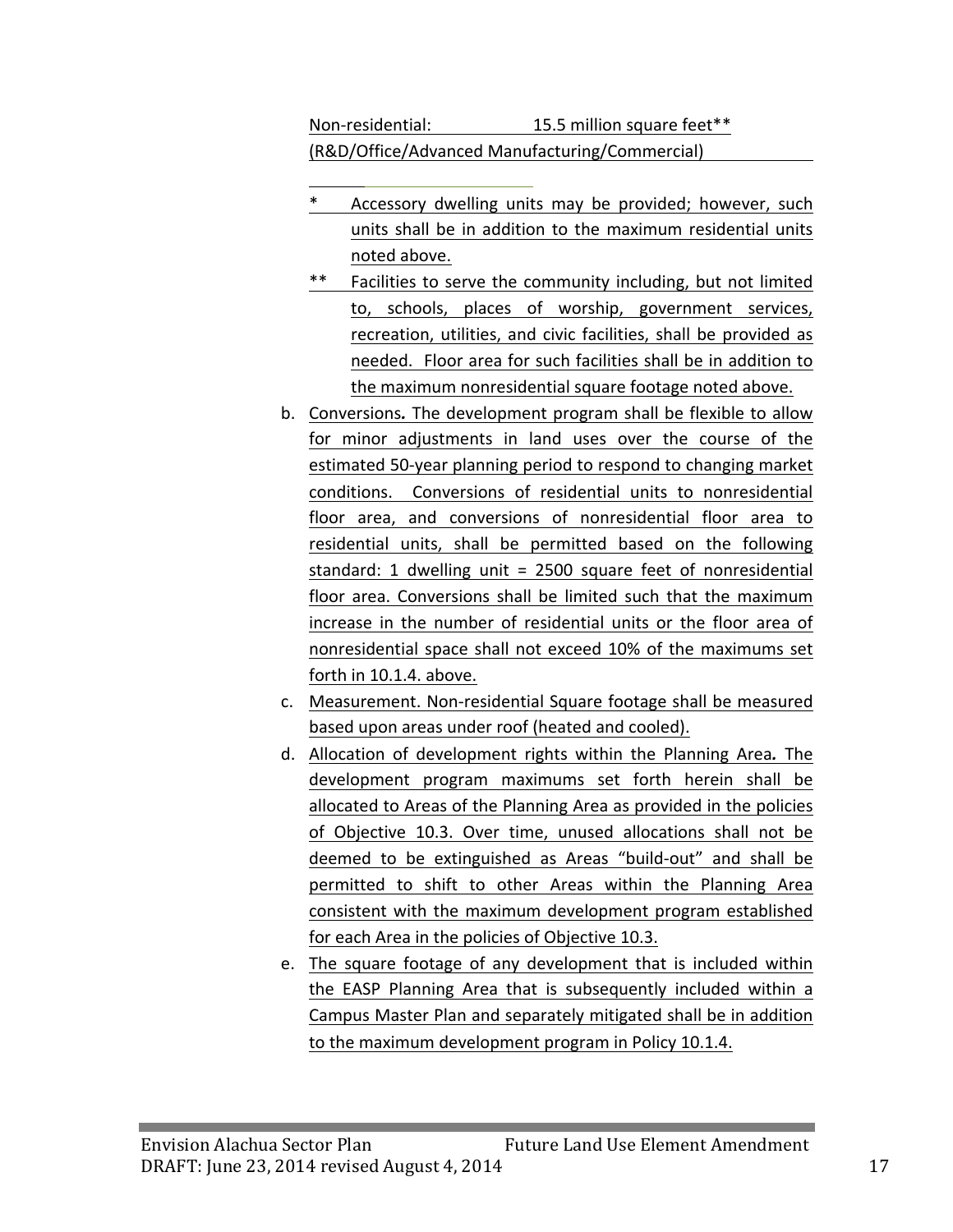#### **OBJECTIVE 10.2- LAND USE**

Provide compact community design standards that advance the form and practice of land planning and development for the purposes of achieving significant economic progress and conservation goals and achieving lower levels of the consumption of resources in general, and specifically including reduced consumption of energy (electricity and transportation), land and water supply.

#### **Policy 10.2.1 Establish Future Land Use Map**

The Envision Alachua Sector Plan Framework Map and the East Area Inset Map are hereby adopted as a part of the Alachua County Future Land Use Map Series, Map F.17, and Map F.17-A and includes areas for urban development. The EASP functions as a large-scale alternative to the Urban Cluster and Activity Centers concepts of the Alachua County Comprehensive Plan policies for managing and directing urban development. The adopted future land use map categories include Rural (EA-RUR), Agriculture (EA-AG), Conservation (EA-CON) and Employment Oriented Mixed Use (EA-EOMU). The future land use map series for the EASP includes:

- a. The future land use designations as depicted on Map F.17 and Map F.17-A.
- b. The multimodal transportation district boundaries as depicted on Map 11.A (Transportation Element); and
- c. All maps for natural resources and resource conditions that are included in the Alachua County Comprehensive Plan.

The policies and provisions related to wetland protection, floodplain protection, and the Strategic Ecosystem protection are specifically contained within the policies of Objective 10. No additional land use overlays, text defined overlays or other similar mechanism that limits or restricts the use of land other than the policies of Objective 10 shall apply.

## **Policy 10.2.2 Planning Horizon** The LTMP provides a cohesive and coordinated program for the future of East Alachua County with an expected planning horizon of 50 years.

**Policy 10.2.3 Rural (EA-RUR)** The EA-RUR land use category shall be equivalent to the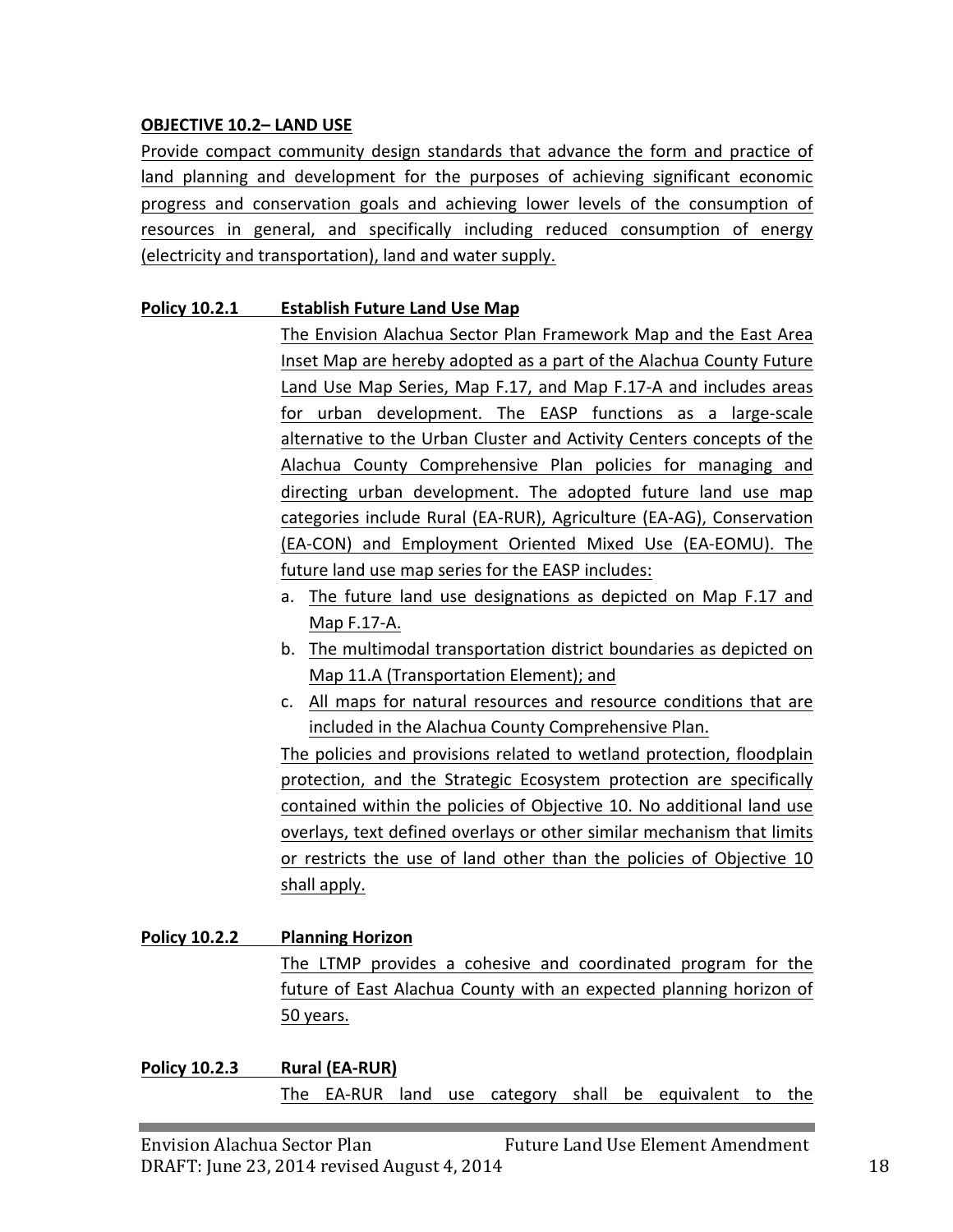#### Rural/Agriculture land use category.

#### **Policy 10.2.4 Agriculture (EA-AG)**

Permitted uses with the EA-AG land use category on the Future Land Use Map include agricultural activities including silviculture; mining, excavation and fill operations; and other agricultural uses, such as cattle grazing, cultivation of field crops, vegetable crops, dairies and those commercial or other uses on a limited scale serving or ancillary to agricultural activities, such as associated research facilities, farm equipment and supplies, sales or service, farmers' markets, agritourism activities, composting, limited agricultural processing as provided in Policy 6.1.8 of the Future Land Use Element, limited industrial uses related to agriculture and agricultural products distribution. Rural residential uses, home-based businesses, heritage tourism and ecotourism activities, resource-based recreation and outdoor activity-based recreation, water conservation and retention/detention areas that are determined to be appropriate for stormwater management are also allowed. Other uses involving animals not normally associated with agricultural activities, which would be suitable in the EA-RUR areas, such as animal sanctuaries, kennels, and commercial animal raising are permitted. New residential uses at a maximum density of one dwelling unit per 40 acres shall be permitted.

#### **Policy 10.2.5 Conservation (EA-CON)**

Lands assigned the EA-CON land use category shall not be permitted residential uses, and no transfer of density shall be allowed from lands designated as EA-CON.

Within the EA-CON land use category, silviculture uses employing the latest applicable best management practices of the Florida Department of Agriculture and Consumer Services shall be permitted, and the following uses generally shall be permitted to the extent that they do not significantly alter the natural functions of the conservation area:

- a. Public and private conservation, recreation and open space uses.
- b. Public and private wildlife preserves, hunting areas, game management and refuge areas.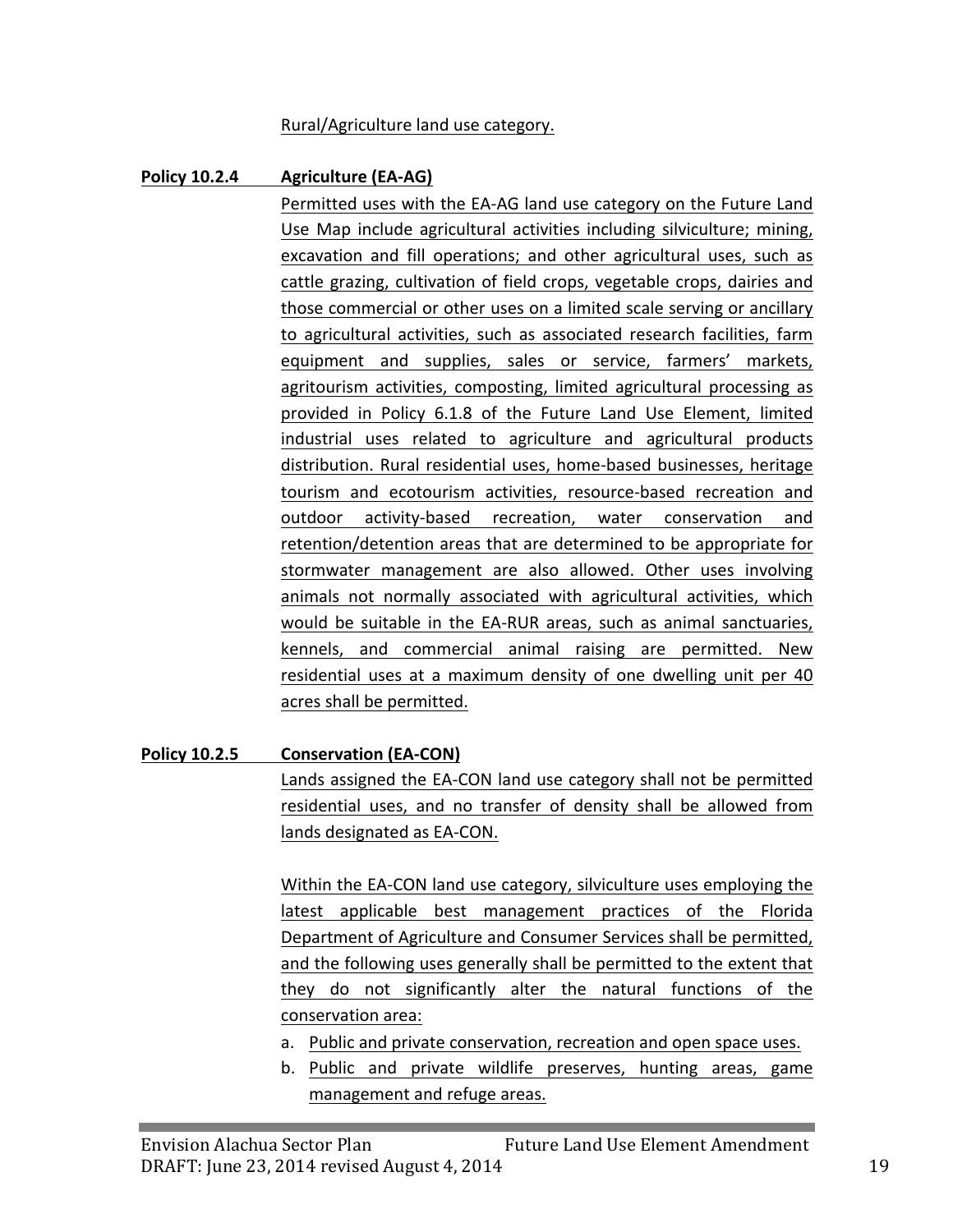- c. Mitigation Areas.
- d. Water conservation and retention/detention areas that are determined to be appropriate for stormwater management.
- e. Agricultural uses, employing latest applicable best management practices.
- **f.** Road crossings planned and designed using guidelines as provided in 2013 Florida Department of Transportation Wildlife Crossing Guidelines, including up to four new crossings of Lochloosa Creek, to serve motorized vehicles, pedestrians, bicyclists, and utilities.
	- **i.** The provisions of the Alachua County Comprehensive Plan relating to wetlands and floodplain protection, and associated implementing regulations, shall be applicable within EA-CON with an exception as required to accommodate the four permitted crossings.
	- **ii.** To minimize encroachment into EA-CON areas at the crossing locations, existing forestry roadways shall be given priority in design, street layout and siting considerations. In those four circumstances only, wetland acreage and function shall be protected through compliance with state and federal environmental permitting requirements.
	- **iii.** Development within the 100-year floodplain shall be permitted to accommodate the four road crossings to the extent that it does not result in adverse impacts as measured by an increase in peak stage or discharge outside of the EASP boundary. Compensating storage areas may be utilized on an EASP-wide basis to mitigate the potential for adverse impacts that could occur as a result of an increase in peak stage or discharge outside of the EASP boundary.

## **Policy 10.2.5.1 EA-CON Natural Resource Protection**

Areas designated as Conservation Land Use (EA-CON) shall be permanently protected, and maintained as undeveloped conservation, silviculture or agriculture areas or for natural resource protection and passive recreational uses and shall be subject to a conservation management plan enforced through conservation easements. It is the intent that through these policies these areas be protected, which protection shall be enforced over time through conservation easements, and that ultimately, at build out, all lands designated as EA-CON shall be protected by conservation easement.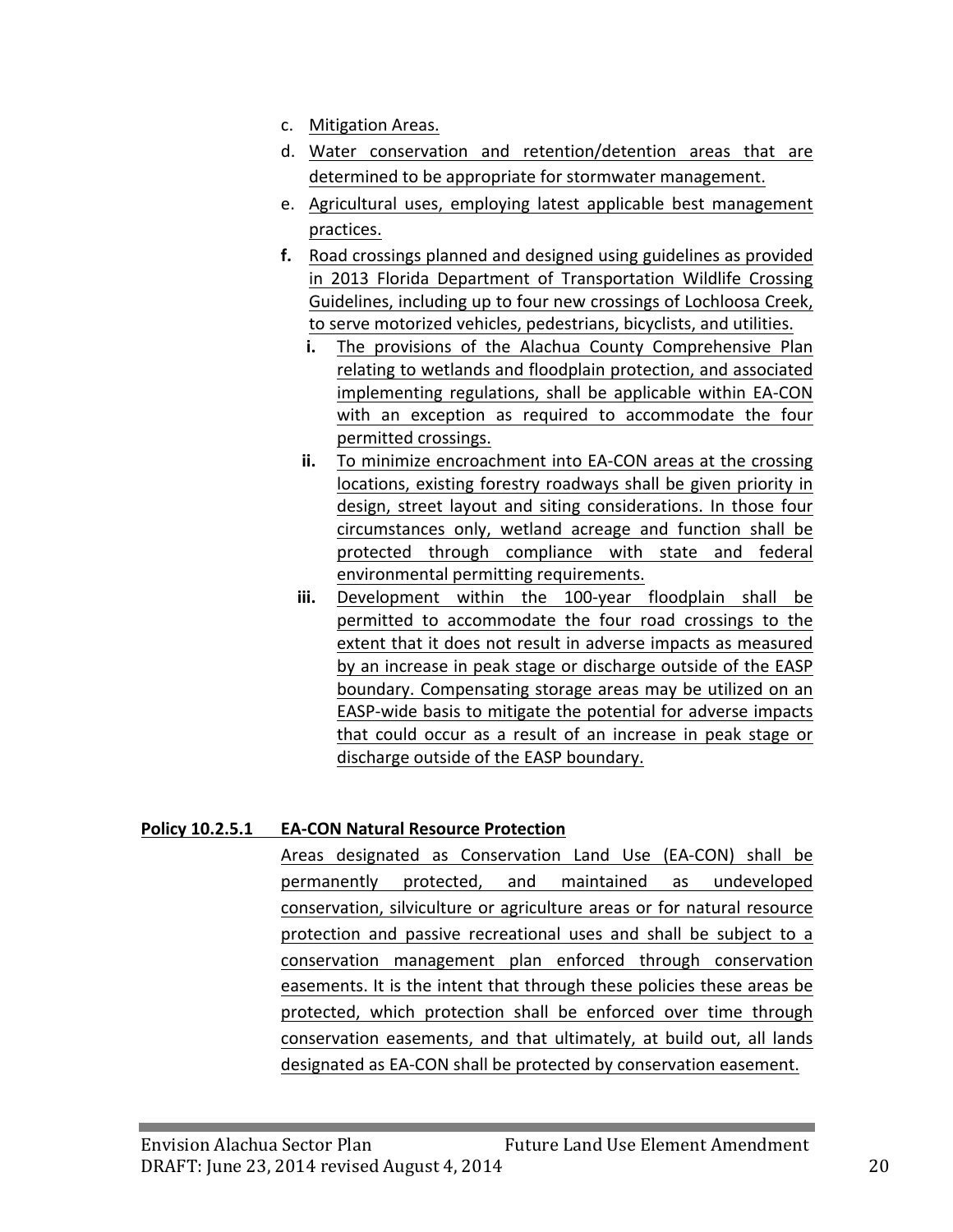#### **Policy 10.2.5.2 EA-CON Deed Restrictions**

Within 90 days of effective date of the EASP, a deed restriction shall be filed for lands within EA-CON that do not have a conservation easement in place on the date of the adoption of the EASP that sets forth the land use limitations as provided in the EA-CON future land use category. This deed restriction shall remain in effect until such time as either the County reduces the development program of the EASP without the consent of the land owner or the land owner provides formal notice to the County of abandonment of the EASP.

#### **Policy 10.2.5.3 EA-CON DSAP Inclusion**

As a part of any specific DSAP application, the DSAP shall include, at a minimum, the percentage of acres of EA-CON Lands that do not have a conservation easement in place on the date of the adoption of the EASP in direct proportion to the percentage of the nonresidential development proposed in the DSAP relative to the total amount of nonresidential development authorized in Policy 10.1.4 or the percentage of residential units proposed in the DSAP relative to the total number of residential units authorized in Policy 10.1.4, whichever percentage is greater. For subsequent DSAP applications, the minimum requirement shall be evaluated as a cumulative proportional relationship.

## **Policy 10.2.6 Employment Oriented Mixed Use (EA-EOMU)**

The EA-EOMU is an urban land use designation that permits the full range of employment based uses including wholesale, warehousing, storage and distribution, research and development uses and industrial/manufacturing uses; the full range of residential uses; supporting commercial uses (office, retail, hotel and service uses); neighborhood-scale commercial uses; university campuses, schools, civic and public uses; recreation uses; agricultural uses; mining, excavation and fill operations; and conservation uses. The range of allowable uses shall be broadly interpreted so as to allow those types of uses compatible with uses listed herein and consistent with the overall intent of the applicable policies.

## **Policy 10.2.6.1 EA-EOMU Statement of Land Use Efficiencies**

The state and regional goals achieved through the Envision Alachua Sector Plan are made possible by the efficiencies of energy, land and water achieved by the functional placemaking components of the EA-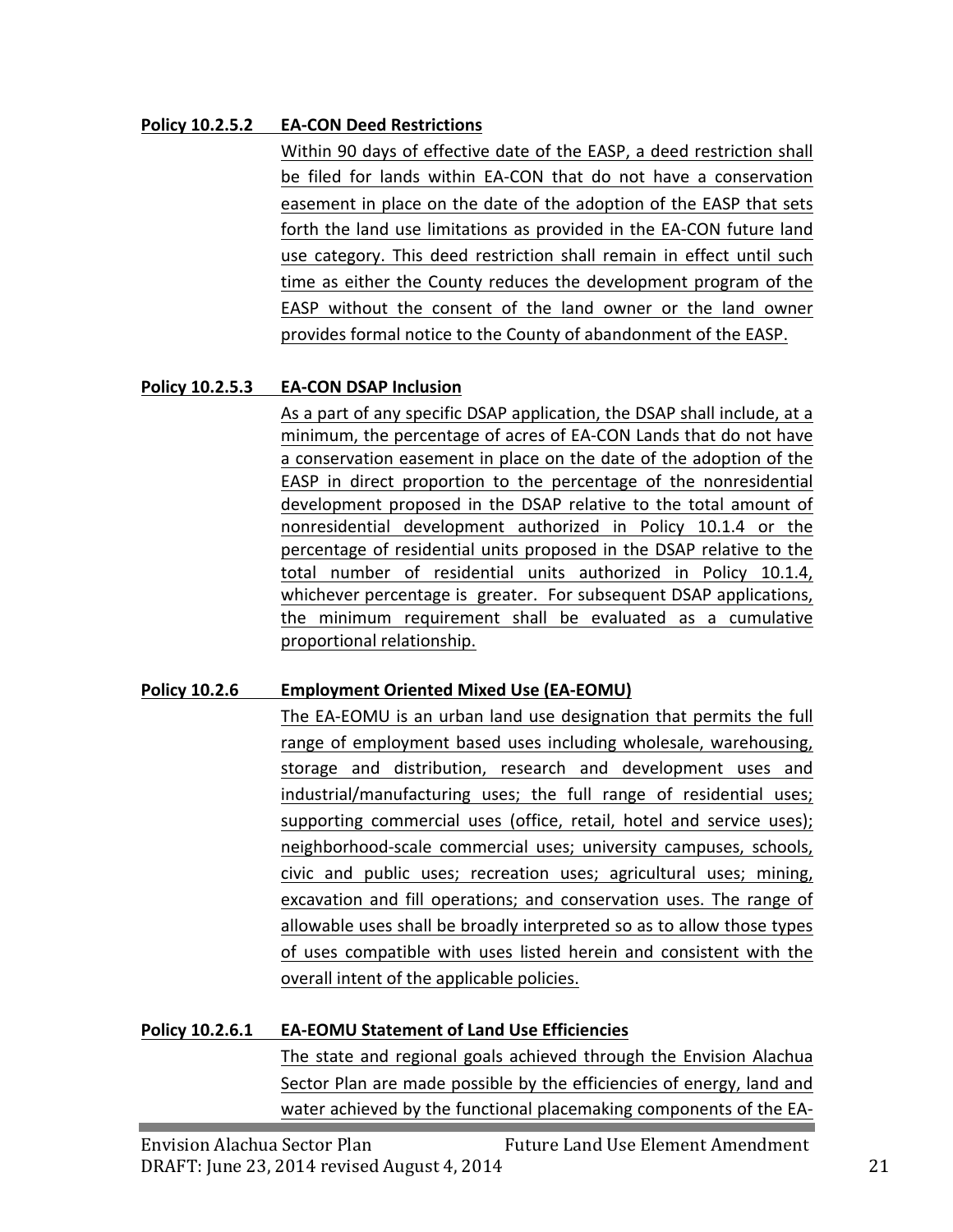EOMU. The County recognizes that concentration of development in key areas in order to accommodate large-scale employment centers and conservation of significant natural lands as EA-CON and as Open Space, prevents Urban Sprawl, supports the creation of compact, mixed-use development and is therefore determined to be of overriding public interest. Therefore, in order to achieve these purposes, limited impacts to natural systems and wetlands within the EA-EOMU may occur to the extent they are authorized by the policies of Objective 10.3 and state and federal environmental permits.

#### **Policy 10.2.6.2 •• EA-EOMU Functional Placemaking Components**

The functional place-making components for development within the EA-EOMU shall include the following:

- a. Mix of Uses (Policies 10.3.1.3, 10.3.2.3, 10.3.3.3, 10.3.4.3, and 10.3.5.3);
- b. Balance of development program over time (jobs to housing ratio)(Policies  $10.2.6.4 - 10.2.6.5$ );
- c. Protection of Natural Resources. Wetlands, and Floodplain (Policies  $10.4.2.1 - 10.4.2.4$ );
- d. Design Standards (organization of development and land form) Policies 10.6.2.3, 10.2.6.3.1, 10.2.6.3.2, 10.2.6.3.3, 10.2.6.6 -10.2.6.8);
- e. Access to Civic uses (Policy 10.2.6.9; and
- f. Circulation and Connectivity (Policy 10.2.6.10).

## **Policy 10.2.6.3 EA-EOMU Land Use Standards**

Land use standards for lands within EA-EOMU are provided for each of the five specified geographic areas as depicted in Map F.17.A. within the policies of Objective 10.3.

|                |             | <b>Density</b>    |                      |            |           |
|----------------|-------------|-------------------|----------------------|------------|-----------|
|                |             | (Dwelling Units   |                      | Intoncity  | Land Area |
|                |             | Gross Residential | m <del>tensity</del> |            |           |
|                | ∆rra<br>nue |                   |                      | <b>FAR</b> |           |
|                |             |                   |                      |            |           |
|                |             |                   |                      |            |           |
| <del>Use</del> |             |                   |                      |            |           |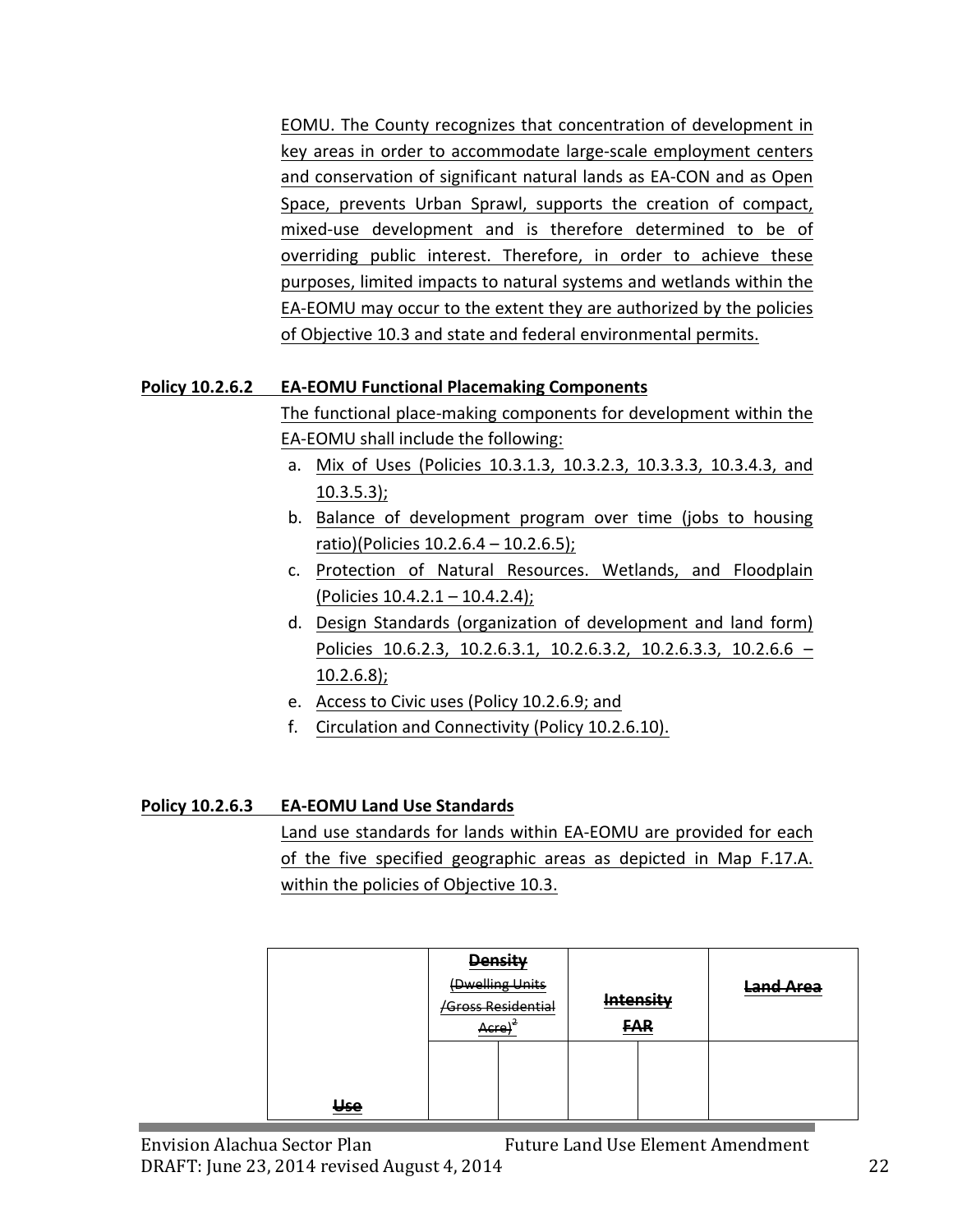| R&D/Office             | $\left( 4 \right)$ | <del>n/a</del> | 2.0  | 0.30 |            |
|------------------------|--------------------|----------------|------|------|------------|
| Advanced               | (1)                | n/a            | 2.0  | 0.15 |            |
| Manufacturing          |                    |                |      |      |            |
| Residential            | 25                 | 3.0            |      |      |            |
| <del>Commercial</del>  | $\left( 4\right)$  | <del>n/a</del> | 2.0  | 0.25 |            |
| Open Space             |                    |                |      |      |            |
| (Minimum) <sup>3</sup> |                    |                |      |      |            |
| RBOS <sup>'</sup>      | ---<br>$\sim$      | ---            | ---- | ---- | <b>15%</b> |
| Additional             |                    |                |      |      |            |
| Open Space             |                    |                |      |      | <b>15%</b> |

#### **Policy 10.2.6.3.1 EA-EOMU Mixed Use Jobs Center**

The Mixed Use Jobs Center provides for a focused hub of urban development that includes a mix of both residential and nonresidential uses and occurs only with EA-EOMU Area A (Area A) as depicted in Map F.17.A. The Mixed Use Jobs Center shall require mixed-use development with active ground-floor uses focused along primary streets and available access to public transit, providing a compatible mix of employment, housing, shopping, and community civic uses, which will serve as a focal point for Area A.

a. Location

The Mixed Use Jobs Center shall be located within 1.25 miles of SR 20.

#### **Policy 10.2.6.3.2 EA-EOMU Limiting Impacts on Resources**

Within EA-EOMU, utilities and transportation facilities shall be located, designed, constructed, and maintained to avoid, minimize and/or mitigate adverse impacts to natural resource areas that are protected consistent with these policies. In the case of utilities or transportation infrastructure for which there is no prudent and feasible alternative that avoids adverse impacts to conservation and preservation areas, the project shall incorporate appropriate design features that enhance habitat connectivity, provide for the safe passage of wildlife, and provide other significant environmental benefits.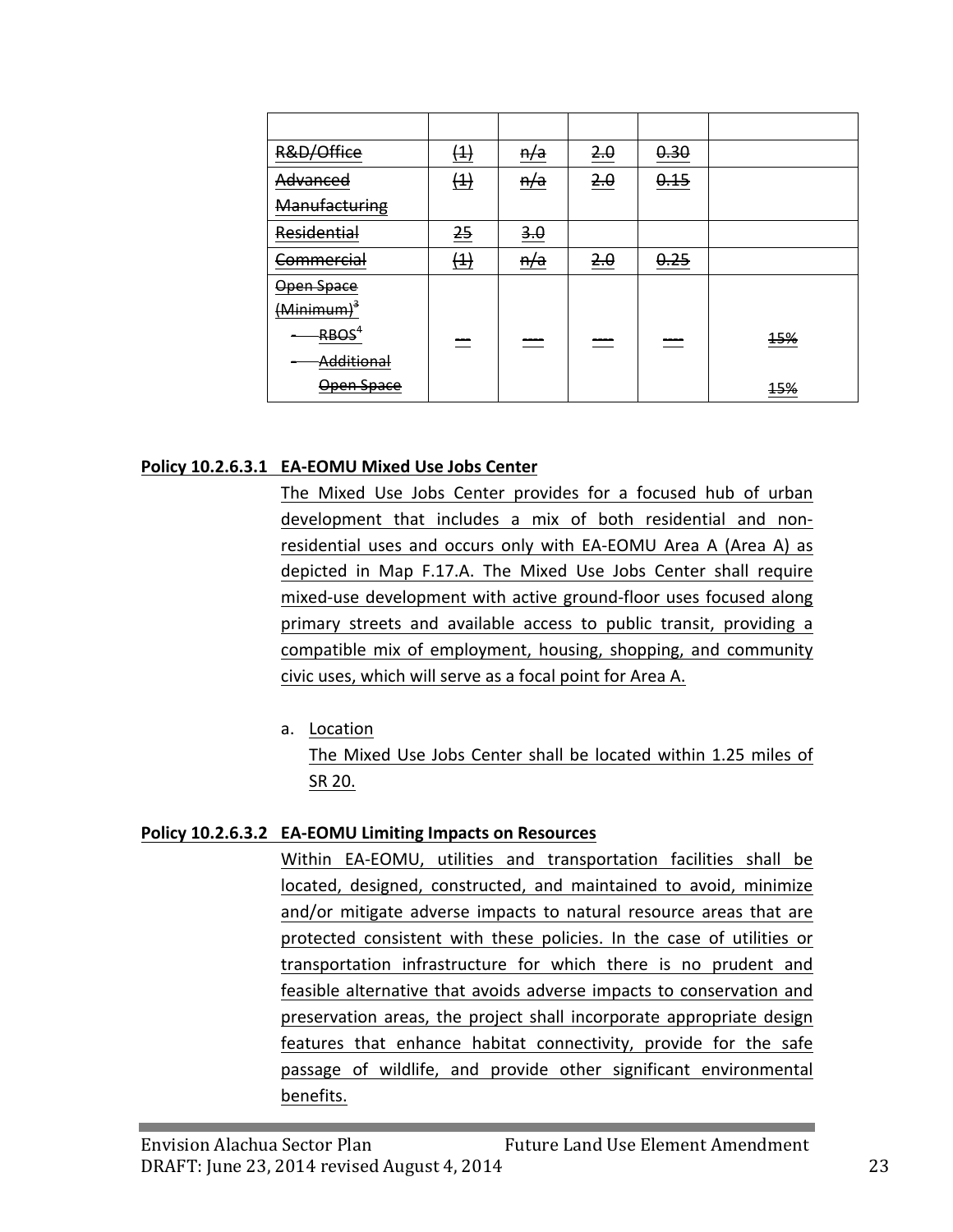#### **Policy 10.2.6.3.3 EA-EOMU Open Space**

EA-EOMU Open Space shall be defined as any natural, recreational, or common open areas, either publicly or privately owned, set aside, dedicated, designated, or reserved for the private use or enjoyment of owners or occupants of land adjoining such open space, or for the public at large. When land development involves a parcel that contains conservation areas as provided in Policy 10.4.2.1, the open space requirements shall be fulfilled first with conservation areas, then with other allowable types of open space.

#### **Policy 10.2.6.4 EA-EOMU Jobs to Housing Balance**

The EA-EOMU shall create regional scale economic development opportunities that support and enhance the innovation economy of Alachua County and cohesive communities that support these economic opportunities through a mix of land uses. The DSAP approval process shall prohibit the establishment of a DSAP in which the EOMU contains only residential uses. The EA-EOMU shall:

- a. Achieve a jobs-to-housing balance of 3 jobs per residential unit that is measured over the entire land use category (that is, jobs divided by residential units meets or exceeds 3.00 at total project build out).
- b. Measurement for achieving the jobs-to-housing balance shall be based upon the following:
	- i. The jobs-to-housing balance shall be measured for development within each DSAP, with the exception of the lands within the Hawthorne Reserve Area.
	- ii. The remedy for failure to achieve the jobs-to-housing ratio during the development of a DSAP shall be to improve the ratio of jobs to housing as a part of the next DSAP submittal. In the event that the jobs to housing ratio drops below 2.00, There shall be no approval of a subsequent DSAP with residential development until a remedial plan can be developed to improve the ratio of jobs to housing and approved as set forth in an accompanying development order.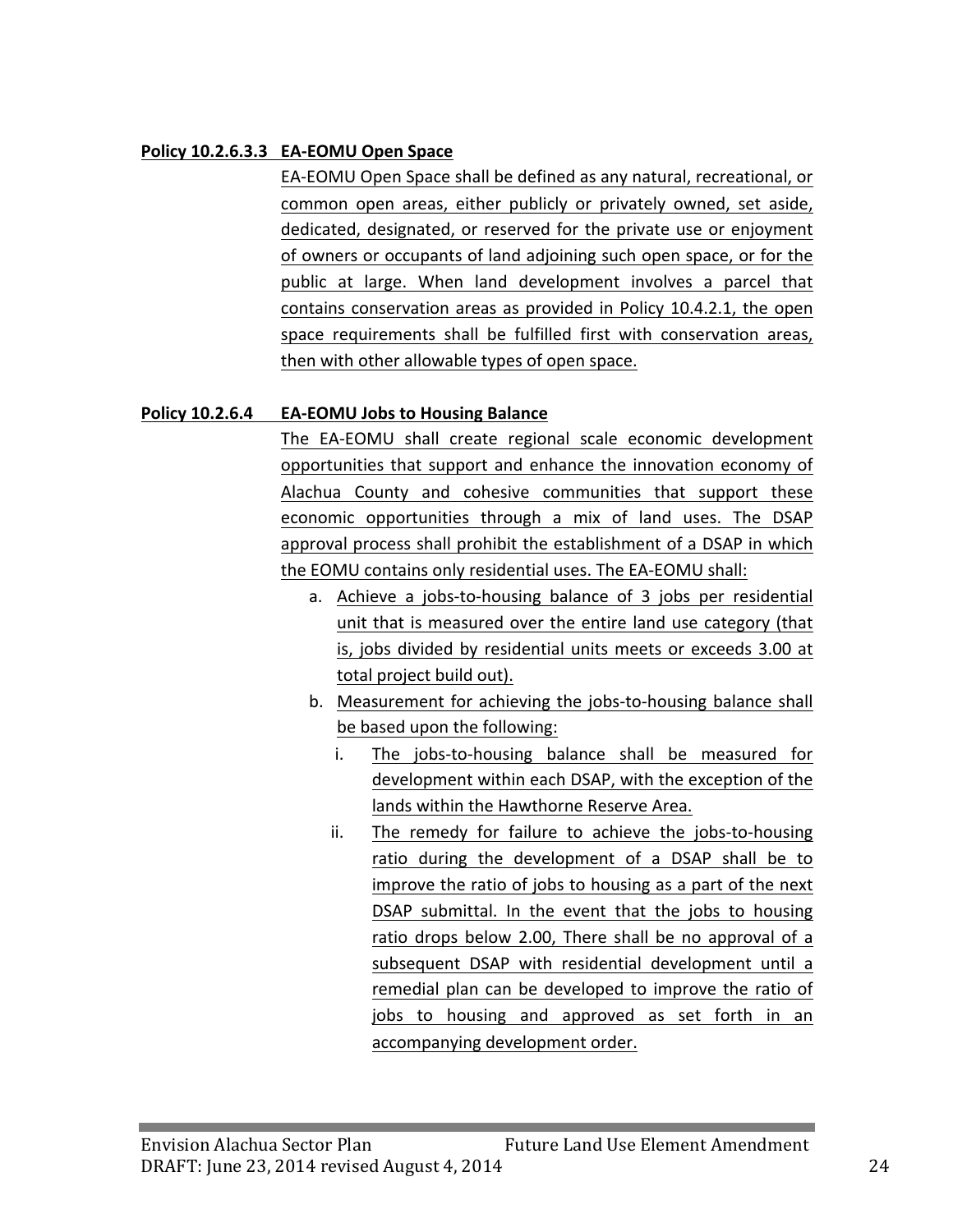- $iii.$  Measurement for compliance shall initially occur five  $(5)$ years after commencement of vertical development, and every five years thereafter.
- iv. The method of measurement shall be based upon the assumptions that the average amount of floor area per employee by land use is:

| R&D/Office                                   | 4.0 Employees / KSF |  |  |
|----------------------------------------------|---------------------|--|--|
| Commercial                                   | 2.5 Employees/KSF   |  |  |
| <b>Advanced Manufacturing</b>                | 1.2 Employees / KSF |  |  |
| $KSF = 1000$ square feet of gross floor area |                     |  |  |

#### **Policy 10.2.6.5 EA-EOMU – Mixture of Housing Options**

Residential development within the EA-EOMU shall provide a range of residential options that expands the housing choices for existing and future residents of Alachua County, taking into account varying preferences for home size, ownership (own or rent), and unit type (attached or detached). Assisted and independent living facilities are allowable residential uses.

To provide for a greater range of choices of housing types in singlefamily residential areas, affordable housing, and the promotion of infill to new and existing neighborhoods while maintaining single family character, one accessory dwelling unit shall be allowed on single family residential lots in the residential areas of the EASP without being included in gross residential density calculations. Performance criteria shall be detailed in the DSAP and include elements such as size, site design, landscaping, access, and parking requirements and shall meet the following requirements:

a. Homestead Exemption Status. Prior to the issuance of a building permit for the construction of an accessory dwelling unit in an existing residential area, the applicant shall provide proof of homestead exemption status establishing ownership and principal residence of the lot. Prior to the issuance of a building permit for the construction of an accessory dwelling unit(s) in a new residential development, the applicant shall provide proof of deed restrictions or covenants requiring that an accessory unit may not be inhabited unless homestead status is maintained on the lot. Permanent occupancy by the owner of either the primary or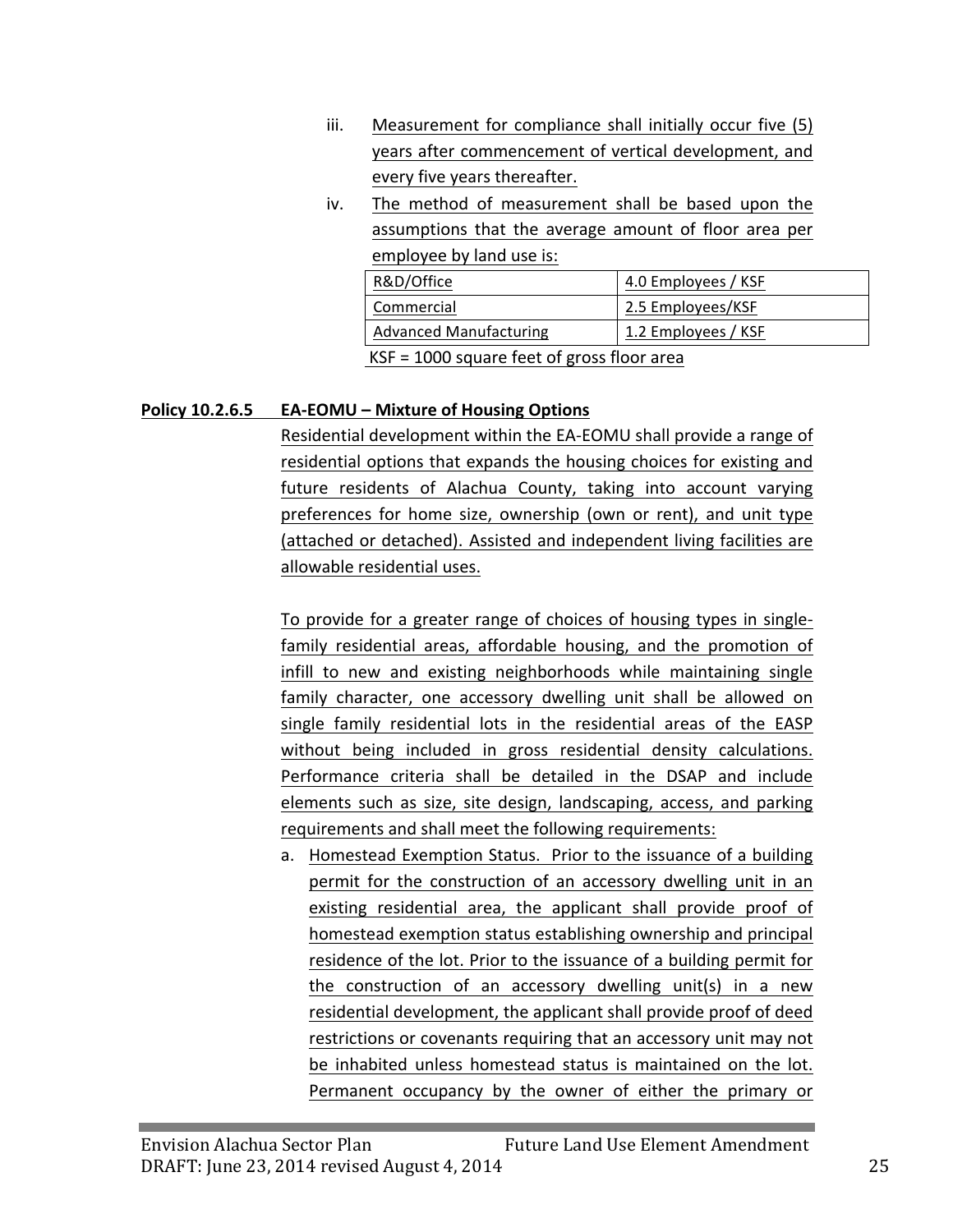accessory dwelling unit shall be required for all accessory dwelling units.

b. Water and Sewer Service. All accessory dwelling units shall be required to connect to the potable water and sewer system of the primary residence and shall not have separate services.

## **Policy 10.2.6.6 EA-EOMU Design Standards**

Site and building design, including scale, shall create a pedestrian-, bicycle- and transit-friendly environment. Architectural and site design techniques shall be used to promote walkable and bikeable communities.

- a. The site design shall conform to a compact development pattern, with opportunities for shopping and workplaces near residential neighborhoods;
- b. The site layout and orientation of buildings shall create a development that is designed around the pedestrian and bicyclist, creates an environment that promotes walking and bicycling as an alternative means of mobility, accommodates transit and connects activities within the EOMU;
- c. Development outside the Hawthorne Reserve Area (Area B) shall be served by a connected internal street network such that use of existing roads is not required or convenient for internal travel, and travel on CR234 through Windsor by residents and employees within the EA-EOMU shall be discouraged.
- d. The location of residential uses within the EA-EOMU, excluding those residential uses with the Hawthorne Reserve Area (Area B), will ensure that a majority of housing is within a 1/2 mile radius of non-retail employment uses.

The location of employment uses with the EA-EOMU will ensure that a majority of jobs created shall be located within a 1/2 mile walk of future transit access for a transit connection to east Gainesville or Hawthorne.

## **Policy 10.2.6.7 EA-EOMU** Retail Uses Design Standards Except within Area B (Hawthorne Reserve Area), single occupant retail uses 50,000 square feet or greater shall provide:

a. Separate liner buildings oriented towards a street on at least three (3) sides of the use with the rear of the building either fronting parking or lined by buildings, or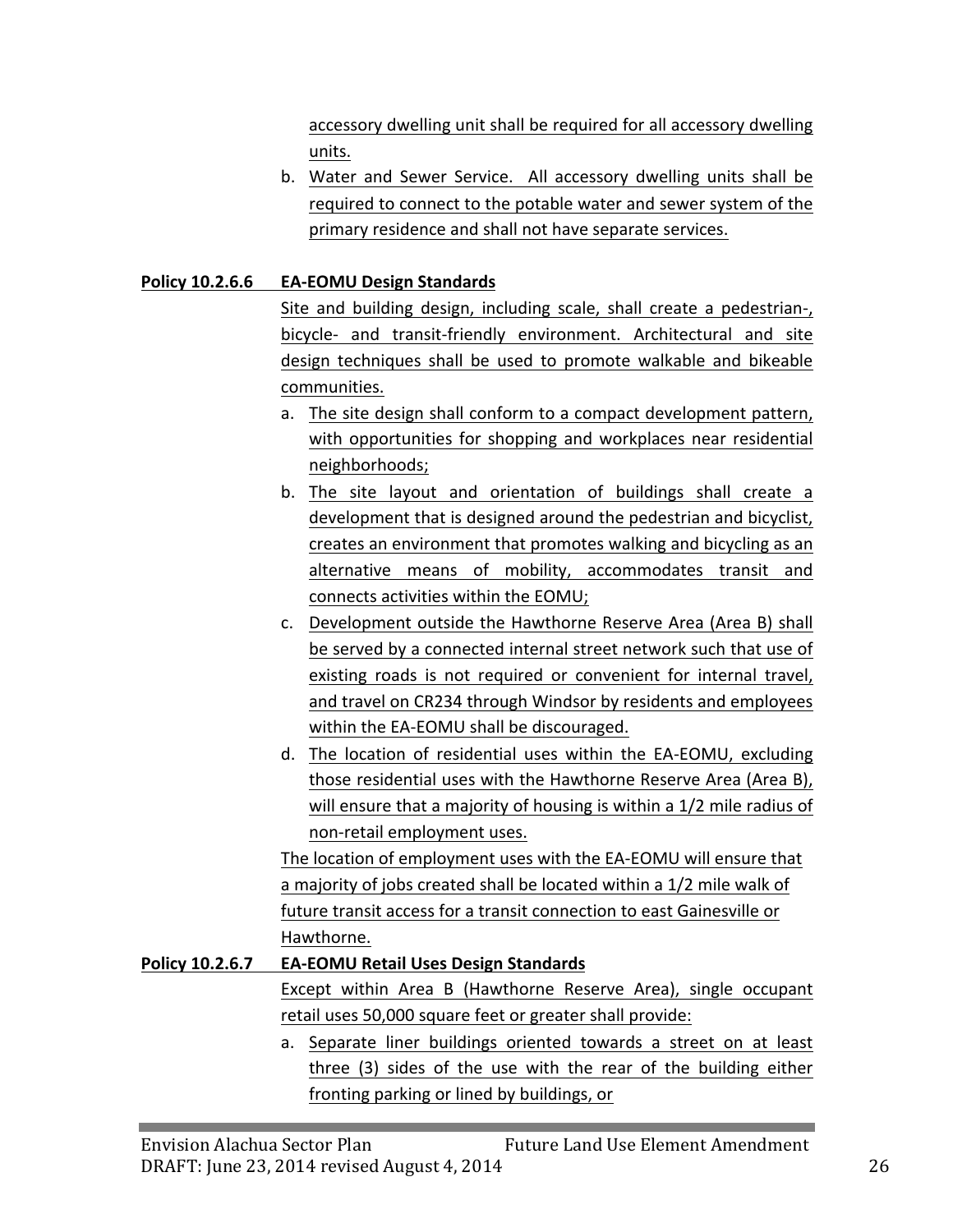- b. Contain a vertical mixture of uses with at least one (1) story above the ground floor, or
- c. Multiple floors with a maximum of 50,000 square feet per floor, or
- d. Provide parking on top of the building, or
- e. Meet the alternative parking standards as provided in the DSAP.

## **Policy 10.2.6.8 EA-EOMU Protection of Edges**

The EA-EOMU shall provide open space that establishes clearly defined edges that separate the urban uses of the EA-EOMU from adjacent privately owned land that may be rural, agricultural or conservation lands. The uses established within the Planning Area shall be located and managed in a manner that helps to create and maintain such edges. The edge conditions shall be managed based upon the following standards:

- a. There shall be no extension of utility services from within the EOMU to areas outside of the EASP with the exception of the Hawthorne Reserve Area.
- b. Future land uses allowed on Sector Plan lands within or adjacent to the Campville Rural Cluster or the Grove Park Rural Cluster shall be comparable to the built adjacent development, or be consistent with those uses allowed by the current Comprehensive Plan, or shall be separated from existing homesites by a natural buffer of at least 100' in width.
- c. Future land uses allowed on EOMU lands adjacent to lands designated Rural/Ag Future Land Use shall be comparable to the built adjacent residential development, or be consistent with those uses allowed by the current Comprehensive Plan or shall be separated from existing homesites by a natural buffer of at least 100' in width.
- d. Future land uses allowed on EOMU lands adjacent to lands currently in public ownership and protected by a conservation easement shall be separated by a natural buffer of at least 50'.

Property within the Hawthorn Reserve Area shall be subject to the edge conditions standards until such time that the adjacent land is developed with urban uses.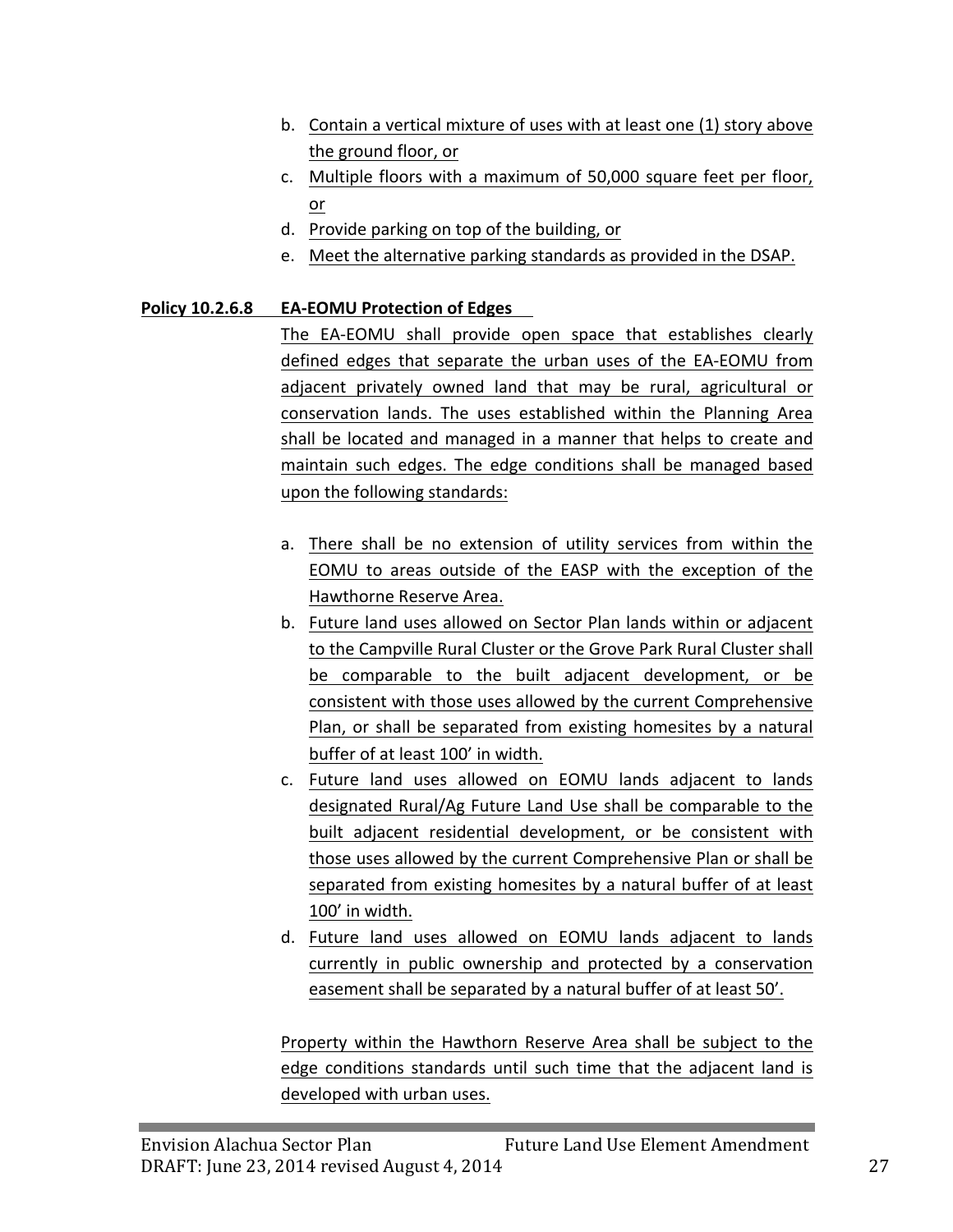#### **Policy 10.2.6.9 •• EA-EOMU Access to Civic Uses**

The EA-EOMU shall include provisions to insure accessibility to civic uses as follows:

- a. The location of residential uses within the EA-EOMU will ensure that all residential uses are within a  $\frac{1}{4}$  mile walking distance of recreation/open space/conservation lands;
- b. Food production shall be encouraged at the parcel level and some open spaces shall be adequately sized to accommodate community gardens;
- c. The County shall support the development of markets and programs within the EA-EOMU that promote the sale of locally produced agricultural goods, including but not limited to farmers markets, community gardens, farm to institution programs, and agritourism opportunities. The County shall partner with local community groups and organizations and other local governments to pursue funding sources for the development of a sustainable local food system.

## **Policy 10.2.6.10 EA-EOMU Circulation and Connectivity**

Development with the EA-EOMU shall provide for interconnected, mixed-use development through specific site and design standards that create pedestrian and bicycle friendly communities, reduce per capita greenhouse gas emissions and vehicular trips on external roadways and provide development patterns that are transit supportive. 

## **Policy 10.2.7 Clean, Healthy Environment**

Development shall support a cleaner, healthy environment that benefits the health and well-being of existing and future populations in and near the Planning Area. Development design shall adhere to the following healthy community principles:

- a. Physical Health
	- i. Support physical activity by locating parks and other recreational facilities in close proximity to concentrations of households and workplaces.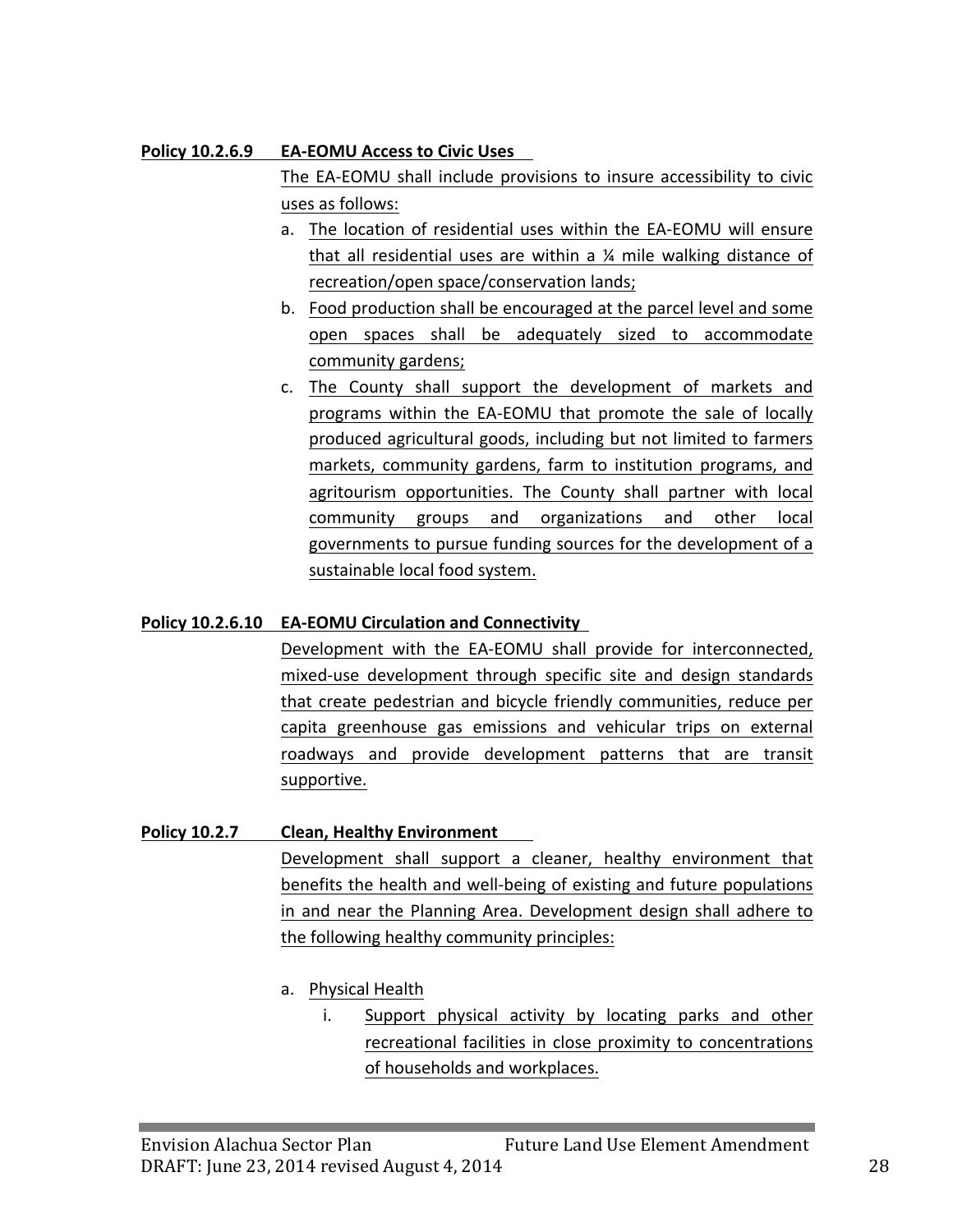- ii. Construct walkways and bikeways where appropriate to encourage "active transportation."
- iii. Accommodate urban agriculture and community gardens as well as outlets for fresh foods (i.e., farmers markets, produce stands, and food cooperatives) to encourage local food production and distribution, support better nutrition and healthier dietary choices, and address issues of food security and food deserts.
- iv. Maintain or improve air quality by reducing GHG emissions by reducing dependence on automobiles with nonmotorized alternative transportation options and a compact form of development in the appropriate areas to make such alternatives feasible; and preserving natural vegetation to the extent practicable and incorporating landscaping in development to improve air quality.

## b. Mental / Emotional / Social Health

- i. Locate public spaces (parks, greens, plazas, etc) in a manner that increases exposure to the natural environment (reduce/manage stress, education).
- ii. Preserve and integrate into the built environment natural vegetation and other features to connect people with nature (reduce/manage stress, education, connection to place).
- iii. Incorporate a variety of public spaces within new development, especially within medium- to high-density development that is designed to support active and passive recreation, and formal and informal gatherings, so residents feel a stronger connection to place and sense of belonging.
- iv. Support lifelong learning by accommodating nontraditional educational facilities and programs (such as outdoor classrooms and research facilities) in built environment.
- v. Create multi-generational neighborhoods -
	- Co-locate senior housing within neighborhoods to facilitate social interaction among different age groups (mentally stimulating for seniors to interact with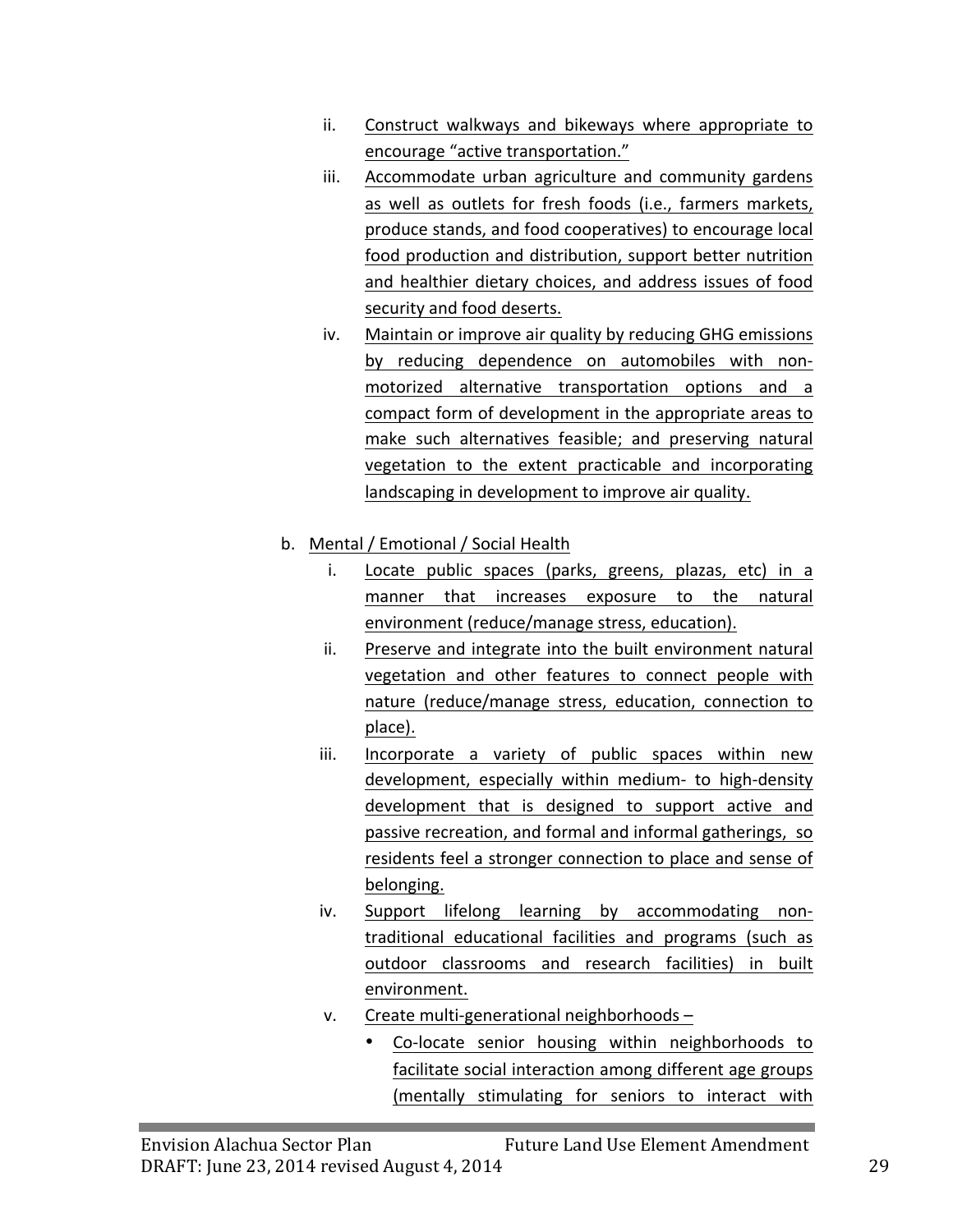younger generations), and to minimize social isolation and the negative impacts of it.

- Include a mix of housing types in new neighborhoods to support residents' desire to age in place.
- c. Access to Healthcare and Health Services/Programs
	- i. Within the Planning Area and in cooperation with Shands, the Veteran Administration, and other providers, accommodate some or all of the healthcare services and facilities required to meet future demand in the eastern part of the county.
	- ii. Co-locate nursing homes, assisted living facilities and group homes for special needs populations in proximity to health services to facilitate better access.
- d. Safety Design for safety of motorists, pedestrians and bicyclists by incorporating facilities that serve all users including complete streets, off-street paths (bikeways and walkways), and clearly marked crosswalks.
	- i. Adhere to general principles of Crime Prevention through Environmental Design (CPTED) in the design of public spaces.

## **OBJECTIVE 10.3 - EA-EOMU STANDARDS**

Provide specific land use standards with the urban land use designation of EA-EOMU that establishes a concentration of development in key areas in order to accommodate large-scale employment centers and the creation of compact, mixed-use development.

## **Policy 10.3.1 EA-EOMU Area A Intent/Vision**

The EA-EOMU Area A (Area A) as depicted in Map F.17.A. is envisioned as a collaborative mixed-use Research & Development (R&D) employment cluster. Area A is characterized by a diverse mix of compact, integrated land uses that include supporting residential, retail, commercial, and civic/community uses in which people can live, work, learn and play as part of a healthy and eco-friendly "innovation community."

**Policy 10.3.1.1 •• Area A Development Program** The standards for measuring the maximum development program permitted within Area A shall be based upon the following: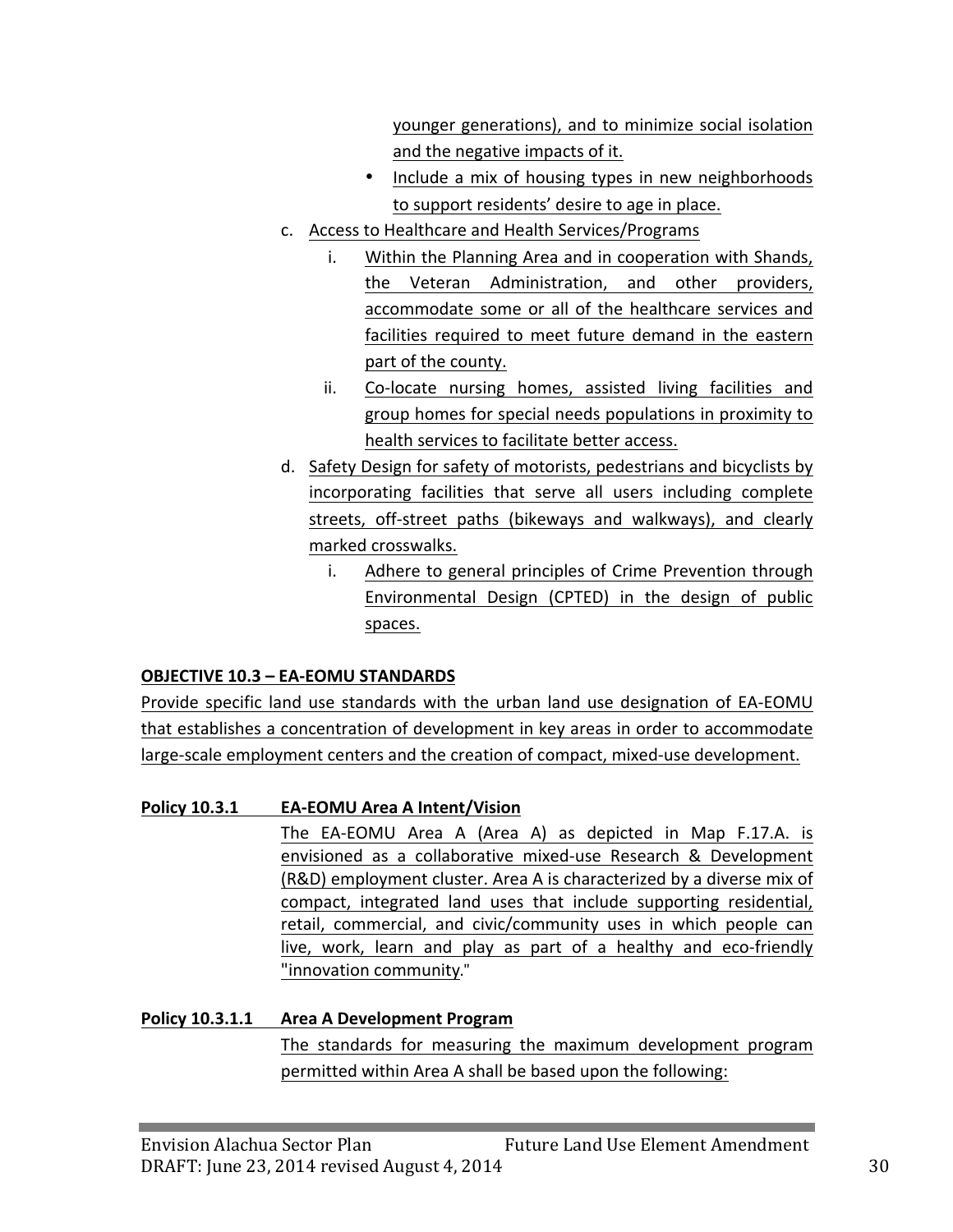a. Maximum Development Program Baseline\*

| Residential:                    | 7,000 dwelling units**  |
|---------------------------------|-------------------------|
| Non-residential***:             |                         |
| Research & Development / Office | 6.0 million square feet |
| <b>Advanced Manufacturing</b>   | 2.0 million square feet |
| Commercial                      | 1.0 million square feet |

- \* The maximum development program described for each EA-EOMU Area is not cumulative and shall be limited by the overall EASP development program as established in Policy 10.1.4.
- \*\* Accessory dwelling units may be provided; however, such units shall be in addition to the maximum residential units noted above.
- \*\*\* Facilities to serve the community including, but not limited to, schools, places of worship, government services, recreation, utilities, and civic facilities, shall be provided as needed. Floor area for such facilities shall be in addition to the maximum nonresidential square footage noted above.

#### **Policy 10.3.1.2** Area A Permitted Uses/Density/Intensity

Lands designated within Area A shall be permitted the full range of uses as described in Policy 10.2.6 with the densities and intensities as described below.

|                                      | Density<br>(Dwelling Units / Gross<br>Residential Acre) <sup>2</sup> |     |      | Intensity<br>FAR <sup>2</sup> |  |
|--------------------------------------|----------------------------------------------------------------------|-----|------|-------------------------------|--|
| <b>Use</b>                           | Min                                                                  | Max | Min  | Max                           |  |
|                                      |                                                                      |     |      |                               |  |
| Mixed Use Jobs Center                |                                                                      |     |      |                               |  |
| R&D / Office                         | n/a                                                                  | (1) | 0.50 | 2.00                          |  |
| Commercial                           | n/a<br>(1)                                                           |     | n/a  | 2.00                          |  |
| Residential                          | 20 DU/AC<br>45 DU/AC                                                 |     |      |                               |  |
| <b>Outside Mixed Jobs Use Center</b> |                                                                      |     |      |                               |  |
| R&D / Office                         | n/a                                                                  | (1) | 0.20 | 0.50                          |  |
| Advanced                             | n/a                                                                  | n/a | 0.15 | 0.50                          |  |
| Manufacturing                        |                                                                      |     |      |                               |  |
| Commercial                           | n/a                                                                  | n/a | 0.20 | 0.35                          |  |
| Residential                          | 3.0 DU/AC<br>7.0 DU/AC                                               |     |      |                               |  |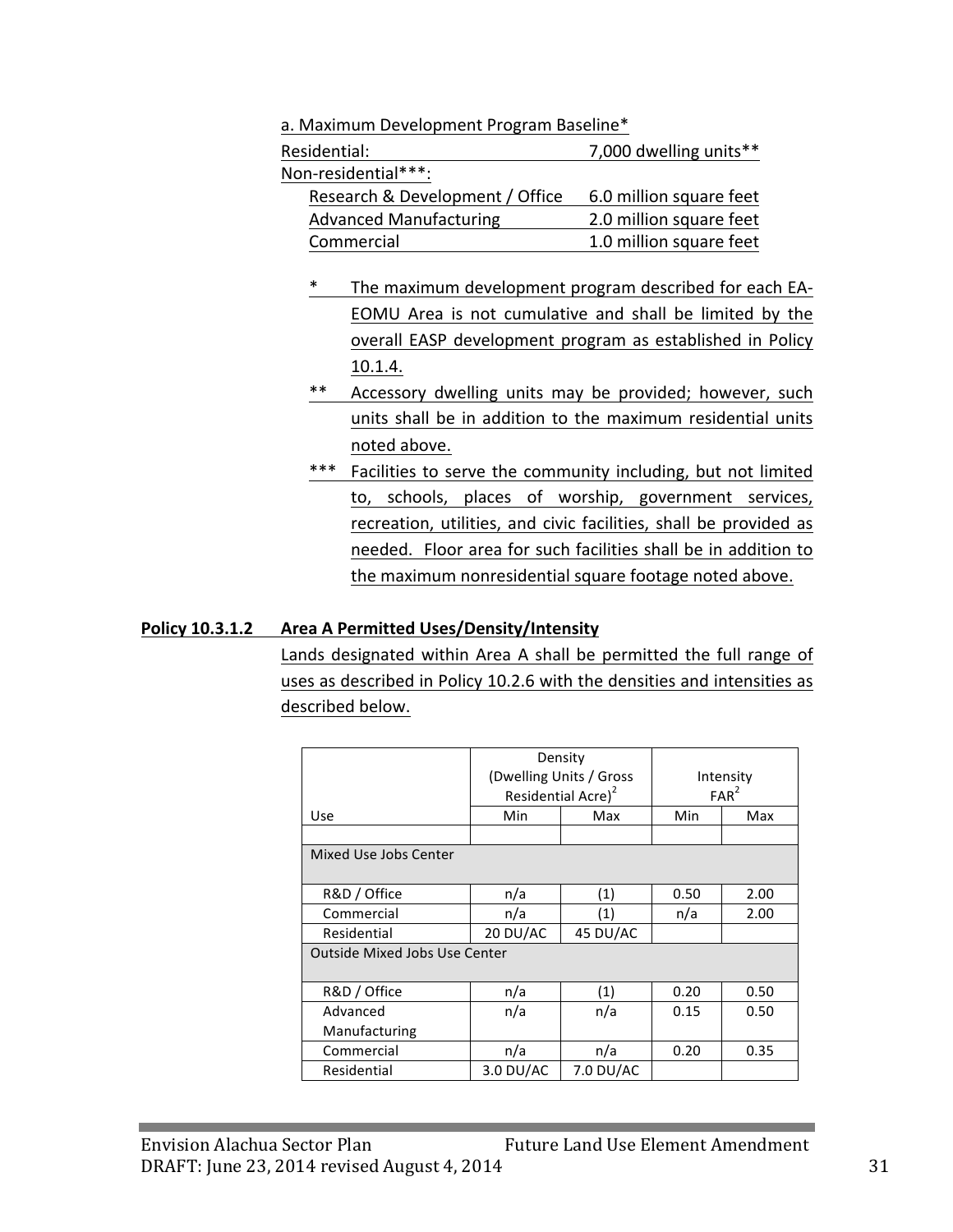(1) There is no maximum density within vertically mixed use structures. The maximum residential development is limited by the overall development program. (2) Density/Intensity as calculated over the total acreage developed for each specified use within Area A.

#### **Policy 10.3.1.3** Area A Mix of Uses

Area A shall be developed to accommodate a composite land use mix as described below.

|                                                      | Minimum | Maximum |
|------------------------------------------------------|---------|---------|
| Open Space (1)                                       |         |         |
| (Percentage of Area A Total Acres)                   |         |         |
|                                                      |         |         |
|                                                      | 41%     | (1)     |
| Area Net of Open Space                               |         |         |
| (Percentage of Area A Total Acres net of open space) |         |         |
|                                                      |         |         |
| R&D / Office                                         | 15%     | 30%     |
| Manufacturing                                        | 0%      | 20%     |
| Commercial                                           | 1%      | 20%     |
| Residential                                          | 40%     | 75%     |
| Recreation (2)                                       | 5%      |         |
| Civic                                                | 5%      |         |

(1) An applicant may provide additional open space above and beyond the minimum open space requirement as a part of the DSAP process, however, the minimum open space standard reflects the requirement of the comprehensive plan with regard the amount of open space that shall be provided within Area A. (2) Active Recreation uses are permitted to occur within the 100 year Floodplain. These recreational lands are supplemental to the passive recreation uses provided within the EASP Conservation Land Use.

#### **Policy 10.3.1.4 •• Area A Natural Resources Protection**

#### **a. Wetlands Protection**

The County recognizes and determines that the concentration of development within Area A to accommodate a large-scale employment center is of overriding public interest. Therefore limited impacts to natural systems and wetlands within Area A are permitted and wetland acreage and function within Area A shall be protected through compliance with state and federal environmental permitting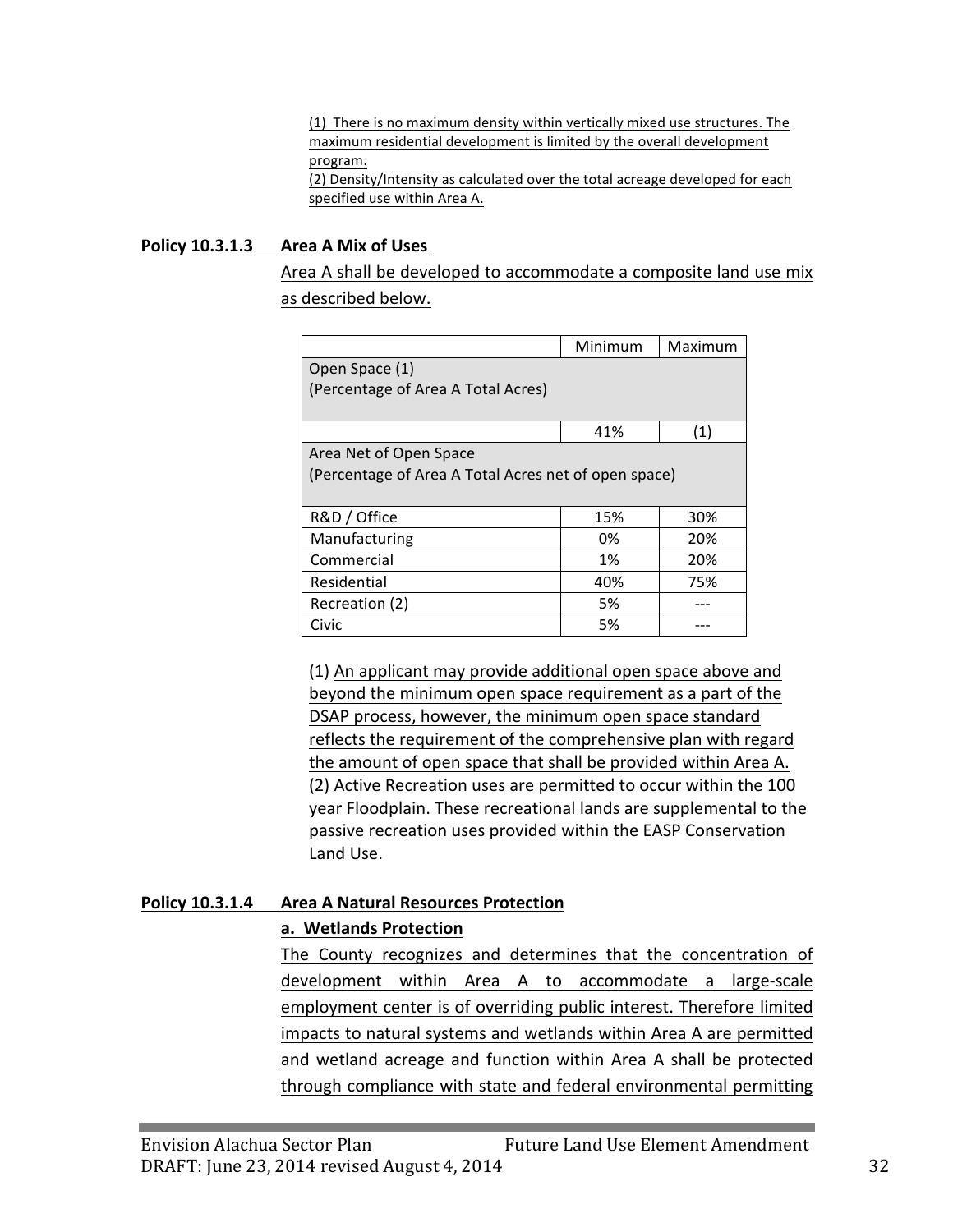requirements. Obtaining the appropriate state and federal environmental permits and compliance with the policies of Objective 10 of the Future Land Use Element shall constitute compliance with the comprehensive plan and the land development regulations of Alachua County for the purposes of wetland protection. To minimize encroachment into wetland areas, existing forestry roadways shall be given priority in design, street layout and siting considerations.

## **b. Wetlands Buffers**

Wetland ecosystems protected as provided in Policy 10.3.1.4.a. shall be further protected from potential development impacts by buffers with minimum widths established in Policy 10.4.1.3.

#### **c. Mitigation**

Any development activity permitted within an onsite, or affecting an offsite, wetland or buffer shall be mitigated in accordance with state and federal environmental permit requirements.

#### **d. Floodplain**

Floodplain and Flood prone areas within Area A are currently defined by the Federal Emergency Management Agency (FEMA), and specifically the Zone "A" special flood hazard areas (SFHAs) shown on the effective Flood Insurance Rate Maps (FIRMs). The SFHAs within Area A shall be refined by their physical and hydrologic characteristics as determined by best available data, including but not limited to, LiDAR topography (contours), drainage studies, and other professionally acceptable determinants.

Development within the 100-year floodplain shall be permitted to the extent that it does not result in adverse impacts as measured by an increase in peak stage or discharge outside of the EASP boundary. Compensating storage areas may be utilized on an EASP-wide basis to mitigate the potential for adverse impacts that could occur as a result of an increase in peak stage or discharge outside of the EASP boundary.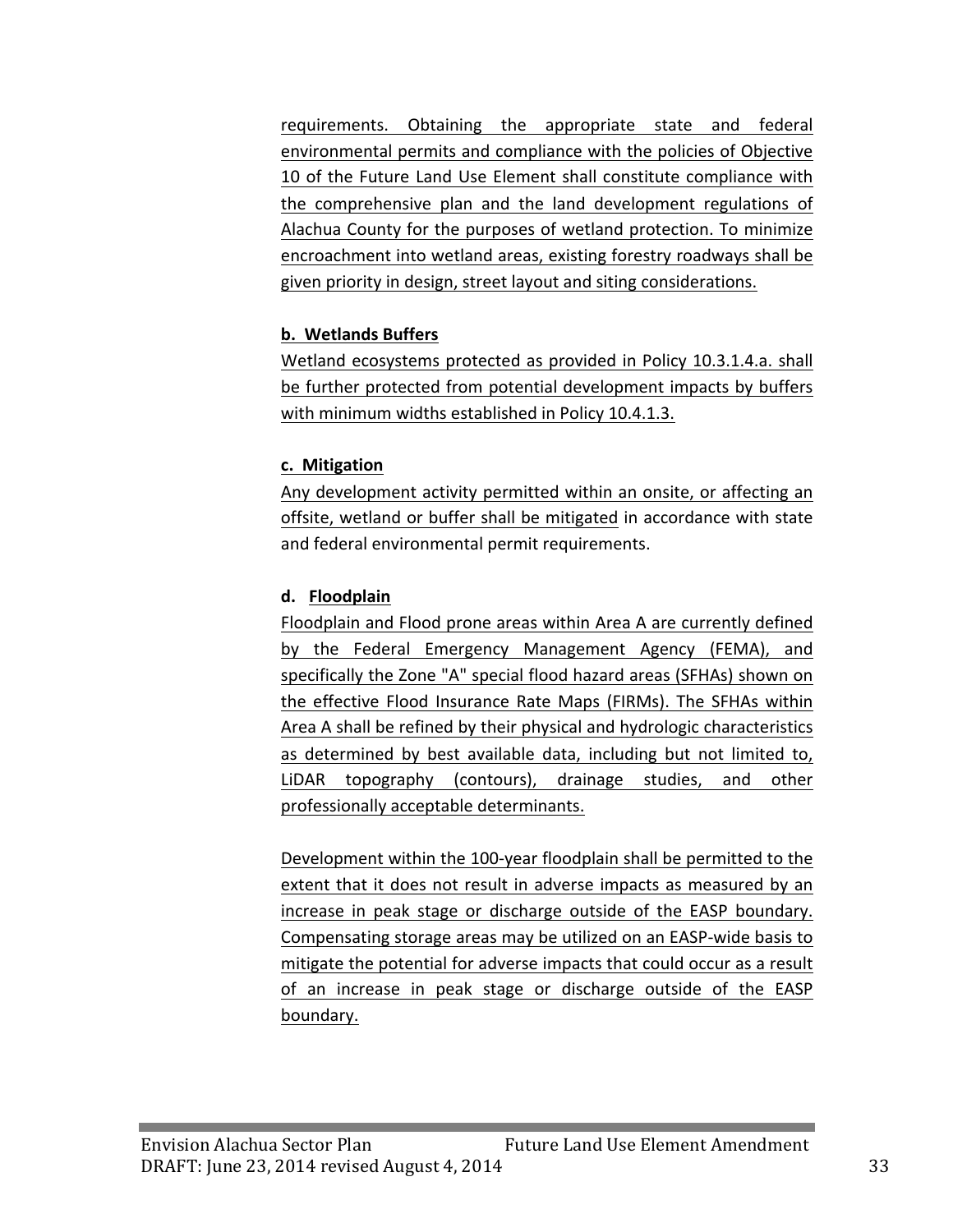#### **Policy 10.3.2 EA-EOMU** Area B Intent/Vision

The EA-EOMU Area B (Area B) as depicted in Map F.17.A is envisioned to be an advanced manufacturing and industrial hub with strong connections to SR 20, US 301, and the railroad. It is envisioned to reinforce the continued development of the City of Hawthorne by bringing new employment opportunities that will contribute to the further development and growth of the city.

#### **Policy 10.3.2.1 •• Area B Development Program**

The standards for measuring the maximum development program permitted within Area B shall be based upon the following:

a. Maximum Development Program Baseline\*

| Residential:                    | 1,500 dwelling units**  |
|---------------------------------|-------------------------|
| Non-residential***:             |                         |
| Research & Development / Office | 1.0 million square feet |
| <b>Advanced Manufacturing</b>   | 3.6 million square feet |
| Commercial                      | 400,000 square feet     |

- The maximum development program described for each EA-EOMU Area is not cumulative and shall be limited by the overall EASP development program as established in Policy 10.1.4.
- \*\* Accessory dwelling units may be provided; however, such units shall be in addition to the maximum residential units noted above.
- \*\*\* Facilities to serve the community including, but not limited to, schools, places of worship, government services, recreation, utilities, and civic facilities, shall be provided as needed. Floor area for such facilities shall be in addition to the maximum nonresidential square footage noted above.

## **Policy 10.3.2.2 Area B Permitted Uses/Density/Intensity**

Lands designated within Area B shall be permitted the full range of uses as described in Policy 10.2.6 with the densities and intensities as described below. R&D/Office and Advanced Manufacturing uses are not permitted south of SR 20.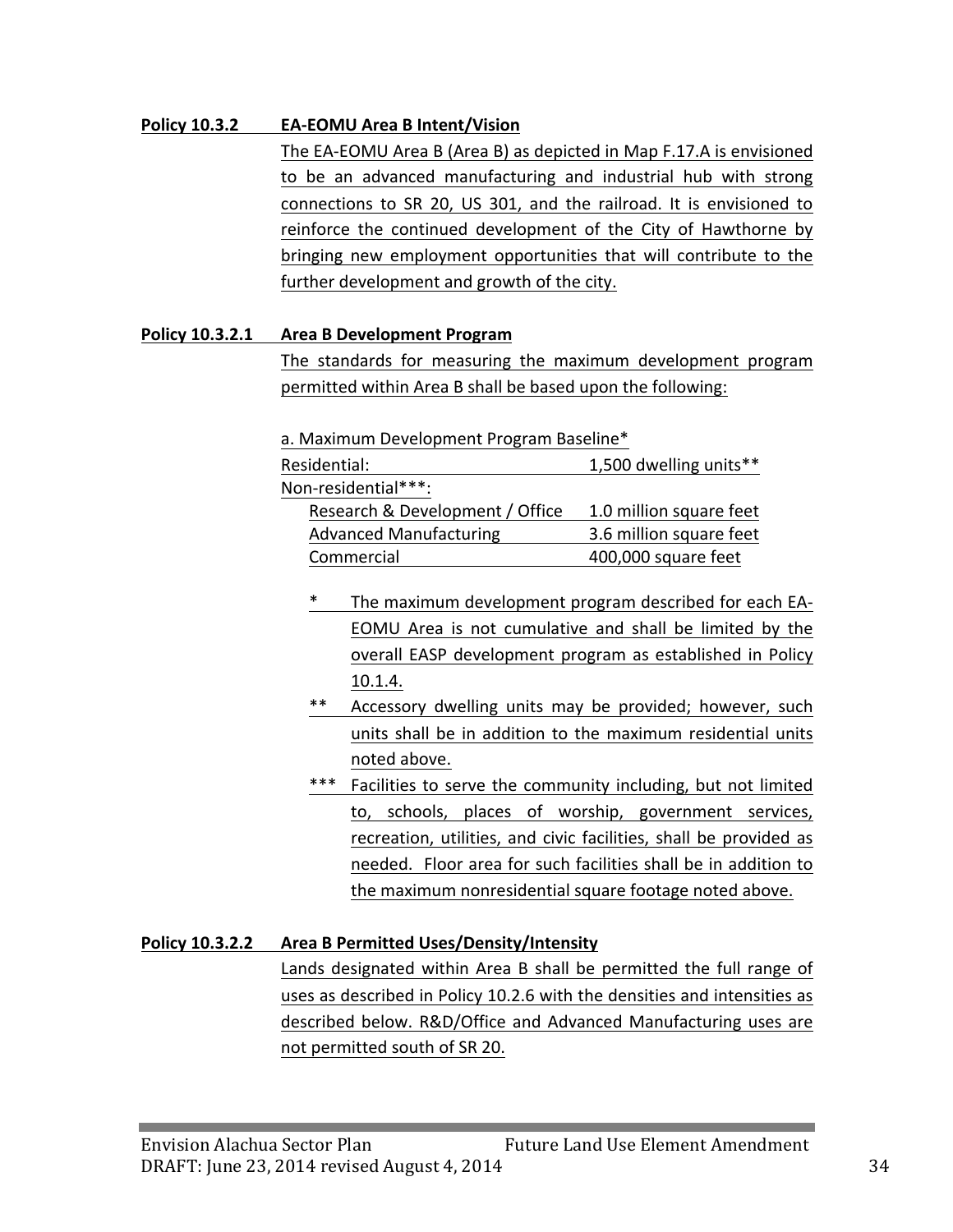|               | Density<br>(Dwelling Units / Gross<br>Residential Acre) <sup>2</sup> |           |      | Intensity<br>FAR <sup>2</sup> |
|---------------|----------------------------------------------------------------------|-----------|------|-------------------------------|
| Use           | Min<br>Max                                                           |           | Min  | Max                           |
|               |                                                                      |           |      |                               |
| R&D / Office  | n/a                                                                  | (1)       | 0.20 | 1.00                          |
| Advanced      | n/a<br>n/a                                                           |           | 0.15 | 2.00                          |
| Manufacturing |                                                                      |           |      |                               |
| Commercial    | 7.0 DU/AC<br>15 DU/AC                                                |           | 0.20 | 1.00                          |
| Residential   | $2.0$ DU/AC                                                          | 7.0 DU/AC |      |                               |

(1) There is no maximum density within vertically mixed use structures. The maximum residential development is limited by the overall development program.

2) Density/Intensity as calculated over the total acreage developed for each specified use within Area B.

#### **Policy 10.3.2.3 Area B Mix of Uses**

Area B shall be developed to accommodate a composite land use mix as described below.

|                                                | Minimum | Maximum |
|------------------------------------------------|---------|---------|
| Open Space (1)                                 |         |         |
| (Percentage of Area B Total Acres)             |         |         |
|                                                |         |         |
|                                                | 34%     | (1)     |
| <b>Buildable Area</b>                          |         |         |
| (Percentage of Area B Acres Net of Open Space) |         |         |
|                                                |         |         |
| Commercial                                     | 0%      | 20%     |
| R&D / Office                                   | 0%      | 15%     |
| Manufacturing                                  | 40%     | 63%     |
| Residential                                    | 25%     | 40%     |
| Recreation (2)                                 | 5%      |         |
| Civic                                          | 7%      |         |

(1) An applicant may provide additional open space above and beyond the minimum open space requirement as a part of the DSAP process, however, the minimum open space standard reflects the requirement of the comprehensive plan with regard the amount of open space that shall be provided within Area B. (2) Active Recreation uses are permitted to occur within the 100 year Floodplain. These recreational lands are supplemental to the passive recreation uses provided within the EASP Conservation Land Use.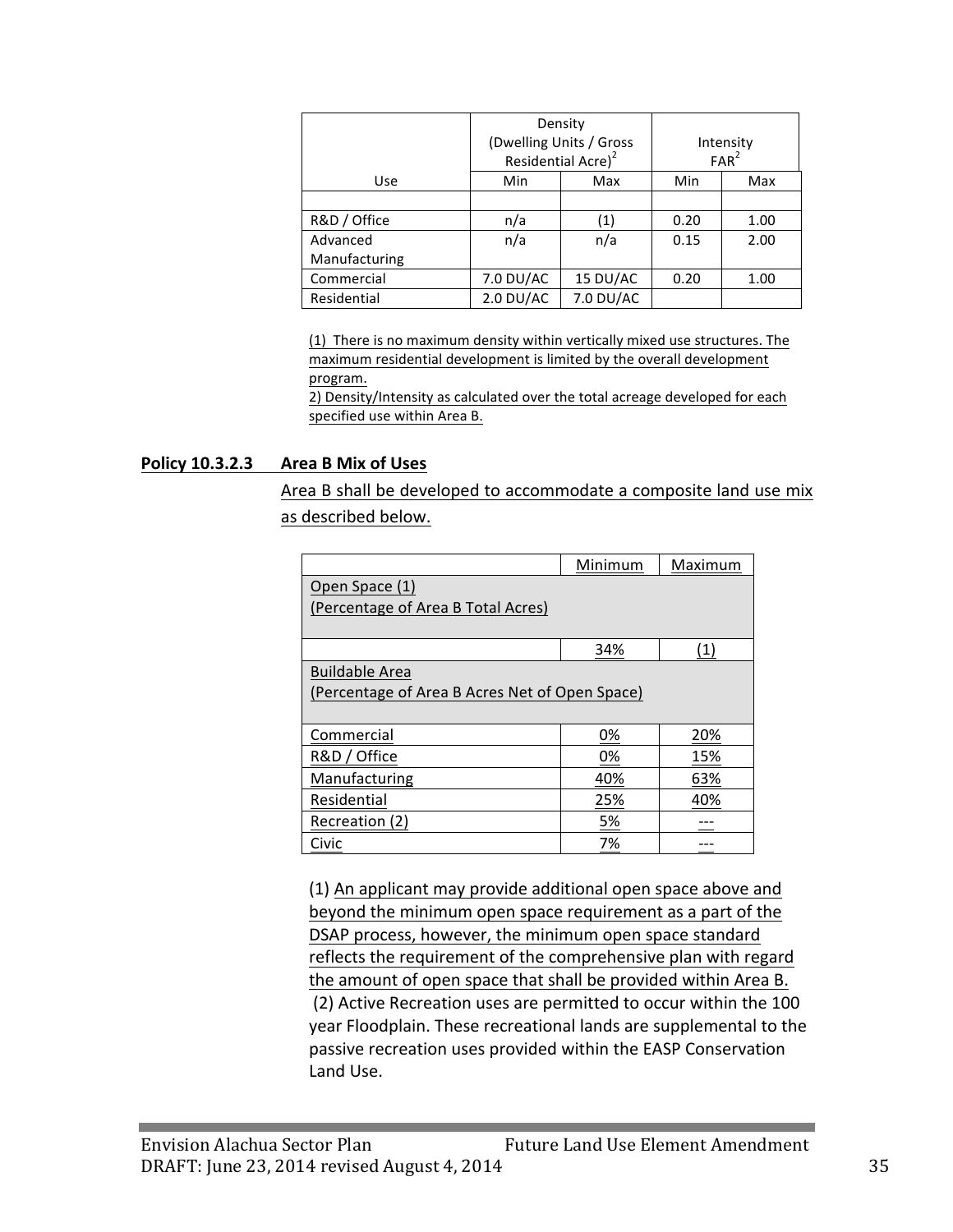#### **Policy 10.3.2.4 Area B Natural Resources Protection**

#### **a. Wetlands Protection**

The provisions of the Alachua County Comprehensive Plan relating to wetlands protection, and associated implementing regulations, shall be applicable to Area B south of SR 20.

The County recognizes and determines that the creation of development within Area B to accommodate an Advanced Manufacturing and Industrial Center is of overriding public interest. Therefore limited impacts to natural systems and wetlands within Area B north of SR 20 are permitted. The wetland acreage and function within Area B north of SR20 shall be protected through compliance with state and federal environmental permitting requirements. Obtaining the appropriate state and federal environmental permits and compliance with the policies of Objective 10 of the Future Land Use Element shall constitute compliance with the comprehensive plan and the land development regulations of Alachua County for the purposes of wetland protection. To minimize encroachment into wetland areas, existing forestry roadways shall be given priority in design, street layout and siting considerations.

## **b. Wetlands Buffers**

Wetland ecosystems protected as provided in Policy 10.3.2.4.a. shall be further protected from potential development impacts by buffers with minimum widths established in Policy 10.4.1.3.

#### **c. Mitigation**

Any development activity permitted within an onsite, or affecting an offsite, wetland or buffer shall be mitigated consistent with state and federal environmental permit requirements.

## **d. Floodplain**

Floodplain and Flood prone areas within Area B are currently defined by the Federal Emergency Management Agency (FEMA), and specifically the Zone "A" special flood hazard areas (SFHAs) shown on the effective Flood Insurance Rate Maps (FIRMs). The SFHAs within Area B shall be refined by their physical and hydrologic characteristics as determined by best available data, including but not limited to,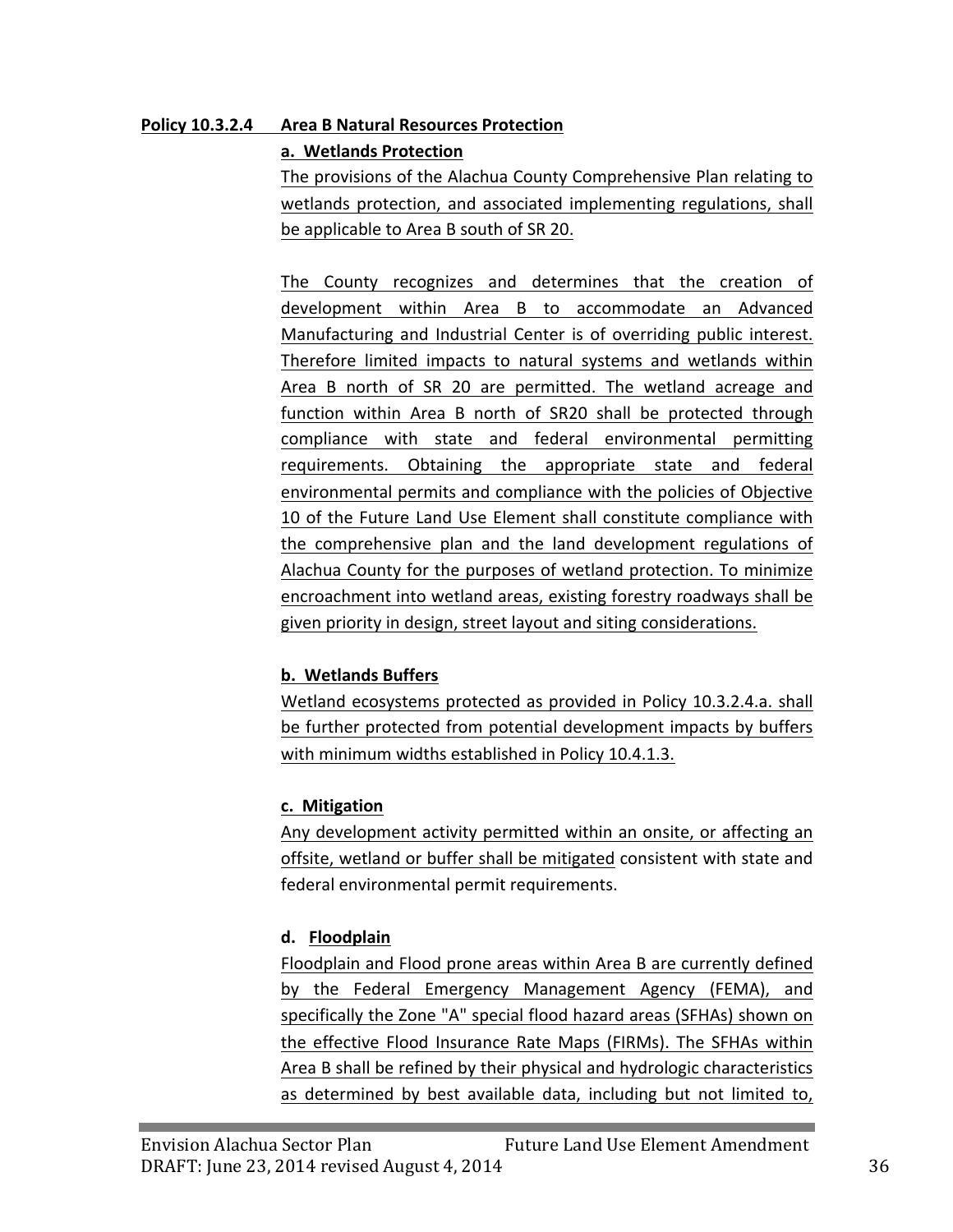LiDAR topography (contours), drainage studies, and other professionally acceptable determinants.

Development within the 100-year floodplain shall be permitted to the extent that it does not result in adverse impacts as measured by an increase in peak stage or discharge outside of the EASP boundary. Compensating storage areas may be utilized on an EASP-wide basis to mitigate the potential for adverse impacts that could occur as a result of an increase in peak stage or discharge outside of the EASP boundary

#### **Policy 10.3.2.5 Area B Design Standards**

Area B, also known as the Hawthorne Reserve Area, shall be designed as an extension of the existing and planned urban patterns of development that are adjacent to this site. Site and building design, including scale, shall create a pedestrian-, bicycle- and transit-friendly environment. Architectural and site design techniques shall be used to promote walkable and bikeable communities.

- a. The site design shall conform to a compact development pattern, with opportunities for shopping and workplaces near residential neighborhoods;
- b. The site layout and orientation of buildings shall create a development that is designed around the pedestrian and bicyclist, creates an environment that promotes walking and bicycling as an alternative means of mobility, accommodates transit and connects activities within the EA- EOMU as well as to the adjacent urban areas within Hawthorne;
- **c.** The location of residential uses within the Hawthorne Reserve will be located within a  $\frac{1}{4}$  mile walking distance of recreation/open space/conservation lands.

## **Policy 10.3.3 EA-EOMU Area C Intent/Vision**

The EA-EOMU Area C (Area C) as depicted in Map F.17.A. is envisioned as a multi-use campus featuring advanced manufacturing and industrial uses which leverage the area's connections to US 301 and the railroad.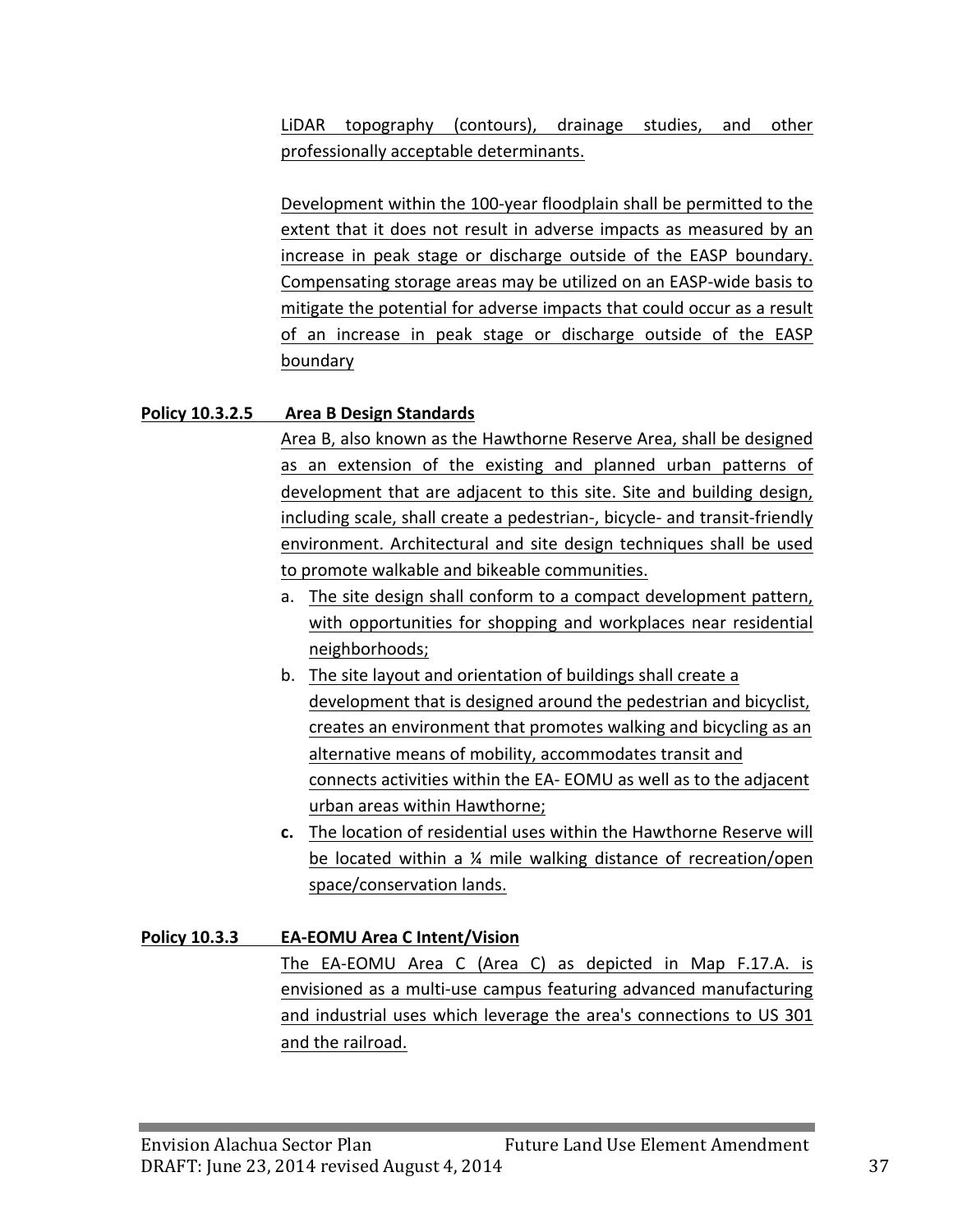#### **Policy 10.3.3.1 Area C Development Program**

The standards for measuring the maximum development program permitted within Area C shall be based upon the following:

a. Maximum Development Program Baseline\*

| 5,000 dwelling units**  |
|-------------------------|
|                         |
| 3.0 million square feet |
| 5.0 million square feet |
| 500,000 square feet     |
|                         |

- \* The maximum development program described for each EA-EOMU Area is not cumulative and shall be limited by the overall EASP development program as established in Policy 10.1.4.
- \*\* Accessory dwelling units may be provided; however, such units shall be in addition to the maximum residential units noted above.
- \*\*\* Facilities to serve the community including, but not limited to, schools, places of worship, government services, recreation, utilities, and civic facilities, shall be provided as needed. Floor area for such facilities shall be in addition to the maximum nonresidential square footage noted above.

#### **Policy 10.3.3.2 Area C Permitted Uses/Density/Intensity**

Lands designated within Area C shall be permitted the full range of uses as described in Policy 10.2.6 with the densities and intensities as described below.

|               | Density<br>(Dwelling Units / Gross<br>Residential Acre) <sup>2</sup> |           |      | Intensity<br>FAR <sup>2</sup> |
|---------------|----------------------------------------------------------------------|-----------|------|-------------------------------|
| Use           | Min                                                                  | Max       | Min  | Max                           |
|               |                                                                      |           |      |                               |
| R&D / Office  | n/a                                                                  | (1)       | 0.20 | 1.00                          |
| Advanced      | n/a                                                                  | n/a       | 0.15 | 2.00                          |
| Manufacturing |                                                                      |           |      |                               |
| Commercial    | 7.0 DU/AC                                                            | 15 DU/AC  | 0.20 | 1.00                          |
| Residential   | $2.0$ DU/AC                                                          | 7.0 DU/AC |      |                               |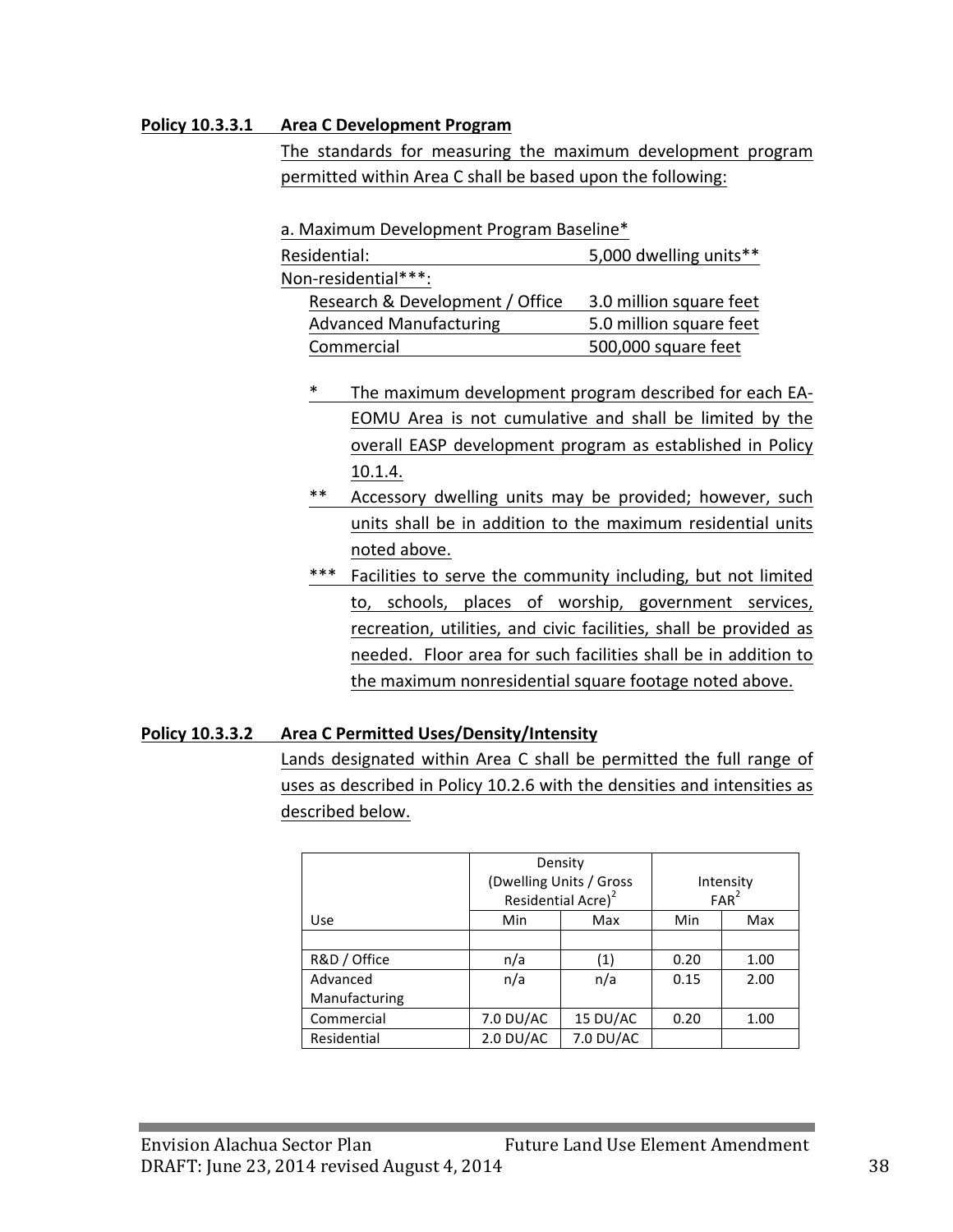(1) There is no maximum density within vertically mixed use structures. The maximum residential development is limited by the overall development program. 2) Density/Intensity as calculated over the total acreage developed for each specified use within Area C.

#### **Policy 10.3.3.3 Area C Mix of Uses**

Area C shall be developed to accommodate a composite land use mix as described below.

|                                              | Minimum | Maximum |
|----------------------------------------------|---------|---------|
| Open Space (1)                               |         |         |
| (Percentage of Area C Total Acres)           |         |         |
|                                              |         |         |
|                                              | 30%     |         |
| <b>Buildable Area</b>                        |         |         |
| (Percentage of Area C Total Buildable Acres) |         |         |
|                                              |         |         |
| Commercial                                   | 0%      | 10%     |
| R&D / Office                                 | 0%      | 10%     |
| Manufacturing                                | 25%     | 50%     |
| Residential                                  | 25%     | 60%     |
| Recreation (2)                               | 5%      |         |
| Civic                                        | 7%      |         |

(1) An applicant may provide additional open space above and beyond the minimum open space requirement as a part of the DSAP process, however, the minimum open space standard reflects the requirement of the comprehensive plan with regard the amount of open space that shall be provided within Area C. (2) Active Recreation uses are permitted to occur within the 100 year Floodplain. These recreational lands are supplemental to the passive recreation uses provided within the EASP Conservation Land Use.

#### **Policy 10.3.3.4 Area C Natural Resources Protection a. Wetlands Protection**

The County recognizes and determines that the creation of development within Area C to accommodate rail-based advanced manufacturing is of overriding public interest. Therefore, limited impacts to natural systems and wetlands for the purpose of creating a rail spurs and for the construction of the associated road connections are permitted and in those circumstances only the wetland acreage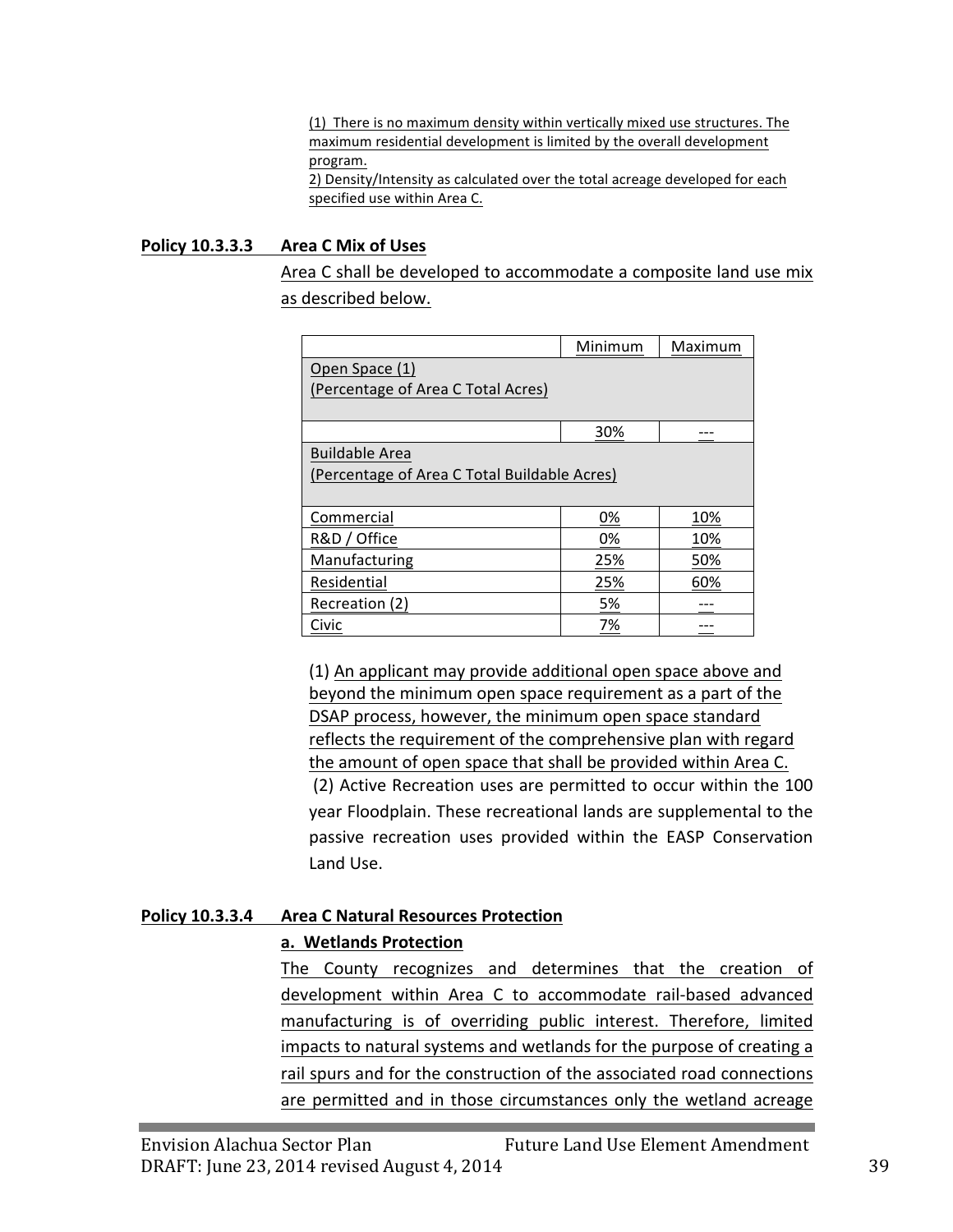and function within Area C shall be protected through compliance with state and federal environmental permitting requirements. For the remaining portions of Area C, the provisions of the Alachua County Comprehensive Plan relating to natural resources protection including wetlands protection, buffers and floodplain shall be applicable. Obtaining the appropriate state and federal environmental permits and compliance with the policies of Objective 10 of the Future Land Use Element shall constitute compliance with the comprehensive plan and the land development regulations of Alachua County for the purposes of wetland protection. To minimize encroachment into wetland areas, existing forestry roadways shall be given priority in design, street layout and siting considerations.

## **b. Wetlands Buffers**

Wetland ecosystems protected as provided in Policy 10.3.3.4.a. shall be further protected from potential development impacts by buffers with minimum widths established in Policy 10.4.1.3.

#### **c. Mitigation**

Any development activity permitted within an onsite, or affecting an offsite, wetland or buffer shall be mitigated consistent with state and federal environmental permit requirements.

## **d. Floodplain**

Floodplain and Flood prone areas within Area C are currently defined by the Federal Emergency Management Agency (FEMA), and specifically the Zone "A" special flood hazard areas (SFHAs) shown on the effective Flood Insurance Rate Maps (FIRMs). The SFHAs within Area C shall be refined by their physical and hydrologic characteristics as determined by best available data, including but not limited to, LiDAR topography (contours), drainage studies, and other professionally acceptable determinants.

Development within the 100-year floodplain shall be permitted to the extent that it does not result in adverse impacts as measured by an increase in peak stage or discharge outside of the EASP boundary. Compensating storage areas may be utilized on an EASP-wide basis to mitigate the potential for adverse impacts that could occur as a result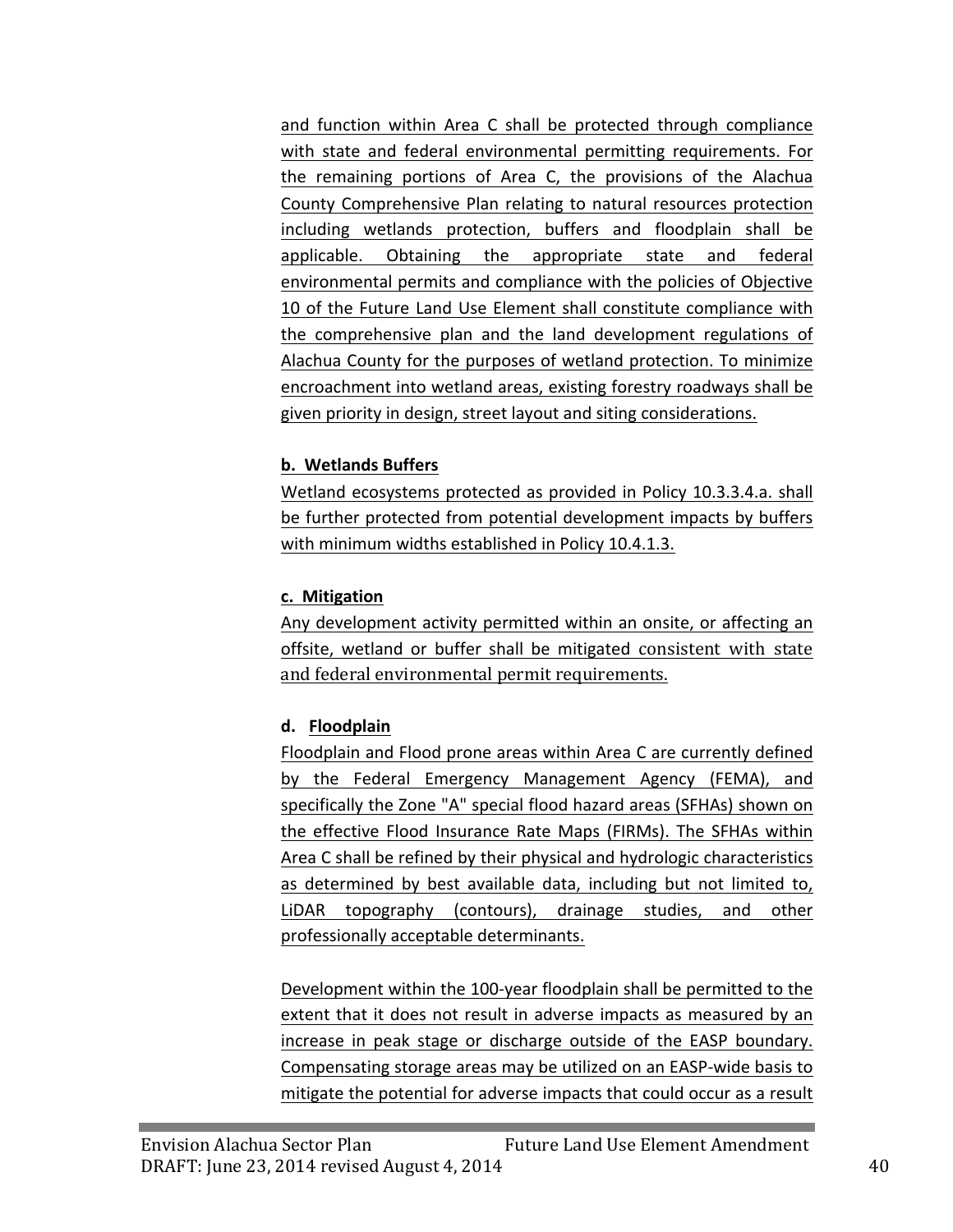of an increase in peak stage or discharge outside of the EASP boundary

#### **Policy 10.3.4 EA-EOMU** Area D Intent/Vision

The EA-EOMU Area D (Area D) as depicted in Map F.17.A. is envisioned as a balanced and connected community that provides opportunities for employment, living, services, education, and recreation in close proximity to the airport and regional highways within a connected system of natural resources.

#### **Policy 10.3.4.1 Area D Development Program**

The standards for measuring the maximum development program permitted within Area D shall be based upon the following:

|  |  | a. Maximum Development Program Baseline* |  |  |  |  |  |
|--|--|------------------------------------------|--|--|--|--|--|
|--|--|------------------------------------------|--|--|--|--|--|

| Residential:                    | 2,000 dwelling units**  |
|---------------------------------|-------------------------|
| Non-residential***:             |                         |
| Research & Development / Office | 1.5 million square feet |
| <b>Advanced Manufacturing</b>   | 1.5 million square feet |
| Commercial                      | 300,000 square feet     |

- \* The maximum development program described for each EA-EOMU Area is not cumulative and shall be limited by the overall EASP development program as established in Policy 10.1.4.
- \*\* Accessory dwelling units may be provided; however, such units shall be in addition to the maximum residential units noted above.
- \*\*\* Facilities to serve the community including, but not limited to, schools, places of worship, government services, recreation, utilities, and civic facilities, shall be provided as needed. Floor area for such facilities shall be in addition to the maximum nonresidential square footage noted above.

#### **Policy 10.3.4.2 Area D Permitted Uses/Density/Intensity**

Lands designated within Area D shall be permitted the full range of uses as described in Policy 10.2.6 with the densities and intensities as described below.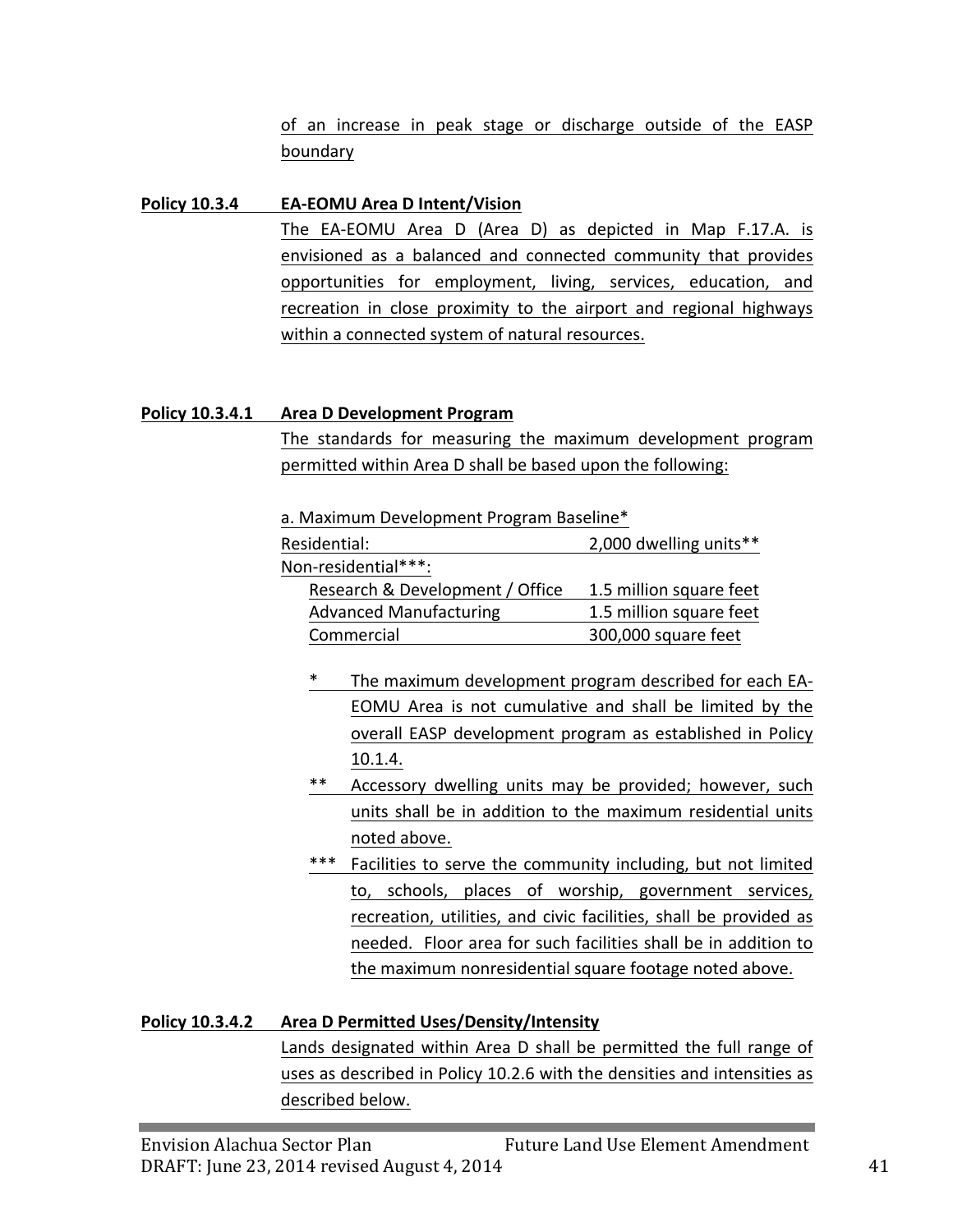|               | Density<br>(Dwelling Units / Gross<br>Residential Acre) <sup>2</sup> |             |      | Intensity<br>FAR <sup>2</sup> |
|---------------|----------------------------------------------------------------------|-------------|------|-------------------------------|
| <b>Use</b>    | Min                                                                  | Max         | Min  | Max                           |
|               |                                                                      |             |      |                               |
| R&D / Office  | n/a                                                                  | (1)         | 0.20 | 0.50                          |
| Advanced      | n/a                                                                  | n/a         | 0.15 | 0.50                          |
| Manufacturing |                                                                      |             |      |                               |
| Commercial    | 7.0 DU/AC                                                            | 15 DU/AC    | 0.20 | 0.50                          |
| Residential   | $0.20$ DU/AC                                                         | $4.0$ DU/AC |      |                               |

(1) There is no maximum density within vertically mixed use structures. The maximum residential development is limited by the overall development program.

2) Density/Intensity as calculated over the total acreage developed for each specified use within Area D.

#### **Policy 10.3.4.3 Area D Mix of Uses**

Area D shall be developed to accommodate a composite land use mix as described below.

|                                                | Minimum | Maximum |
|------------------------------------------------|---------|---------|
| Open Space (1)                                 |         |         |
| (Percentage of Area D Total Acres)             |         |         |
|                                                |         |         |
|                                                | 30%     |         |
| <b>Buildable Area</b>                          |         |         |
| (Percentage of Area D Acres Net of Open Space) |         |         |
|                                                |         |         |
| Commercial                                     | 0%      | 10%     |
| R&D / Office                                   | 0%      | 10%     |
| Manufacturing                                  | 0%      | 10%     |
| Residential                                    | 0%      | 93%     |
| Recreation (2)                                 | 5%      |         |
| Civic                                          | 2%      |         |

(1) An applicant may provide additional open space above and beyond the minimum open space requirement as a part of the DSAP process, however, the minimum open space standard reflects the requirement of the comprehensive plan with regard the amount of open space that shall be provided within Area D. (2) Active Recreation uses are permitted to occur within the 100 year Floodplain. These recreational lands are supplemental to the passive recreation uses provided within the EASP Conservation Land Use.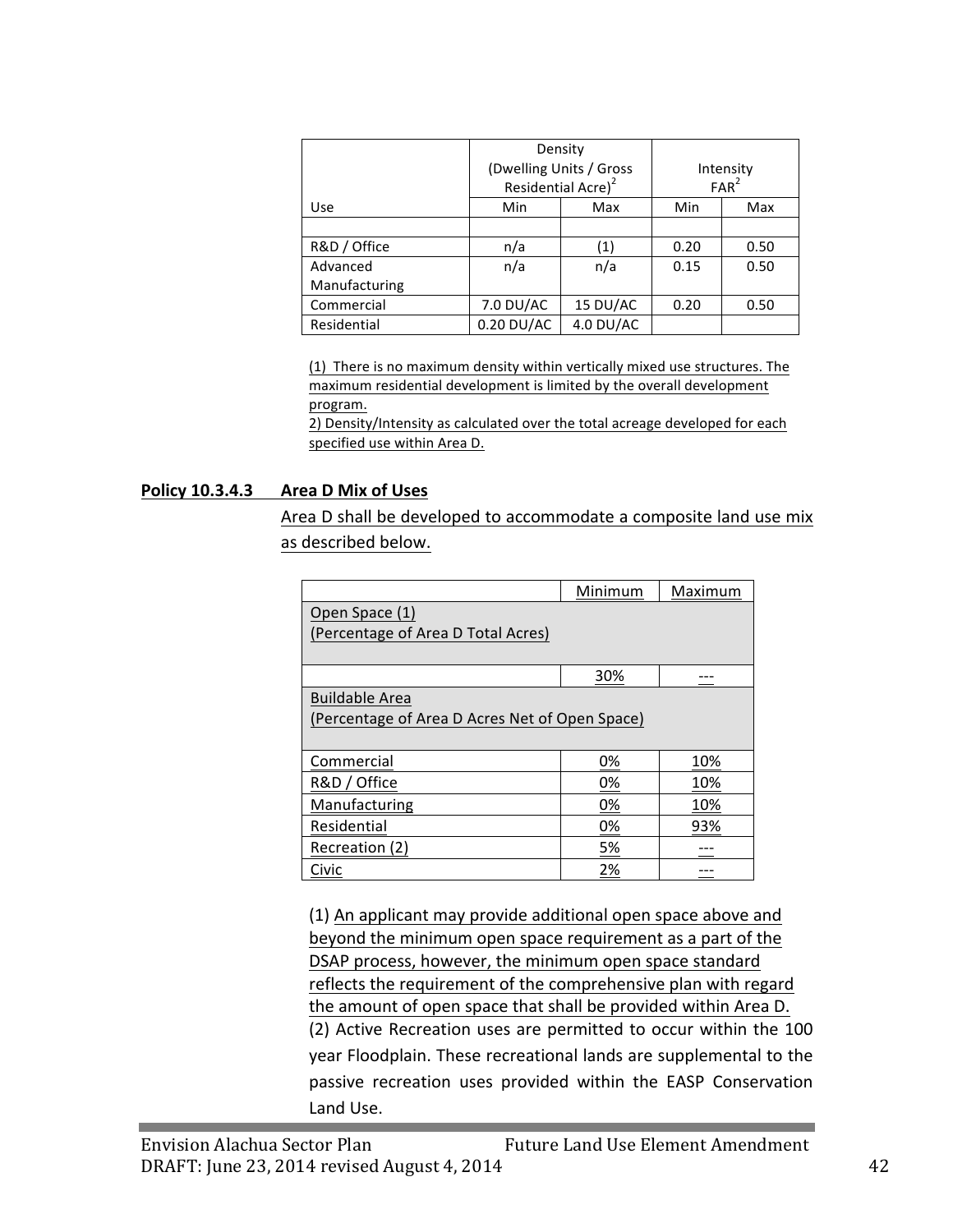#### **Policy 10.3.4.4 •• Area D Natural Resources Protection**

The provisions of the Alachua County Comprehensive Plan relating to natural resources protection including wetlands protection, buffers and floodplain shall be applicable to Area D.

#### **Policy 10.3.4.5 •• Area D Timing of Development**

No development activity can occur within Area D before 2030.

**Policy 10.3.5 EA-EOMU Area E Intent/Vision** The EA-EOMU Area E (Area E) as depicted in Map F.17.A. is envisioned as a balanced and connected mixed use community connected by green spaces and trails within a larger open space framework. 

#### **Policy 10.3.5.1 Area E Development Program**

The standards for measuring the maximum development program permitted within Area E shall be based upon the following:

a. Maximum Development Program Baseline\*

| Residential:                    | 500 dwelling units** |
|---------------------------------|----------------------|
| Non-residential***:             |                      |
| Research & Development / Office | 500,000 square feet  |
| <b>Advanced Manufacturing</b>   | 500,000 square feet  |
| Commercial                      | 50,000 square feet   |

- \* The maximum development program described for each EA-EOMU Area is not cumulative and shall be limited by the overall EASP development program as established in Policy 10.1.4.
- Accessory dwelling units may be provided; however, such units shall be in addition to the maximum residential units noted above.
- \*\*\* Facilities to serve the community including, but not limited to, schools, places of worship, government services, recreation, utilities, and civic facilities, shall be provided as needed. Floor area for such facilities shall be in addition to the maximum nonresidential square footage noted above.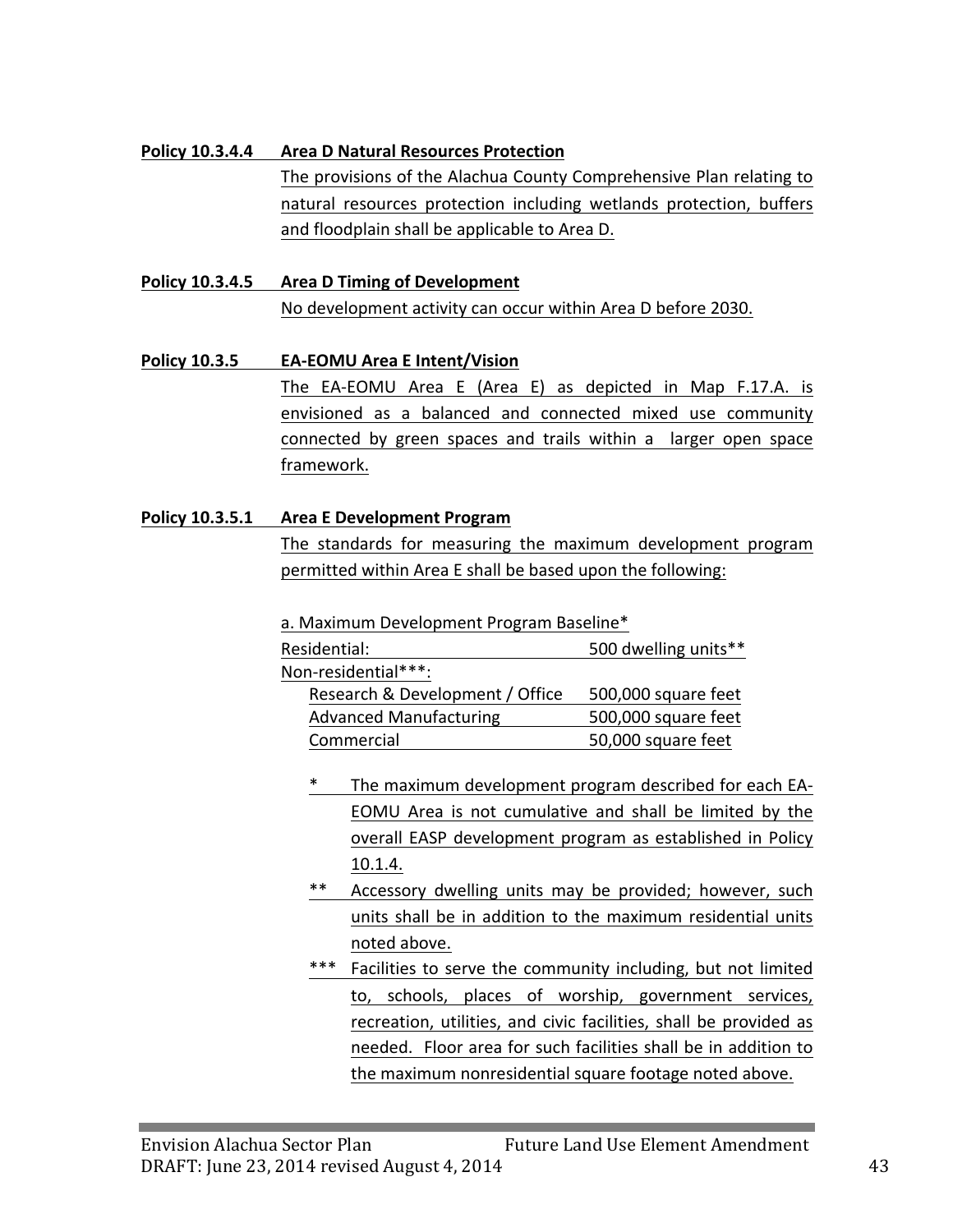#### **Policy 10.3.5.2 Area E Permitted Uses/Density/Intensity**

Lands designated within Area E shall be permitted the full range of uses as described in Policy 10.2.6 with the densities and intensities as described below.

|               | Density                        |                         |      |                  |
|---------------|--------------------------------|-------------------------|------|------------------|
|               |                                | (Dwelling Units / Gross |      | Intensity        |
|               | Residential Acre) <sup>2</sup> |                         |      | FAR <sup>2</sup> |
| Use           | Min                            | Max                     | Min  | Max              |
|               |                                |                         |      |                  |
| R&D / Office  | n/a                            | $\left( 1\right)$       | 0.20 | 0.50             |
| Advanced      | n/a                            | n/a                     | 0.15 | 0.50             |
| Manufacturing |                                |                         |      |                  |
| Commercial    | 7.0 DU/AC                      | 15 DU/AC                | 0.20 | 0.50             |
| Residential   | $0.20$ DU/AC                   | 4.0 DU/AC               |      |                  |

(1) There is no maximum density within vertically mixed use structures. The maximum residential development is limited by the overall development program.

2) Density/Intensity as calculated over the total acreage developed for each specified use within Area E.

#### **Policy 10.3.5.3 Area E Mix of Uses**

Area E shall be developed to accommodate a composite land use mix as described below.

|                                                | Minimum | Maximum |
|------------------------------------------------|---------|---------|
| Open Space (1)                                 |         |         |
| (Percentage of Area E Total Acres)             |         |         |
|                                                |         |         |
|                                                | 30%     |         |
| <b>Buildable Area</b>                          |         |         |
| (Percentage of Area E Acres Net of Open Space) |         |         |
|                                                |         |         |
| Commercial                                     | 0%      | 10%     |
| R&D / Office                                   | 0%      | 10%     |
| Manufacturing                                  | 0%      | 10%     |
| Residential                                    | 0%      | 93%     |
| Recreation (2)                                 | 5%      |         |
| Civic                                          | 2%      |         |

(1) An applicant may provide additional open space above and beyond the minimum open space requirement as a part of the DSAP process, however, the minimum open space standard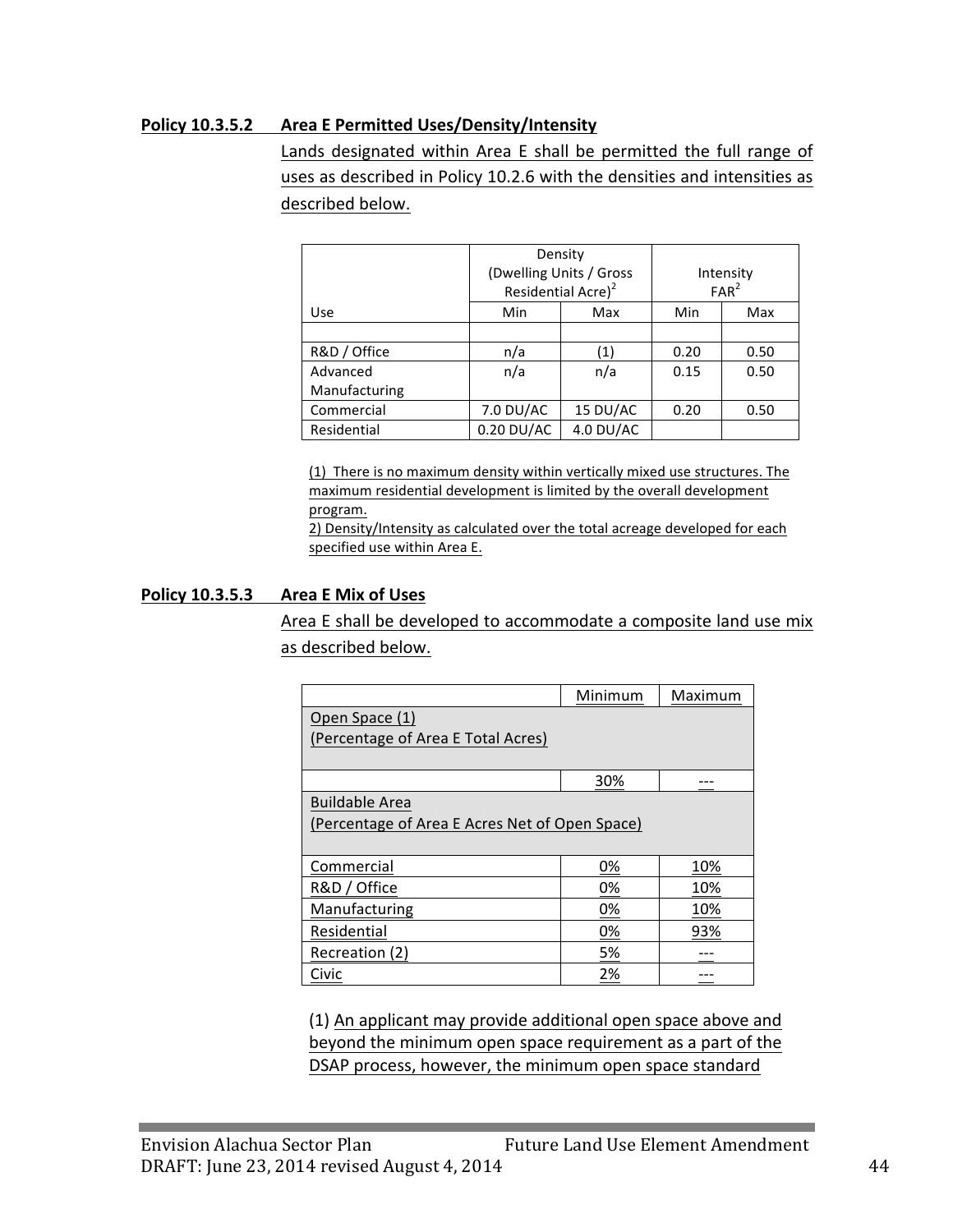reflects the requirement of the comprehensive plan with regard the amount of open space that shall be provided within Area E. (2) Active Recreation uses are permitted to occur within the 100 year Floodplain. These recreational lands are supplemental to the passive recreation uses provided within the EASP Conservation Land Use.

# **Policy 10.3.5.4 Area E Natural Resources Protection** The provisions of the Alachua County Comprehensive Plan relating to natural resources protection including wetlands protection, buffers and floodplain shall be applicable to Area E.

## **Policy 10.3.5.5 •• Area E Timing of Development**

No development activity can occur within Area E before 2030.

## **OBJECTIVE 10.4.1 - NATURAL RESOURCE PROTECTION (GENERAL)**

Protect and manage significant, interconnected, large-scale conservation areas and natural resource protection corridors that serve to support and reinforce regional and state-wide wildlife corridor and habitat linkages, thus forming a vital natural resource link in the "emerald necklace" around Gainesville and Alachua County.

#### **Policy 10.4.1.1 Timing of Conservation Easements**

Conservation easements within the EASP will be required as a part of each specific DSAP approval process as follows:

a. Permanent Preservation Areas. A conservation easement shall be provided within 60 days of the effective date of a DSAP for land areas proposed for permanent preservation within all land use categories included in the DSAP, including all wetland ecosystems within the DSAP protected as provided in the Policy 10.4.2.1. Lands proposed for permanent preservation consist of lands that are intended for use as natural reserves or managed conservation lands for the preservation of natural resources in perpetuity. Said conservation easement shall be provided and will be transferred to the County and to a qualified conservation organization acceptable to the County and experienced in holding and maintaining conservation easements, subject to their acceptance after review and approval of the easement as to form and content.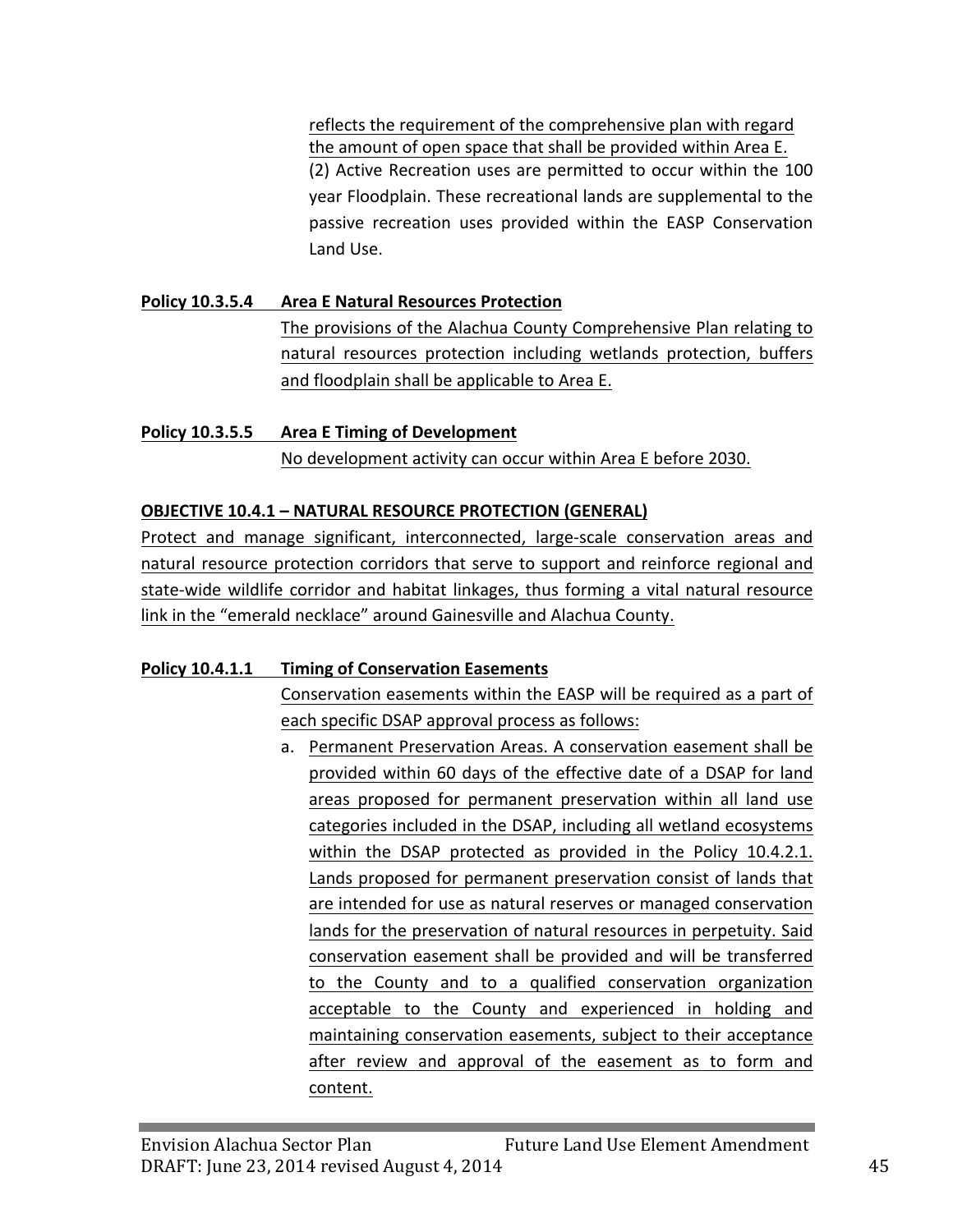- b. Permanent Conservation Areas. A conservation easement shall be provided at the time of individual development plan approval for any remaining EA-CON lands in the DSAP that are not covered by a conservation easement in direct proportion to the percentage of the nonresidential development proposed in the DSAP relative to the total amount of nonresidential development authorized in Policy 10.1.4 or the percentage of residential units proposed in the DSAP relative to the total number of residential units authorized in Policy 10.1.4, whichever percentage is greater. Said conservation easement shall be provided and will be transferred to the County and to a qualified conservation organization acceptable to the County and experienced in holding and maintaining conservation easements, subject to their acceptance after review and approval of the easement as to form and content. For subsequent DSAP applications, the minimum requirement shall be evaluated as a cumulative proportional relationship.
- c. Both the County and the qualified conservation organization designated to receive the conservation easement shall agree prior to accepting the easement that the boundaries of the easement may be adjusted on an acre for acre basis upon request of the holder of the fee interest in the land if the environmental value of the easement is not diminished by the boundary adjustment.

#### **Policy 10.4.1.2 Conservation Management Plans**

A series of Conservation Management Plans (Management Plan) shall be created for conservation lands within the EASP that are protected under Policy 10.4.1.1.a and Policy 10.4.1.1.b that establish management objectives, outline procedures, and define the roles and responsibilities for managing these areas. Each Management Plan shall also provide for the protection of species listed by FFWCC and USFWS. The Management Plan shall establish conservation goals and objectives for diversified habitats within the subject conservation area which are consistent with respective habitat requirements, ecological communities, and other natural resources and resource requirements, will identify roadway crossings and permitted utility structures, as well as conditions associated with any public access and passive recreational use.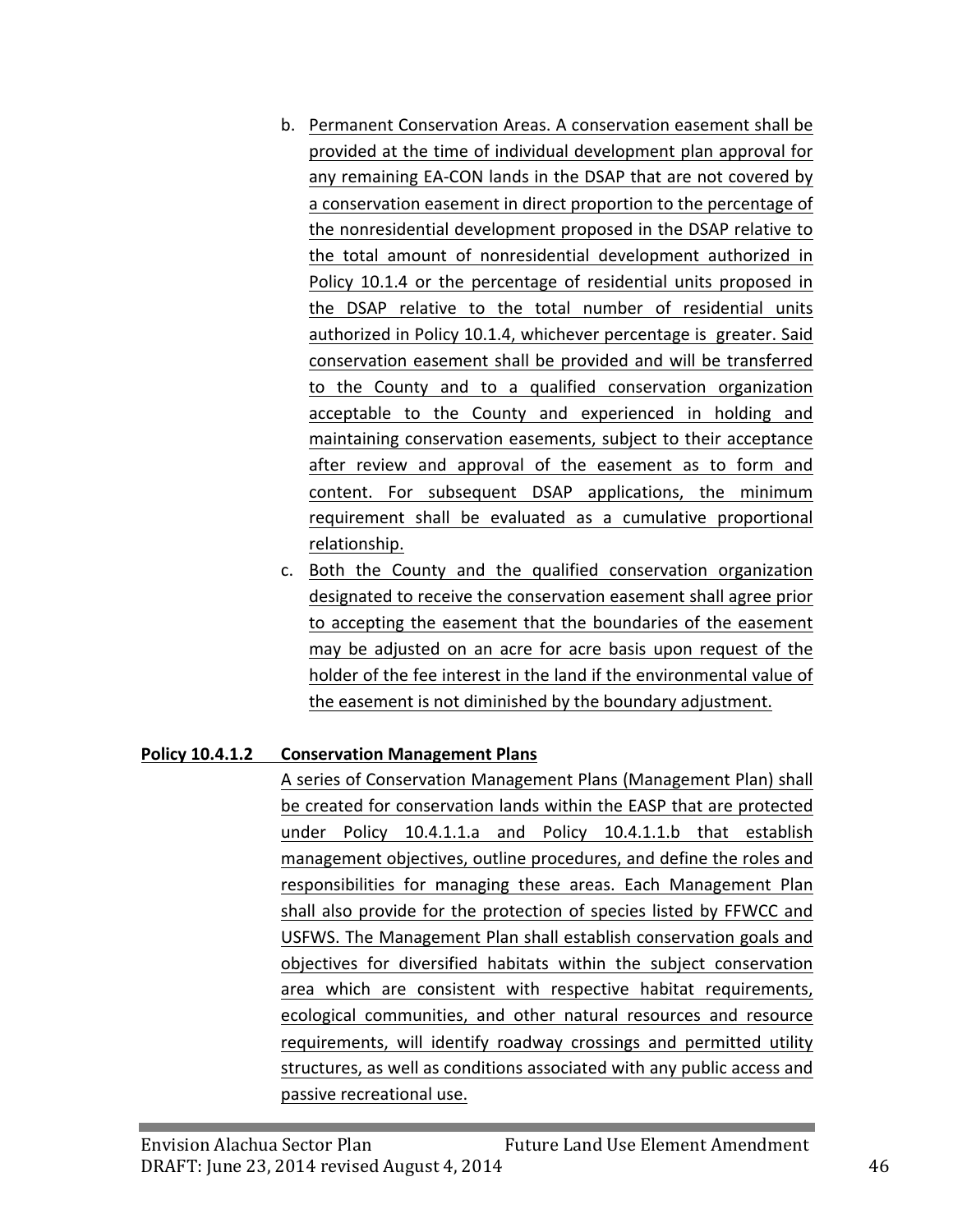#### **Policy 10.4.1.2.1 Management Plans – Content**

A Management Plan shall address at a minimum, the following matters:

- a. Documents and maps that identify the location of areas and natural resources to be preserved, including any protective buffers.
- b. An assessment of the existing quality and characteristics of the natural resources to be preserved and/or restored.
- c. A description of the goals and objectives for each site.
- d. A description of all proposed uses, including existing and any proposed physical and access improvements.
- e. A description of activities that will be performed to protect, restore, or enhance the natural resources to be preserved.
- f. A set of schedules and assignments of responsibility for specific implementation activities to be performed as part of the management plan.
- g. The management plan shall take into account the ownership interests of public and private entities and provide for protection of private ownership interests.
- h. For lands covered by a pre-existing conservation easement, the agreement for the conservation easement shall serve as the management plan.
- i. The land shall be subject to the conservation policies of the Comprehensive Plan that are applicable to the resources within those areas.
- j. Silviculture uses employing the latest applicable best management practices of the Florida Department of Agriculture and Consumer Services and hunting activities shall be permitted within permanent conservation areas.

#### **Policy 10.4.1.2.2 Management Plans – Timing**

A Management Plan for EA-CON lands that that are protected under Policy 10.4.1.1.a and Policy 10.4.1.1.b shall be submitted to the holders of the conservation easement filed in accordance with Policy 10.4.1.1.a and Policy 10.4.1.1.b for said lands within twelve months of the transfer of the conservation easement.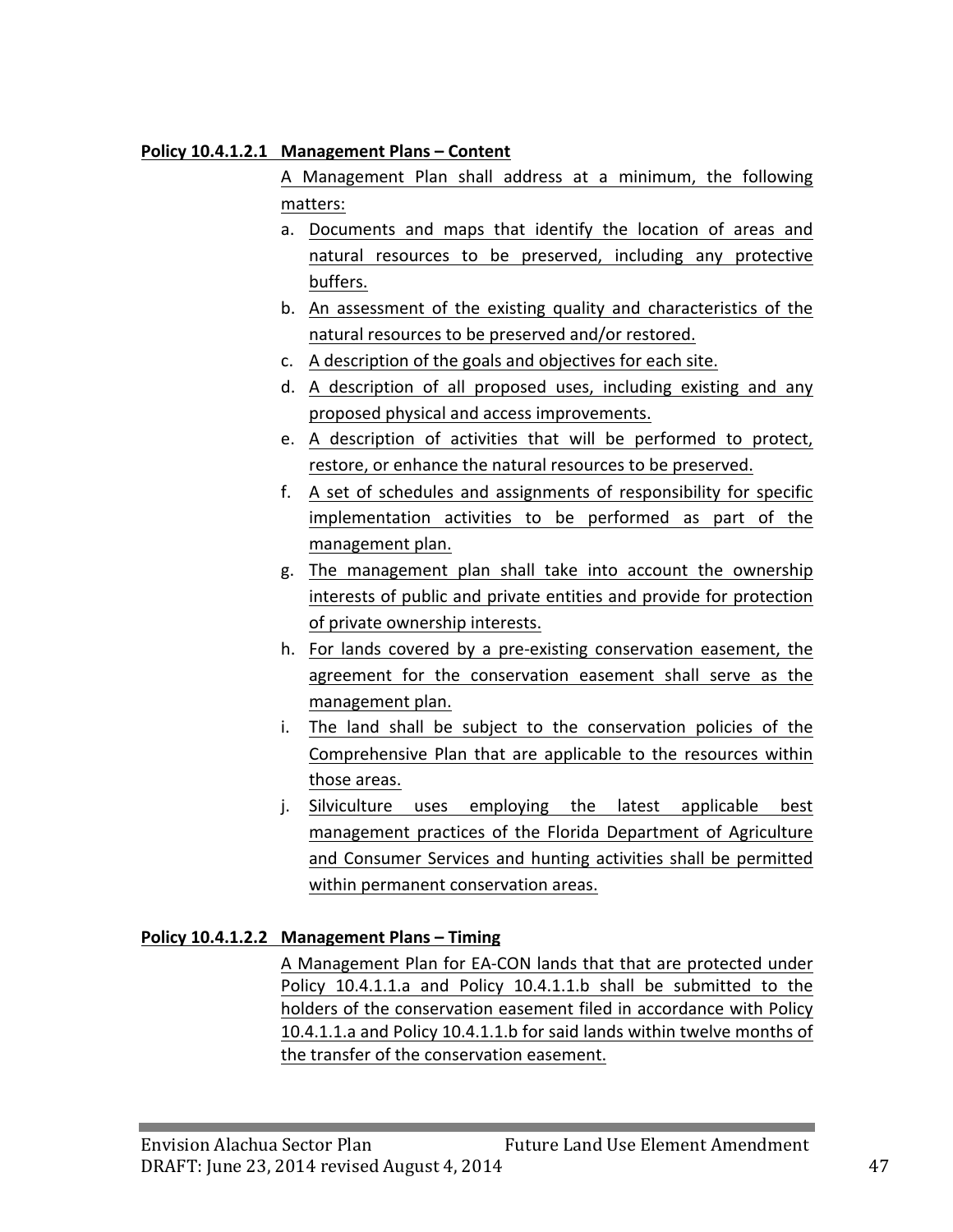### **Policy 10.4.1.2.3 Management Plans – Advisors**

The Management Plans shall be prepared by a group of knowledgeable persons appointed by the county and which shall include representatives of the landowner and grantees under the conservation easement and others with ecological, forestry and environmental land management expertise.

## **Policy 10.4.1.2.4 Management Plans – Implementation**

Implementation of the Management Plan shall be adequately funded by the owner, or its successors in interest.

## **Policy 10.4.1.3** Protection of Important Natural Resource Area Edges

Development occurring along the edges of wetlands protected pursuant to Policy 10.4.2.1 and other important natural resource areas identified during the DSAP process as entitled to protection shall be designed to protect and minimize the impact of development on these areas through the use of natural vegetative buffers.

- a. Buffer width shall be determined on a case-by-case basis depending on what is demonstrated to be scientifically necessary to protect the identified resource from significant adverse impact. This determination shall be made in consideration of at least the following factors:
	- i. Type of development and associated potential for adverse site-specific and off-site impacts;
	- ii. Identified resource type and associated hydrologic or management requirements;
	- iii. Buffer area characteristics and function;
	- iv. Presence of listed species of plants and animals.
- b. Absent scientific information which demonstrates that a larger or smaller buffer width is appropriate, the following buffer widths shall apply for the resources set forth in the table below.

| <b>Protected Resource</b>                                                                                                                 | <b>Buffer Distance (feet)</b> |
|-------------------------------------------------------------------------------------------------------------------------------------------|-------------------------------|
| Surface waters and wetlands less than or<br>equal to 0.5 acre that do not include OFWs or<br>listed animal species as described elsewhere | 50 average,<br>35 minimum     |
| in this table                                                                                                                             |                               |
| Surface waters and wetlands greater than 0.5                                                                                              | 75 average,                   |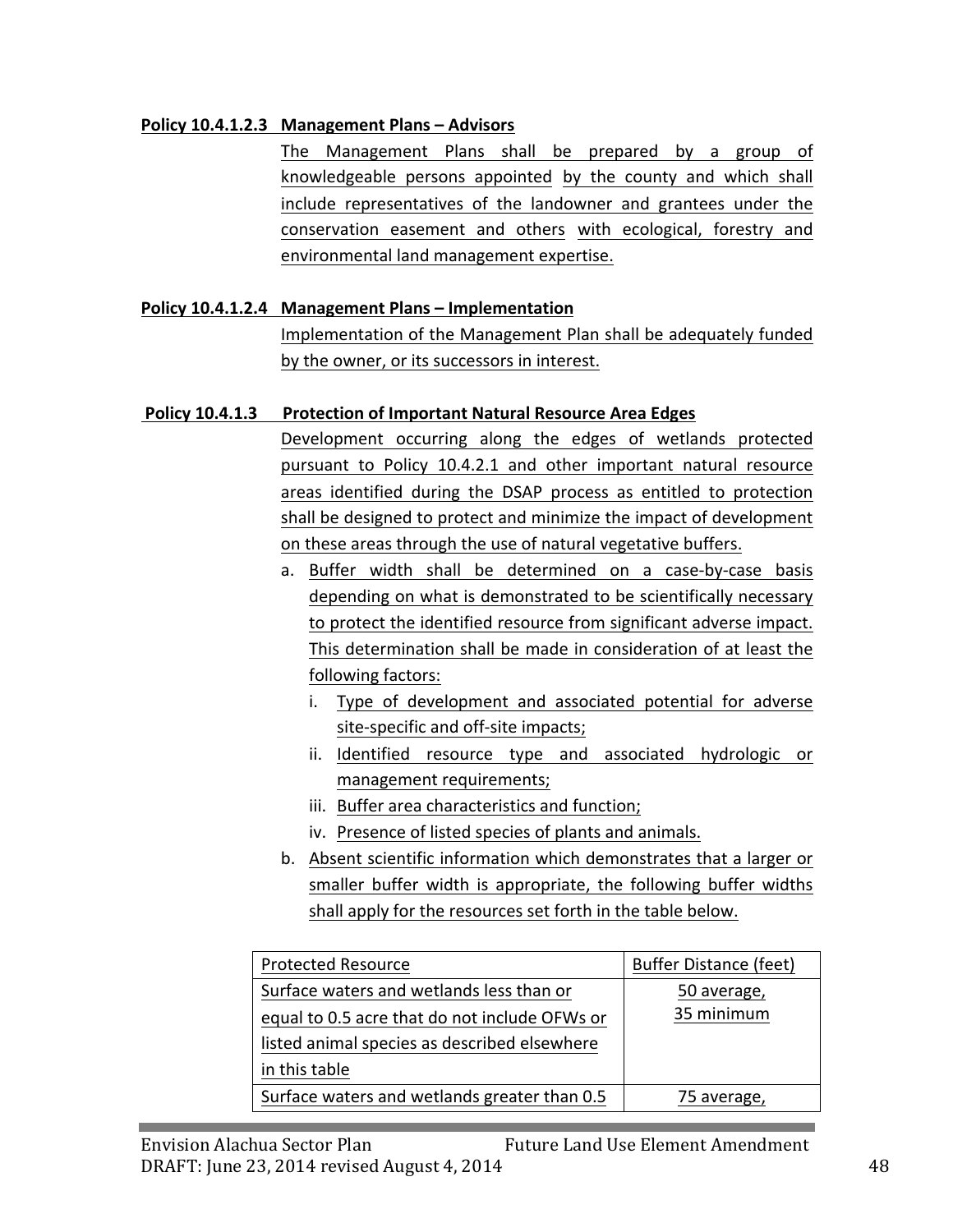| acre that do not include OFWs or listed animal | 50 minimum   |
|------------------------------------------------|--------------|
| species as described elsewhere in this table   | ÷.           |
|                                                |              |
| Areas where federally and/or state regulated   | 100 average, |
| vertebrate wetland/aquatic dependent animal    | 75 minimum   |
| species have been documented within 300        |              |
| feet of a surface water or wetland             |              |
|                                                | 150 average, |
| <b>Outstanding Florida Waters (OFWs)</b>       | 100 minimum  |

c. Buffers shall be measured from the outer edge of the regulated wetland or water body.

#### **Policy 10.4.1.4 Protection of Strategic Ecosystems**

For the purposes of Objective 4.10 of the Conservation and Open Space Element, the EASP shall be considered as a total parcel area including 60,136 acres. The process of identifying the lands suitable for conservation and the designation of 46,080 acres of land within the EASP as EA-CON Land Use fulfills the requirements of Objective 4.10.

#### **Policy 10.4.1.5 Protection of Sinkhole(s)**

The sinkhole within the EA-EOMU north and west of Lochloosa Creek as well as any other historic sinkhole is recognized as a significant geological feature, and the sinkhole area(s) protected in accordance with ACCP Objective 4.4 shall be designated as conservation and protected in accordance with the policies and procedures of the Comprehensive Plan.

#### **OBJECTIVE 10.4.2 - NATURAL RESOURCE PROTECTION (DEVELOPMENT STANDARDS)**

Protect natural resources by requiring that all development activities be conducted in accordance with at least minimum resource protection standards. (NOTE: this objective mirrors objective 3.6, ACCP, Conservation and Open Space Element)

#### **Policy 10.4.2.1 Wetlands Protection**

The provisions of the Alachua County Comprehensive Plan relating to wetlands protection, and associated implementing regulations, shall be applicable to EA-AG, EA-RUR, EA-EOMU Areas D and E and the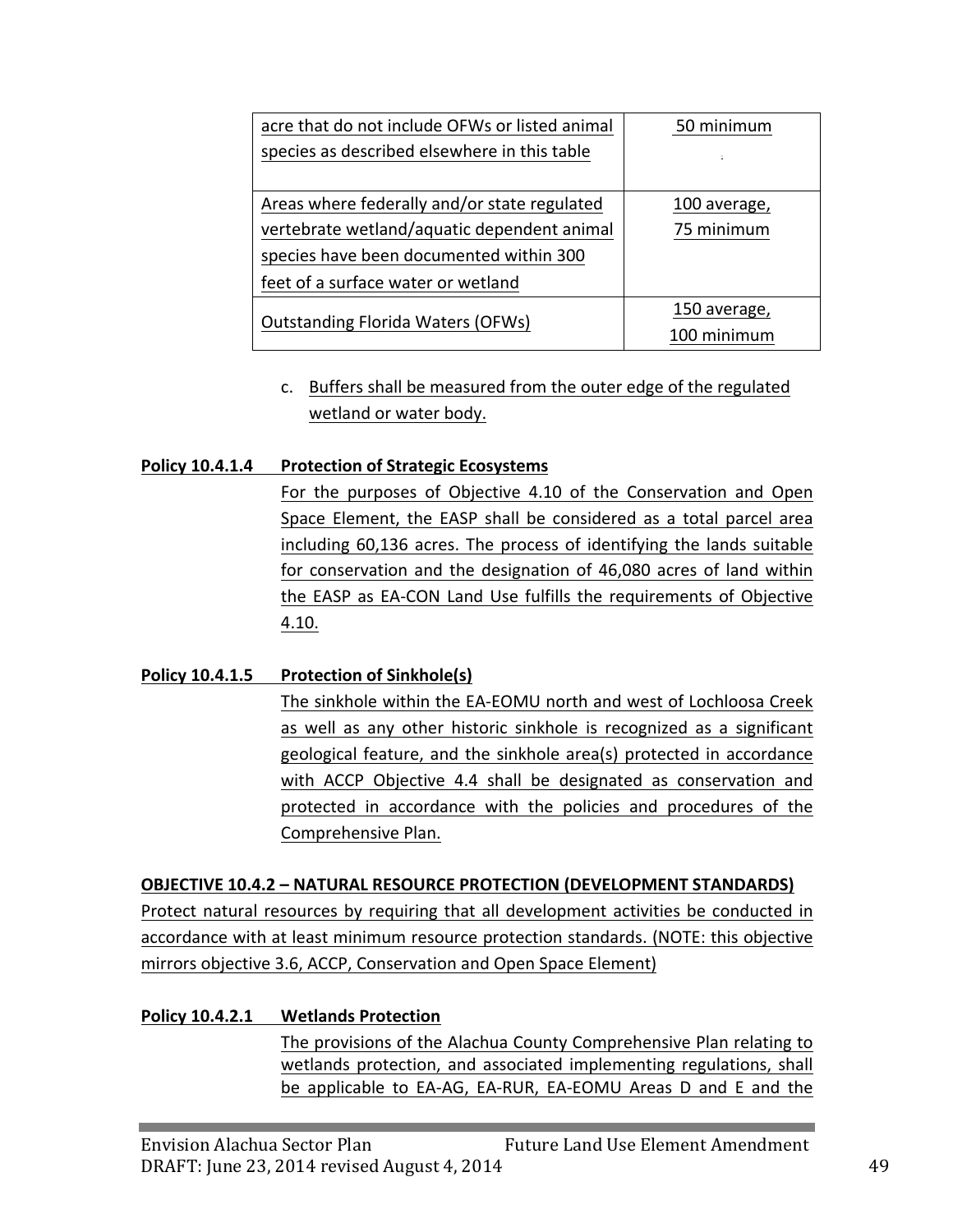portion of Area B south of SR 20. In lieu thereof, the provisions that shall apply to EA-EOMU Area A, Area B north of SR 20 and Area C shall be as provided in Policies  $10.3.1.4$ ,  $10.3.2.4$ , and  $10.3.3.4$  and the provisions that apply to EA-CON shall be as provided in Policy 10.2.5.f.

#### **Policy 10.4.2.2 Floodplain**

The provisions of the Alachua County Comprehensive Plan relating to floodplain protection, and associated implementing regulations, shall be applicable to EA-AG, EA-RUR, EA-EOMU Areas D and E and the portion of Area B south of SR 20. In lieu thereof, the provisions that shall apply to EA-EOMU Areas A, B and C shall be as provided in Policies 10.3.1.4, 10.3.2.4, and 10.3.3.4 and the provisions that apply to EA-CON shall be as provided in Policy 10.2.5.f.

#### **Policy 10.4.2.3 Cultural Resource Assessment**

A Phase I cultural resource assessment survey shall occur prior to initiating any project related land clearing or ground disturbing activities that are not agriculturally related within the project area. The purpose of this survey will be to locate and assess the significance of any historic properties present. The resultant survey report must conform to the specifications set forth in Chapter 1A-46, Florida Administrative Code, and be forwarded to the Division of Historical Resources for comment and recommendation in order to complete the process of reviewing the impact of the proposed project on historic resources. Should significant resources be present, additional archaeological testing may be necessary, and/or protection and preservation of significant sites may be required.

# **Policy 10.4.2.4 Intergovernmental Coordination for Resource Protection**

The County shall coordinate with adjacent counties and WMDs to conserve, appropriately use, or protect unique natural resources located within more than one local jurisdiction.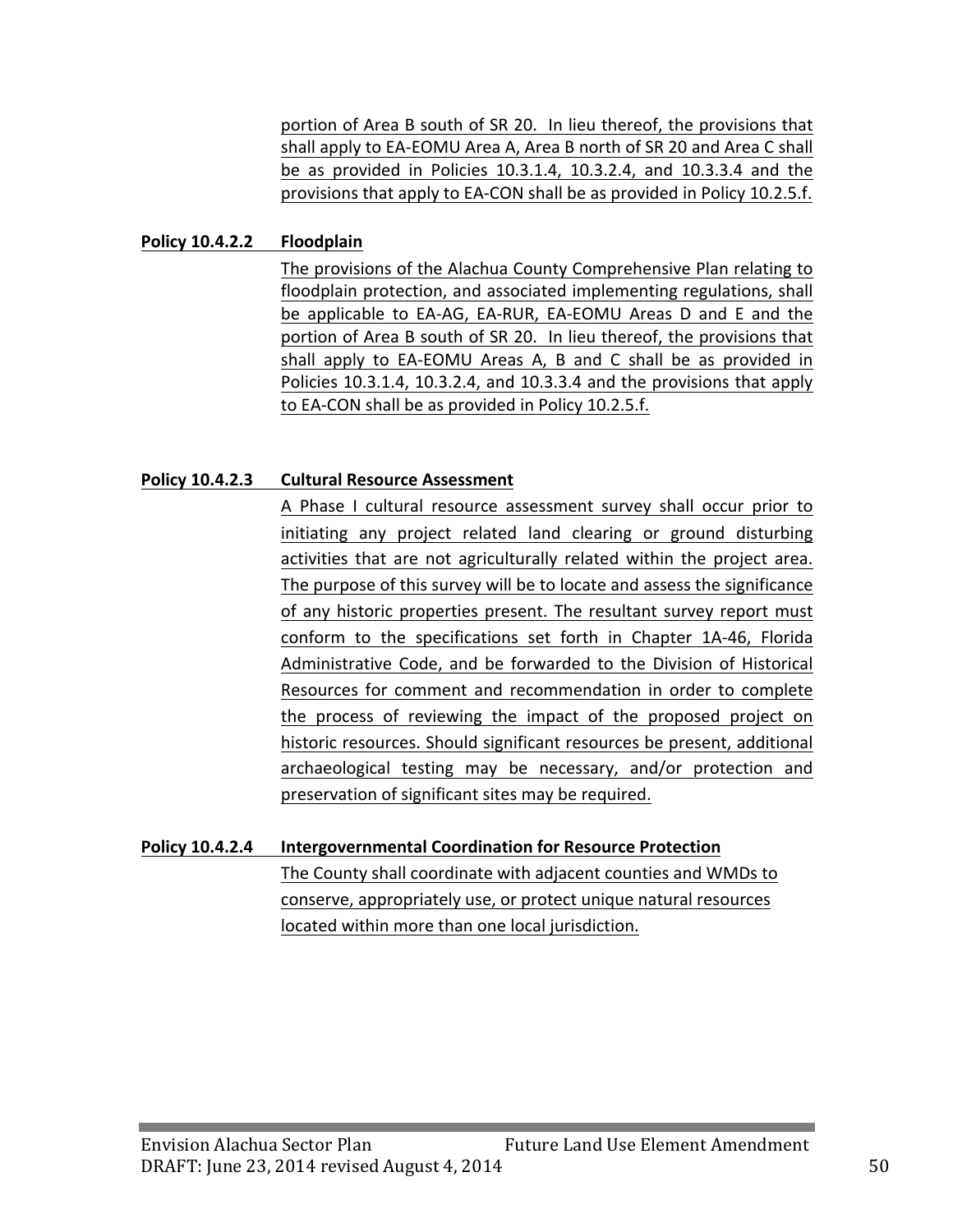## **OBJECTIVE 10.4.3 - WATER RESOURCE PROTECTION**

Address long-term needs for water supply, water quality and water conservation within the Envision Alachua Planning Area based upon overall system stewardship and conservation of water.

#### **Policy 10.4.3.1 Water Supply Strategy**

The lands within the EASP shall be managed and developed to incorporate state of the art water conservation, treatment and delivery technology as defined by the following water supply strategy components:

- a. The use of large water storage facilities for water harvesting and capture shall be encouraged;
- b. State-of-the-art system components (e.g., water recycling) shall be incorporated where appropriate and feasible;
- c. Residential lots within the EA-EOMU shall not be irrigated with potable water except for a limited period during the initial establishment of landscaping;
- d. The priority for the use of reclaimed water shall be given to environmental restoration projects, industrial users and agricultural users. Single family lots shall not receive reclaimed water;
- e. There shall be no individual wells for individual residences or businesses within the EA-EOMU. All wells within the EA-EOMU and the EA-AG shall be monitored as part of the utility system;
- f. The use of "Florida Friendly" plant species shall be required for landscaping within the EA-EOMU, with a preference for native species;
- g. All Agriculture and Silviculture activities shall follow the most recent applicable best management practices.

#### **Policy 10.4.3.2 Conservation – first Strategies for Water Supply**

The EASP shall use conservation-first strategies within the EA-EOMU for water supply that include, but are not limited to, living within a water budget that recognizes supply limitations and reflects the value of the resource; minimizing water demand embedded within community design features such as buildings, hardscapes and landscapes; using Florida Friendly Landscaping principles to retain and/or establish landscapes that require no supplemental irrigation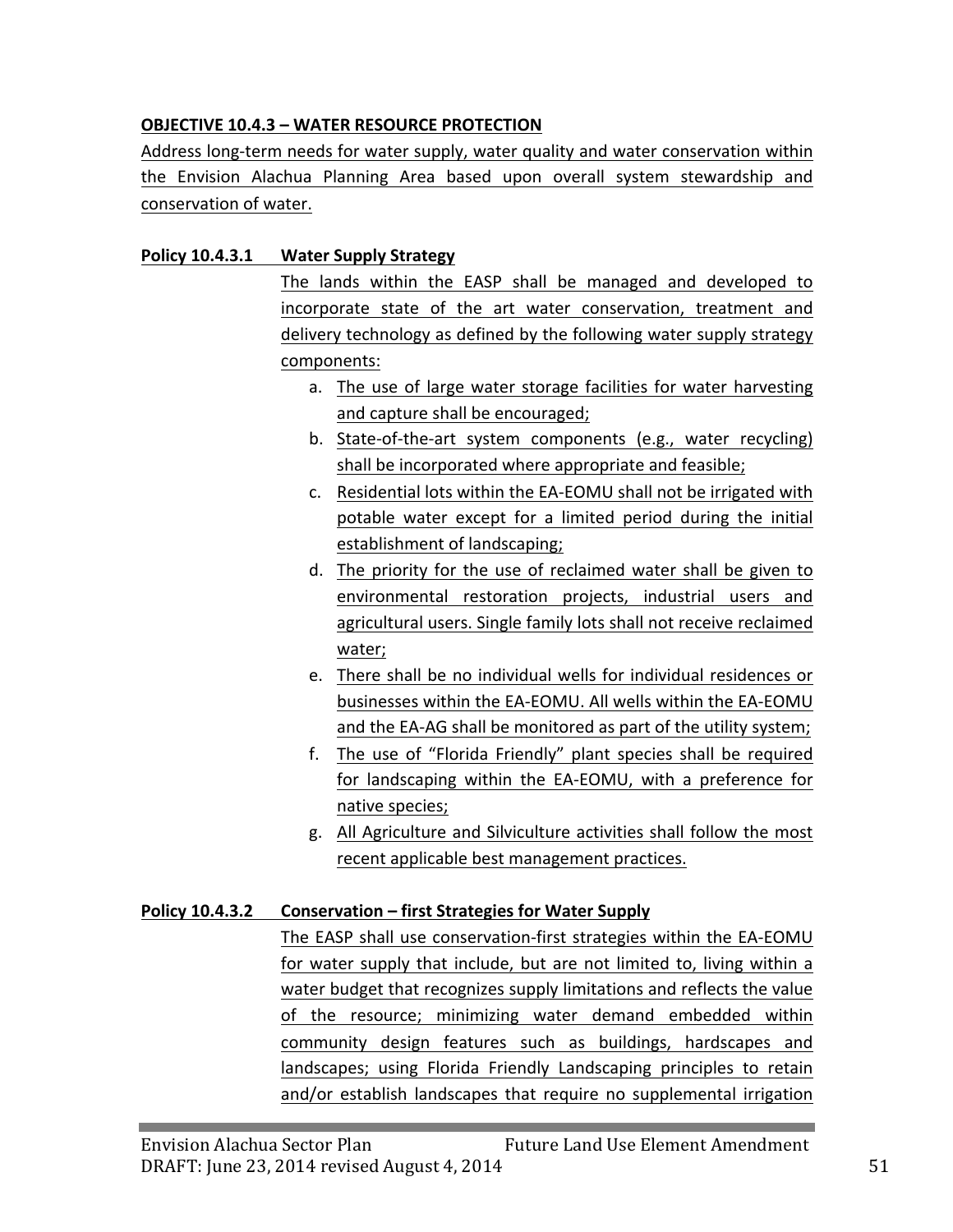or nutrients (fertilization) beyond that provided by natural rainfall and possible minimal alternative water supply including reuse.

#### **Policy 10.4.3.3** Natural System Needs

As part of a DSAP application submittal, an analysis will be provided to estimate the general range of water needs of the natural system. This analysis will be used in the development of a water resources strategy as detailed in Policy 10.4.3.1 for the DSAP including the amount of re-use water that may be provided to support the natural system, which groundwater resources to draw from and when, and methods to replenish what is used to the extent feasible.

#### **Policy 10.4.3.4 Wastewater as a Water Source**

Wastewater shall be treated as a resource that will be an integral element of the total water source system. The capture of treated wastewater for reuse and groundwater recharge purposes will be evaluated to determine how it can be used as efficiently as possible considering timing of the various resource options and partnerships within the region.

#### **Policy 10.4.3.5 Water Quality Improvement**

Prior to the submittal of the first DSAP, there shall be an analysis to identify one or more regionally significant water quality improvement projects that aim to reduce existing watershed impairment of Lake Lochloosa, that is, to provide nutrient reduction below the existing baseline condition.

#### **OBJECTIVE 10.5 - PHYSICAL INFRASTRUCTURE**

Address long-term needs for physical infrastructure within the Envision Alachua Planning Area.

#### **Policy 10.5.1 Transportation**

The EASP shall provide an alternative to conventional transportation concurrency through a Mobility District that relies upon future land use and transportation patterns that emphasize mixed-use, interconnected developments that promote walking and biking, reduce vehicle miles of travel and per capita greenhouse gas emissions, and provide the densities and intensities needed to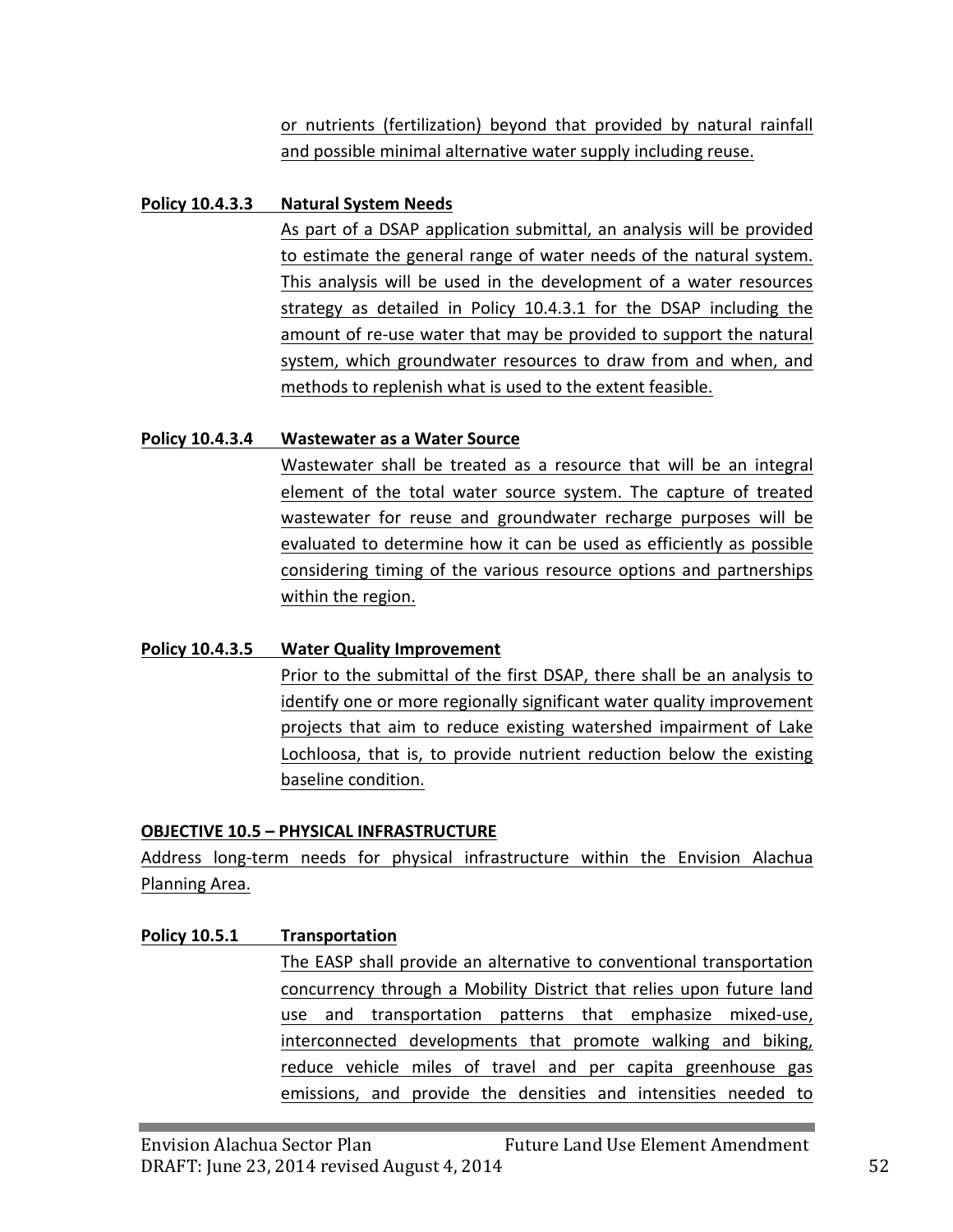support transit.

**Policy 10.5.2** Potable Water and Sanitary Sewer Centralized Services Extension of potable water or sanitary sewer lines within areas designated on the Future Land Use Map as the EA-EOMU shall be allowed by Alachua County.

## **Policy 10.5.2.1** Potable Water and Sanitary Sewer-EOMU

Land within the EA-EOMU shall be required to connect to a centralized potable water and sanitary sewer system for service by FDEP permitted potable water and wastewater treatment plants. The designation of funding for capital improvements to other public facilities needed to extend urban services into this urban land use category shall be incorporated into the five-year capital improvement program of the Alachua County Capital Improvement Element.

## **Policy 10.5.2.2** Potable Water and Sanitary Sewer – Hawthorne Reserve Area

The preferred option for the provision of centralized potable water and sanitary sewer services to the lands within the Hawthorne Reserve Area shall be the City of Hawthorne.

#### **Policy 10.5.2.3** Potable Water and Sanitary Sewer – Limitation

No extension of water and sewer service shall be allowed into lands designated as Rural/Agriculture except within the Hawthorne Reserve.

## **Policy 10.5.3** Stormwater Level of Service Standard

All new building lots within the EASP shall include adequate buildable area above the post development 100-year floodplain and all new habitable structures must be outside the post development floodplain. 

| <b>Stormwater</b>               | <b>Level of Service Standard</b>                                                                |
|---------------------------------|-------------------------------------------------------------------------------------------------|
| Residential floor elevation     | 1 foot above the 100 year/ critical<br>duration storm elevation                                 |
| Non-residential floor elevation | 1 foot above 100 year/ critical-<br>duration storm elevation or flood<br>resistant construction |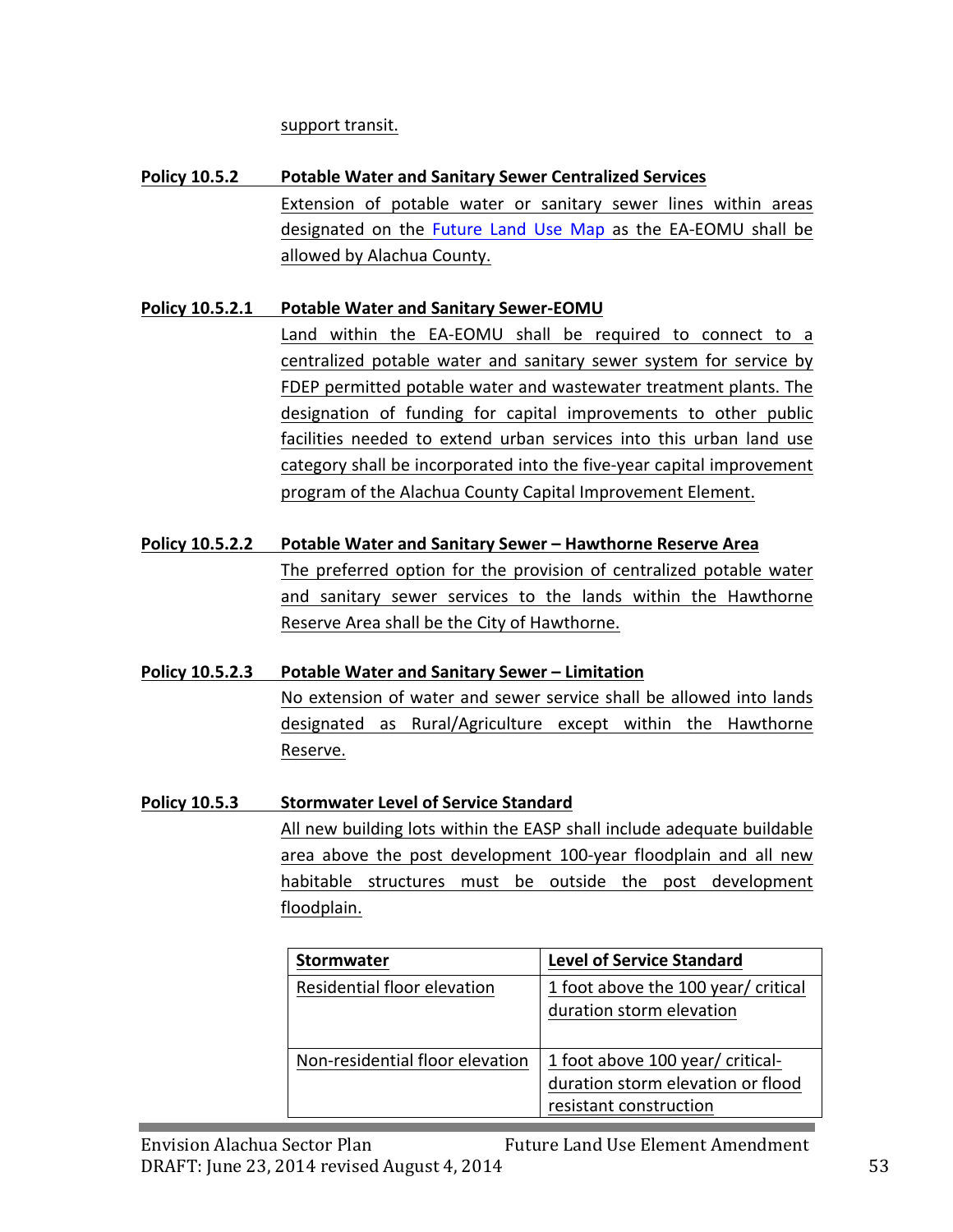| <b>Water Quantity</b>                                                     |                                                                            |  |
|---------------------------------------------------------------------------|----------------------------------------------------------------------------|--|
|                                                                           |                                                                            |  |
| <b>Retention basins</b>                                                   | 100 year/ critical-duration storm and                                      |  |
|                                                                           | applicable                                                                 |  |
|                                                                           | <b>Water Management District</b>                                           |  |
|                                                                           | standards                                                                  |  |
|                                                                           |                                                                            |  |
| <b>Detention basins</b>                                                   | 25 year/critical-duration storm with                                       |  |
|                                                                           | 100 year/critical-duration storm                                           |  |
|                                                                           | routing analysis                                                           |  |
| Storm sewer systems                                                       | 3 year/10 minute                                                           |  |
| Crossdrains                                                               | 10/25 year/24hr. storm for closed                                          |  |
|                                                                           | system 100 Year/24hr. for open                                             |  |
|                                                                           | system                                                                     |  |
|                                                                           |                                                                            |  |
| Sidedrains                                                                | 10 year/20 minute                                                          |  |
|                                                                           |                                                                            |  |
| <b>Water Quality</b>                                                      |                                                                            |  |
|                                                                           |                                                                            |  |
| All new development, redevelopment, and, when expansion occurs,           |                                                                            |  |
|                                                                           | existing developed areas, must provide adequate stormwater treatment       |  |
|                                                                           | so as not to degrade the water quality of the receiving water body. Infill |  |
| residential development within improved residential areas or subdivisions |                                                                            |  |
| existing prior to the adoption of this Comprehensive Plan, must ensure    |                                                                            |  |
| that its post-development stormwater runoff will not contribute           |                                                                            |  |
| pollutants which will degrade the water quality of the watershed.         |                                                                            |  |
| Regardless of the area served, the stormwater treatment provided must     |                                                                            |  |
| provide a level of treatment which meets or exceeds Chapter 62-25 F.A.C.  |                                                                            |  |
| and applicable federal, state, regional, WMD and local requirements in    |                                                                            |  |
|                                                                           | effect on the date of adoption, April 5, 2011 of this Comprehensive Plan.  |  |
|                                                                           |                                                                            |  |

#### **Policy 10.5.4 Schools**

In addition to the locations provided for in Policy 5.3.7, Future Land Use Element, public and private educational facilities shall also be allowable uses in the EA-EOMU future land use category.

#### **Policy 10.5.5 Financing**

To ensure the provision of adequate public facilities that avoid inequitable burdens on parties outside the EASP, the portion of the cost of public facilities and infrastructure having a rational nexus to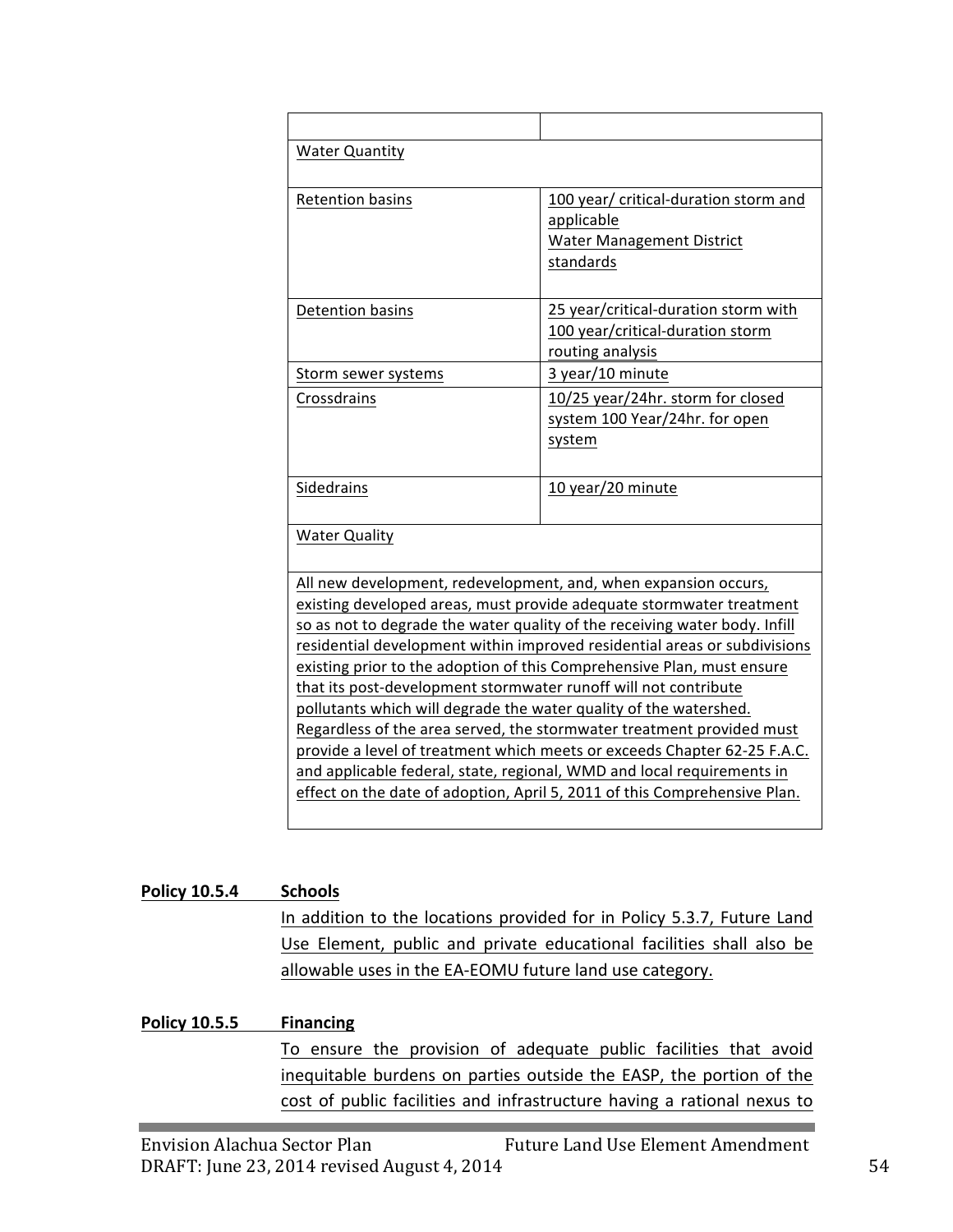impacts of developments within the EASP shall be funded by the developer, its successors and assigns, including, without limitation through establishment of one or more Community Development Districts ("CDD" formed in accordance with Chapter 190, Florida Statutes)) or other appropriate funding mechanisms within the EASP. The CDDs, or other appropriate funding mechanism, shall be established in conjunction with a DSAP. A developer's agreement shall be entered between the County and developer of the site prior to approval of a Development Plan, addressing details of the development-phasing schedule and the level of the funding commitments of the CDDs, or other appropriate funding mechanisms. For the purpose of this Policy, the term "public facilities and infrastructure" includes the following: (1) water and water supply systems, (2) stormwater management systems, (3) roads, (4) transit system, (5) sewer and wastewater systems, (6) parks and (7) schools (8) fire, emergency operations, EMS and Police, and (9) restoration of wetlands, uplands and ecological features.

#### **OBJECTIVE 10.6 - IMPLEMENTATION**

The DSAPs implement the LTMP by providing specific requirements regarding the development program, design standards, and public infrastructure impacts and requirements, as defined by FS 163.3245. Each DSAP shall guide conservation and development activities in the portion of the Planning Area to which it applies and shall be prepared consistent with the Objectives and Policies of provided herein, Section 402.134 of Article 20 of the ULDC, and FS 163.3245.

#### **Policy 10.6.1** Permitted Uses Without a Detailed Specific Area Plan (DSAP)

The following uses do not require the processing of a DSAP, and shall be allowed within the Planning Area prior to the adoption of a DSAP that changes the Permitted Uses within the DSAP area.

- a. New, continued, and expanded Agriculture and Silviculture Uses.
- b. New, continued, and expanded Farm Manager and Farm Worker housing.
- c. Natural resource-based operations, including continued and expanded mining operations and water quality improvement projects.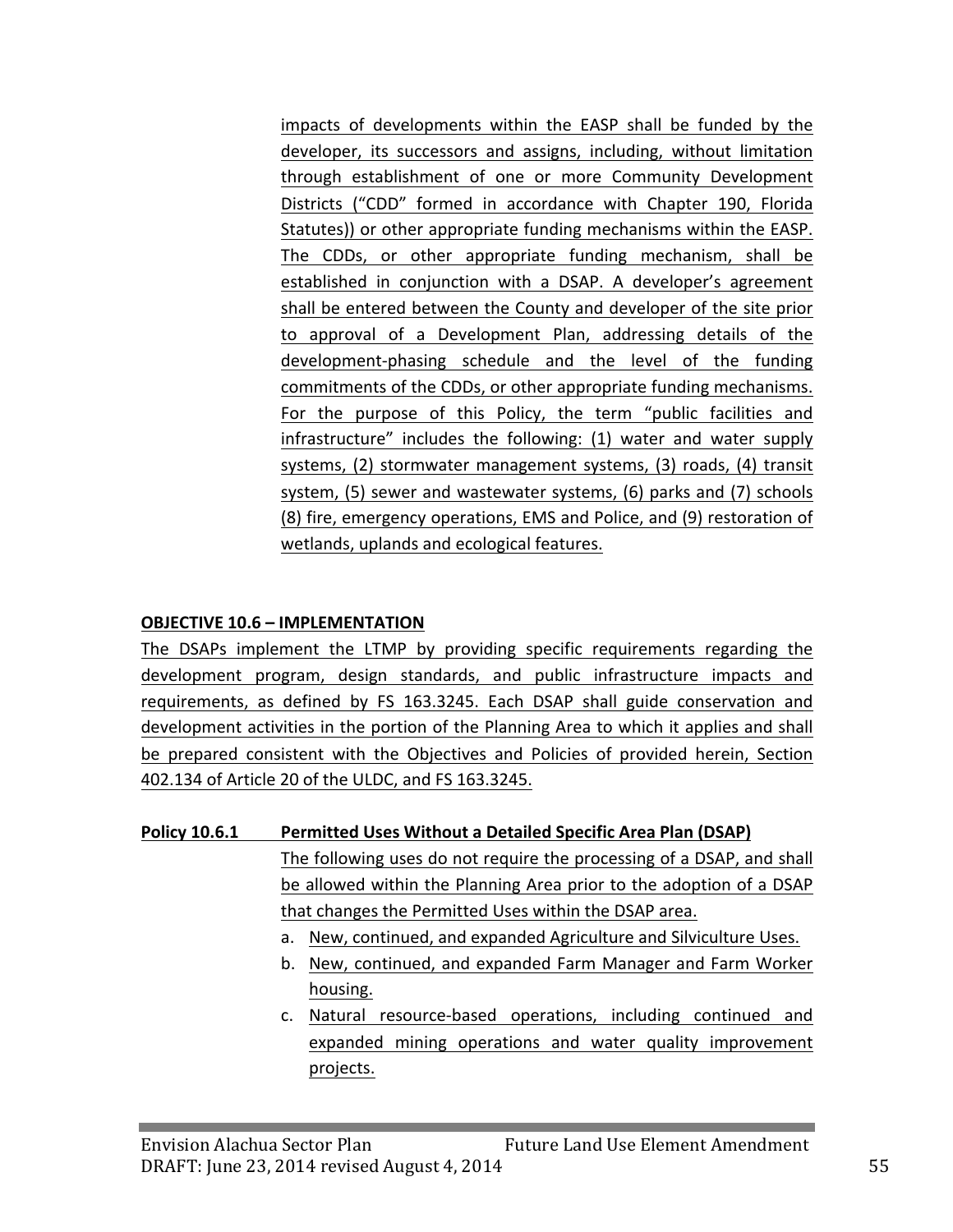#### **Policy 10.6.2 DSAP Buildout Date**

The DSAP shall establish a buildout date until which the approved development is not subject to downzoning, unit density reduction, or intensity reduction, unless the local government can demonstrate that implementation of the plan is not continuing in good faith based on standards established by plan policy, that substantial changes in the conditions underlying the approval of the detailed specific area plan have occurred, that the detailed specific area plan was based on substantially inaccurate information provided by the applicant, or that the change is clearly established to be essential to the public health, safety, or welfare.

#### **Policy 10.6.3 DSAP Size**

Each DSAP shall be a minimum of 1,000 acres in area and provide detail sufficient to allow evaluation of the interrelationship of its parts and determine consistency with the LTMP. The County may approve a DSAP of less than 1,000 acres for lands within the EA-RUR or the EA-AG land use designations. The County may also approve a DSAP of less than 1,000 acres based upon consideration of the following criteria:

- Proximity to existing public infrastructure with adequate capacity to serve development;
- Compatibility with surrounding existing and future land uses; and
- Consistency with the financial capability of local government and/or private entities to fund needed infrastructure concurrent

#### **Policy 10.6.4 DSAP Minimum Requirements**

All DSAPs required to implement the approved LTMP shall be processed as a Planned Development rezoning, as outlined in Article 14, Rezoning, Planned Development District, of the ULDC (§403.17). In addition, each DSAP shall also provide the following:

- a. Each DSAP shall describe the relationship between the developed area within the DSAP and the protection of existing and planned communities outside of the EASP as well as the relationship between the mix of uses provided within the DSAP, including the relationship between residential uses and employment, support commercial uses, community facilities, recreation and open spaces.
- b. Natural Resources Review and mitigation strategy where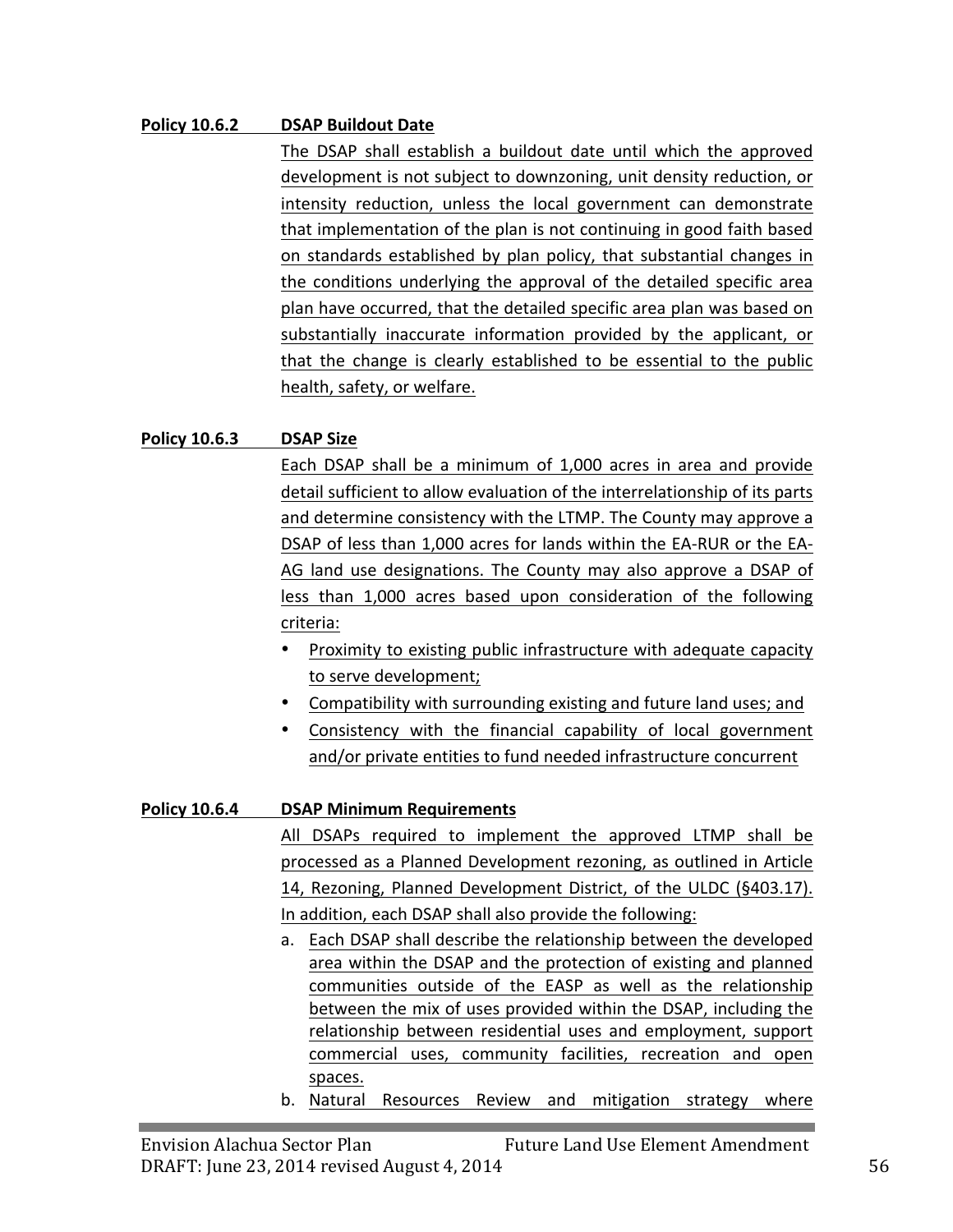applicable;

- c. Identification of any necessary roadway crossings and utilities that would impact natural resources as permitted by Policy 10.4.2.1 and within EA-CON; and
- d. Each DSAP shall demonstrate the adequate funding of infrastructure as required by Policy 10.5.5 for each phase of each development and shall identify the financial strategy to construct and maintain all required infrastructure.

**Policy 10.6.5 DSAP Design Standards** The DSAP shall include the applicable Design Standards that shall guide development within its boundaries.

#### **Policy 10.6.6 ••• Infrastructure Financing Minimum Requirements**

The County reserves the right to condition the approval of development on the availability of funding for the necessary infrastructure to support the proposed development.

#### **Policy 10.6.6.1** Capital Improvements Element Future Amendment

Prior to development approval, the county shall amend its Capital Improvements Element to include the timing and funding of public facilities required by the DSAP.

**Policy 10.6.7 DSAP Water and Wastewater** The DSAP shall be required to meet the water resource and water supply requirements as stated in Policy 10.4.3.1.

## **Policy 10.6.8 DSAP Transportation** The DSAP shall be required to meet the transportation mitigation requirements of Objective 1.10 of the Transportation Element. The DSAP shall include an analysis of the feasibility of providing public or private transit service between new job opportunities created within the DSAP and residential uses within east Gainesville or Hawthorne.

## **Policy 10.6.9 DSAP Stormwater** Stormwater facilities within each DSAP shall be master planned. Surface stormwater facilities should be designed in a park like manner serving as an amenity to the development. The use of Low Impact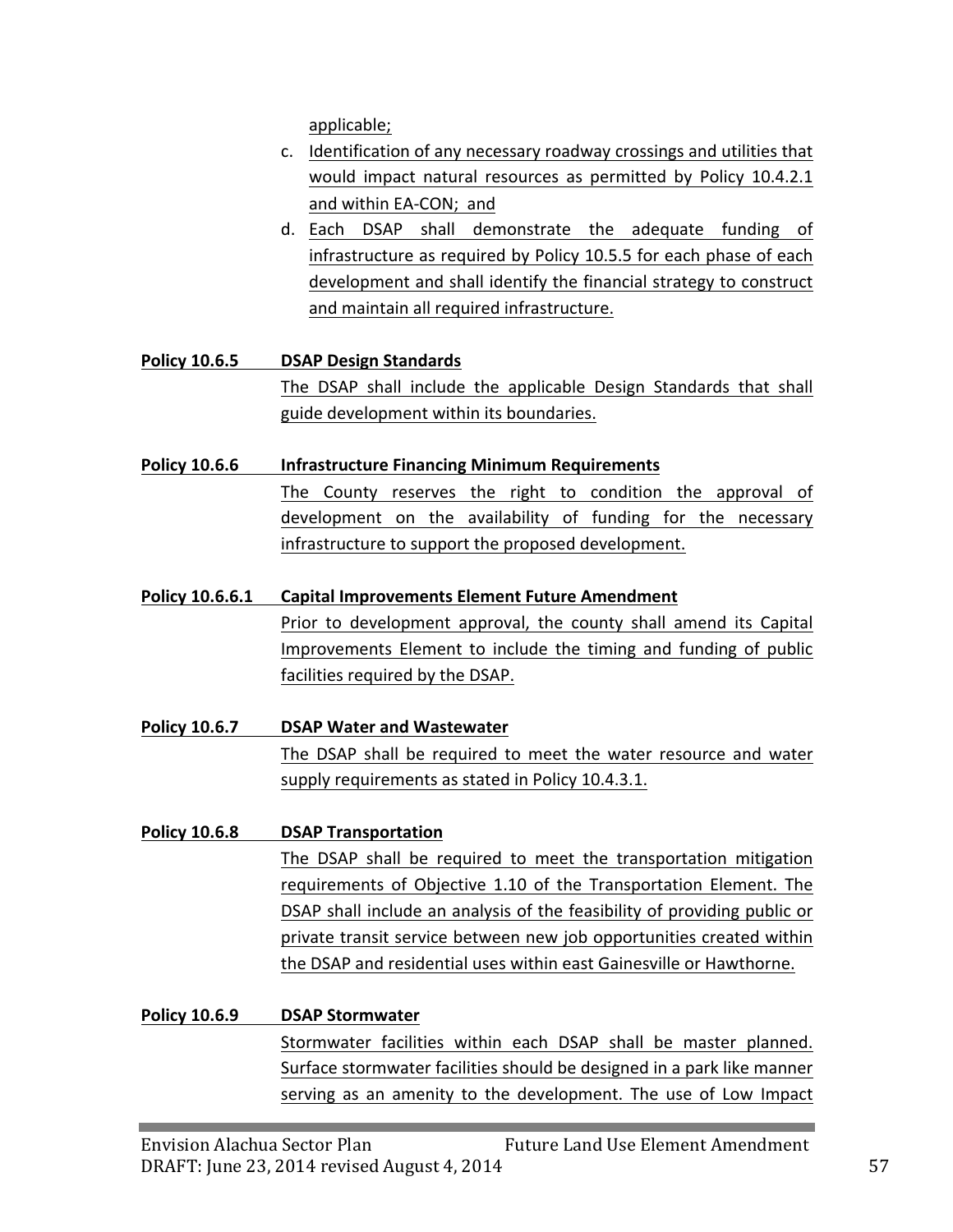Development (LID) techniques are allowed and encouraged. These LID methods shall incorporate the following techniques, where feasible and applicable:

- The use of low impact stormwater design consisting of vegetated swales, where appropriate, based on slopes greater than 2% and buffers prior to discharge of treated stormwater;
- The use of bioretention areas or rain gardens;
- The integral use of shade trees and open areas to reduce the impacts of paved areas;
- Permeable pavements;
- Narrowing street widths to the minimum width required to support traffic, on-street parking where appropriate, and emergency vehicle access;
- Elimination of curb and gutter where appropriate;
- Minimization of impervious surfaces through use of shared driveways and parking lots;
- The use of rainwater harvesting techniques such as cisterns and rain barrels;
- Redirecting rooftop runoff to functional landscape areas, rain banels or cisterns; and
- Education regarding the importance of proper maintenance of stormwater facilities.

## **Policy 10.6.10 DSAP Remedies**

Development activity that occurs in violation of the Objectives and Policies contained within Section 10.0 of the Future Land Use Element of the Comprehensive Plan or an implementing DSAP shall be required to mitigate, in addition to paying monetary penalties provided by the land development regulations. Corrective action shall include, at a minimum, onsite restoration of buffers, habitat, and hydrology of the original wetland area.

## **Policy 10.6.11 Intergovernmental Coordination**

To facilitate a coordinated approach to development and the provision of services in the region, the County shall report the status of conservation, the implementation of DSAPs, and job creation in the Planning Area. This information shall be regularly reported to the State through the statutorily required Evaluation and Appraisal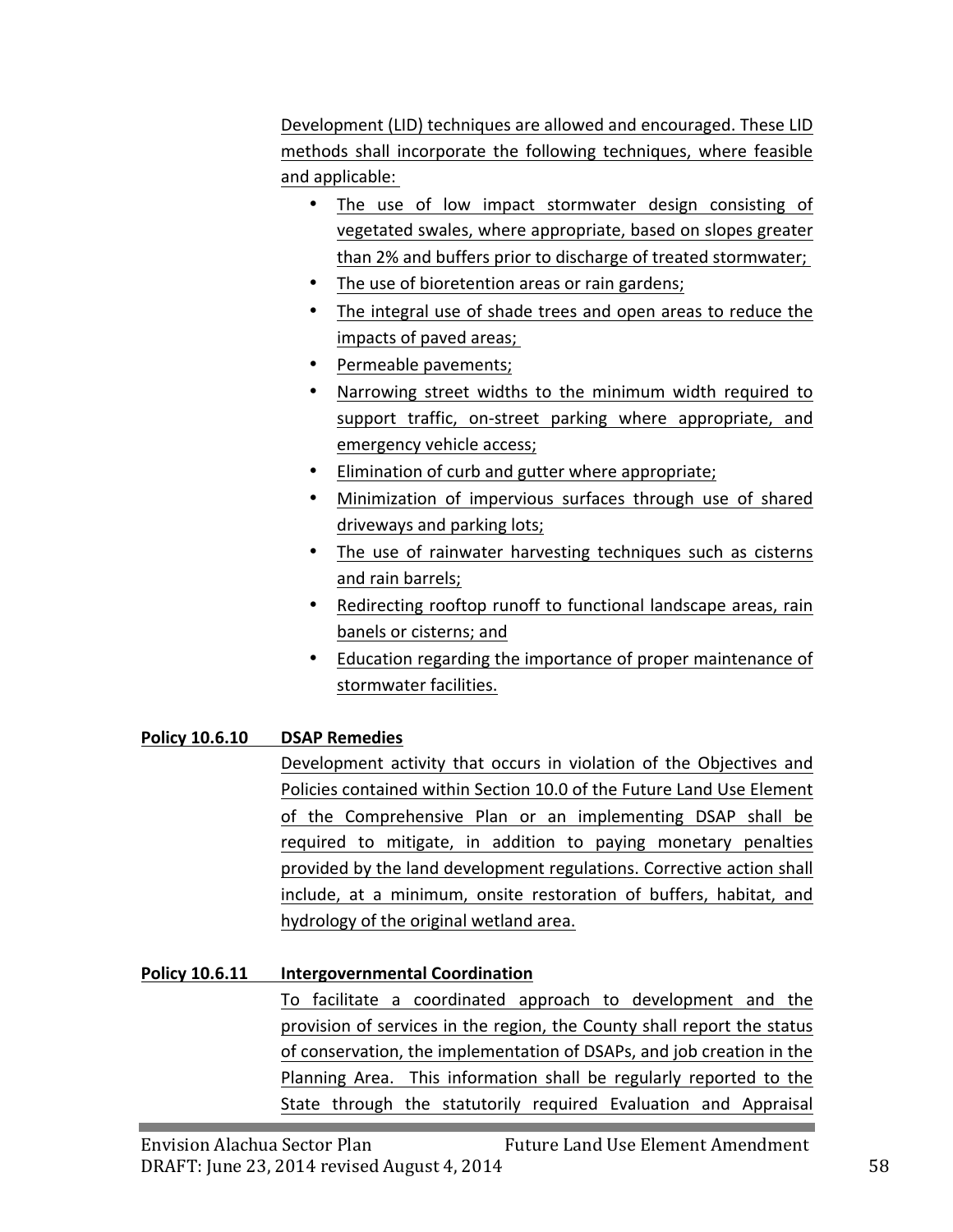Report (EAR) prepared and submitted by the County. Each EAR shall be made available to municipalities within the County and adjacent counties, and to any affected unit of government providing services to the Planning Area but not having regulatory authority over land use. 

#### **Policy 10.6.11.1 Community Participation**

In addition to the cooperative efforts set forth in the Intergovernmental Coordination Element, the County shall establish the EASP Task Force to monitor the implementation of the LTMP and provide feedback to the County. Prior to filing a DSAP, an applicant shall provide a copy of the DSAP application to the EASP Task Force for comments, which shall be considered by the County during its deliberation on each DSAP.

#### **Policy 10.6.11.2** Resource Protection – Coordination

The County shall coordinate with adjacent counties and WMDs to conserve, appropriately use, or protect unique natural resources located within more than one local jurisdiction.

#### **Policy 10.6.11.3 Schools Coordination**

The preferred option for providing public schools for residents shall be the existing facilities currently serving the area that have available capacity.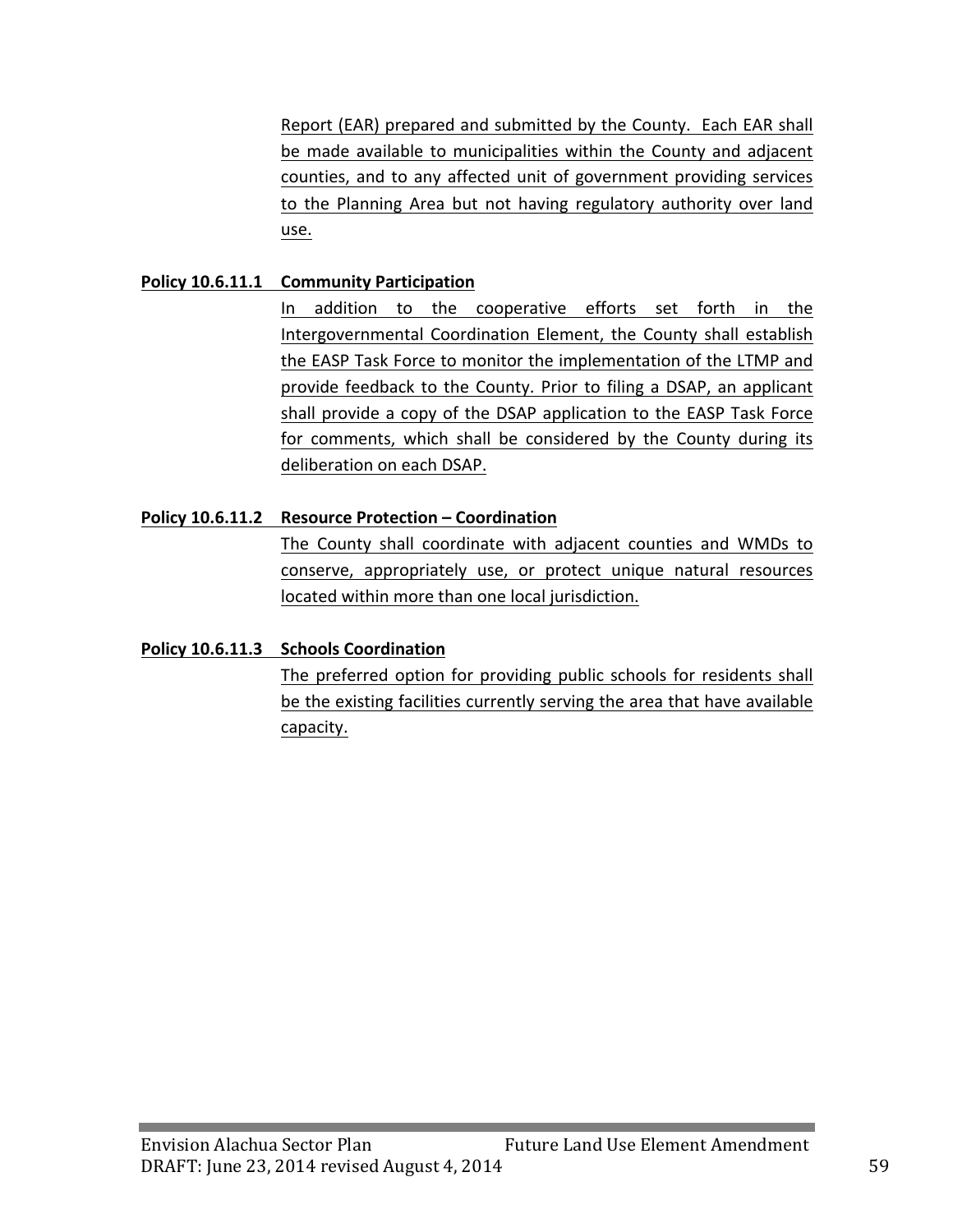#### **PART 2: PROPOSED AMENDMENTS TO THE TRANSPORTATION MOBILITY ELEMENT**

#### **A. Amend Principle 3**

#### **PRINCIPLE 3**

Discourage sprawl and encourage the efficient use of the urban cluster and within approved Sector Plans by directing new development and infrastructure to areas where mobility can be provided via multiple modes of transportation.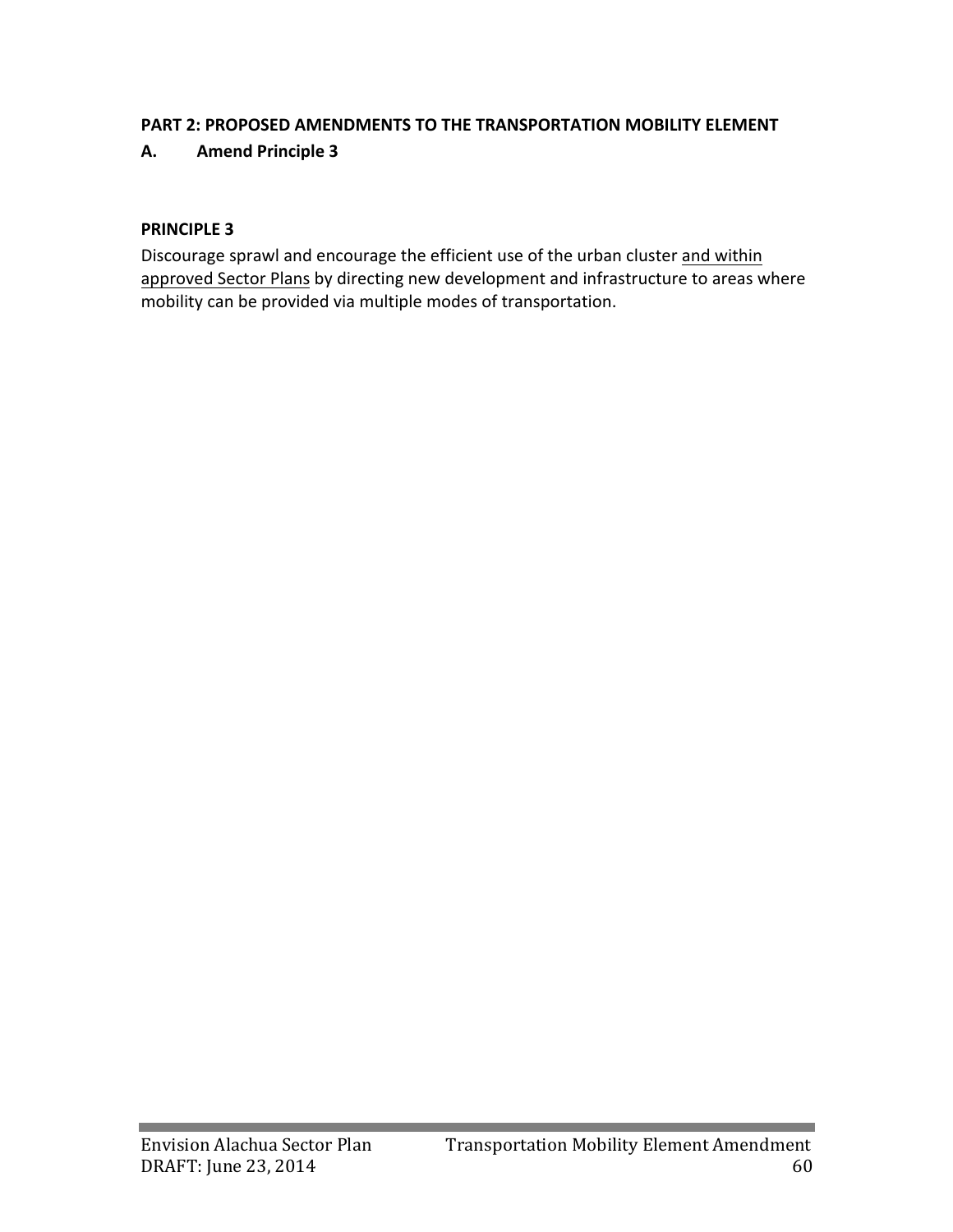#### **PART 2: PROPOSED AMENDMENTS TO THE TRANSPORTATION MOBILITY ELEMENT**

### **B. Amend Existing Policies**

## **OBJECTIVE 1.2 - Transportation Management Outside of Urban Cluster and Sector Plan Mobility Areas**

To protect and support agricultural activities, preserve the character of rural communities and encourage development in areas where infrastructure can be provided in a financially feasible manner, developments outside the Urban Cluster or outside an approved Sector Plan Mobility District as identified in the Comprehensive Plan shall be required to mitigate directly impacted roadways and impacts to roadways within the urban cluster.

#### **Policy 1.4.1**

The Future Transportation Circulation Maps, and any subsequent updates, shall be developed on an interim basis through projected Areawide levels of service within Transportation Mobility Districts and the levels of service for roadway segments outside the Urban Cluster or Sector Plan Mobility Districts using best available data.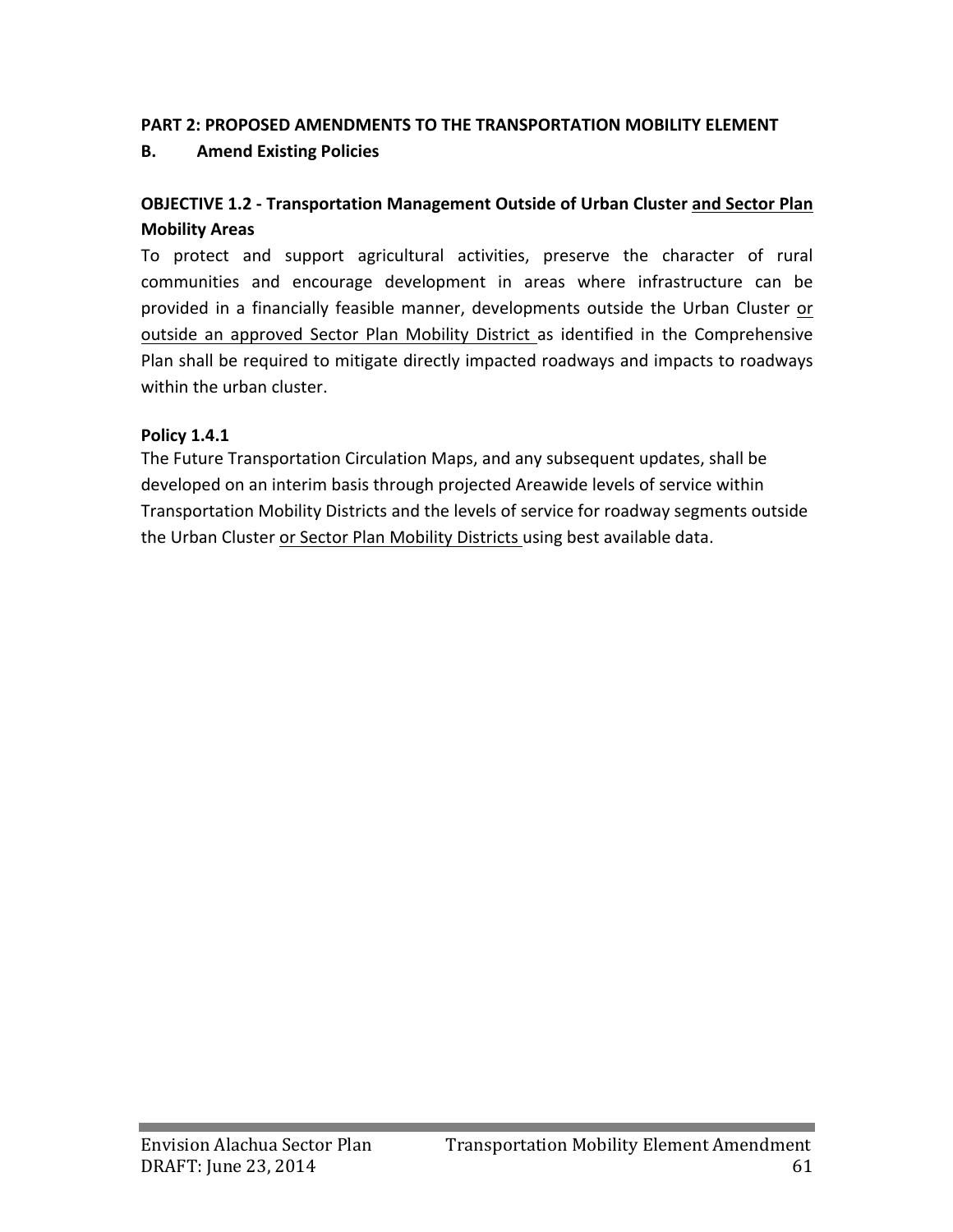## **PART 2: PROPOSED AMENDMENTS TO THE TRANSPORTATION MOBILITY ELEMENT**

**C. Addition of a new Objective 1.10 and Policy Series**

## **OBJECTIVE 1.10 – ENVISION ALACHUA TRANSPORTATION MOBILITY DISTRICT**

Transportation Mobility Districts provide an alternative to conventional transportation concurrency by encouraging future land use and transportation patterns that emphasize mixed-use, interconnected developments that promote walking and biking, reduce vehicle miles of travel and per capita greenhouse gas emissions, and provide the densities and intensities needed to support transit.

## **Policy 1.10.1 Envision Alachua Sector Plan (EASP) Mobility**

The EASP shall provide an alternative to conventional transportation concurrency through a Mobility District that relies upon future land use and transportation patterns that emphasize mixed-use, interconnected developments that promote walking and biking, reduce vehicle miles of travel and per capita greenhouse gas emissions, and provide the densities and intensities needed to support transit.

# **Policy 1.10.2 Envision Alachua Mobility District** The Envision Alachua (EA) Mobility District as identified Map 11.A of the Transportation Map Series of the Comprehensive Plan shall serve as the boundary for the Envision Alachua Transportation Mobility District.

## **Policy 1.10.3 EA-Mobility Fee** An EA Mobility fee shall be adopted to ensure that a development funds mobility and fully mitigates its impact to the transportation system. a. Development shall satisfy its transportation concurrency obligations through payment of the EA Mobility fee.

- b. No development shall receive a final development plan approval where the development impacts a roadway operating below the adopted LOS, except through the proportionate share ordinance or until such time as the EA Mobility fee is adopted that address the traffic impact of the development.
- c. Modes of transportation to be addressed by the EA Mobility fee shall be consistent with the modes identified in Policy 1.10.5.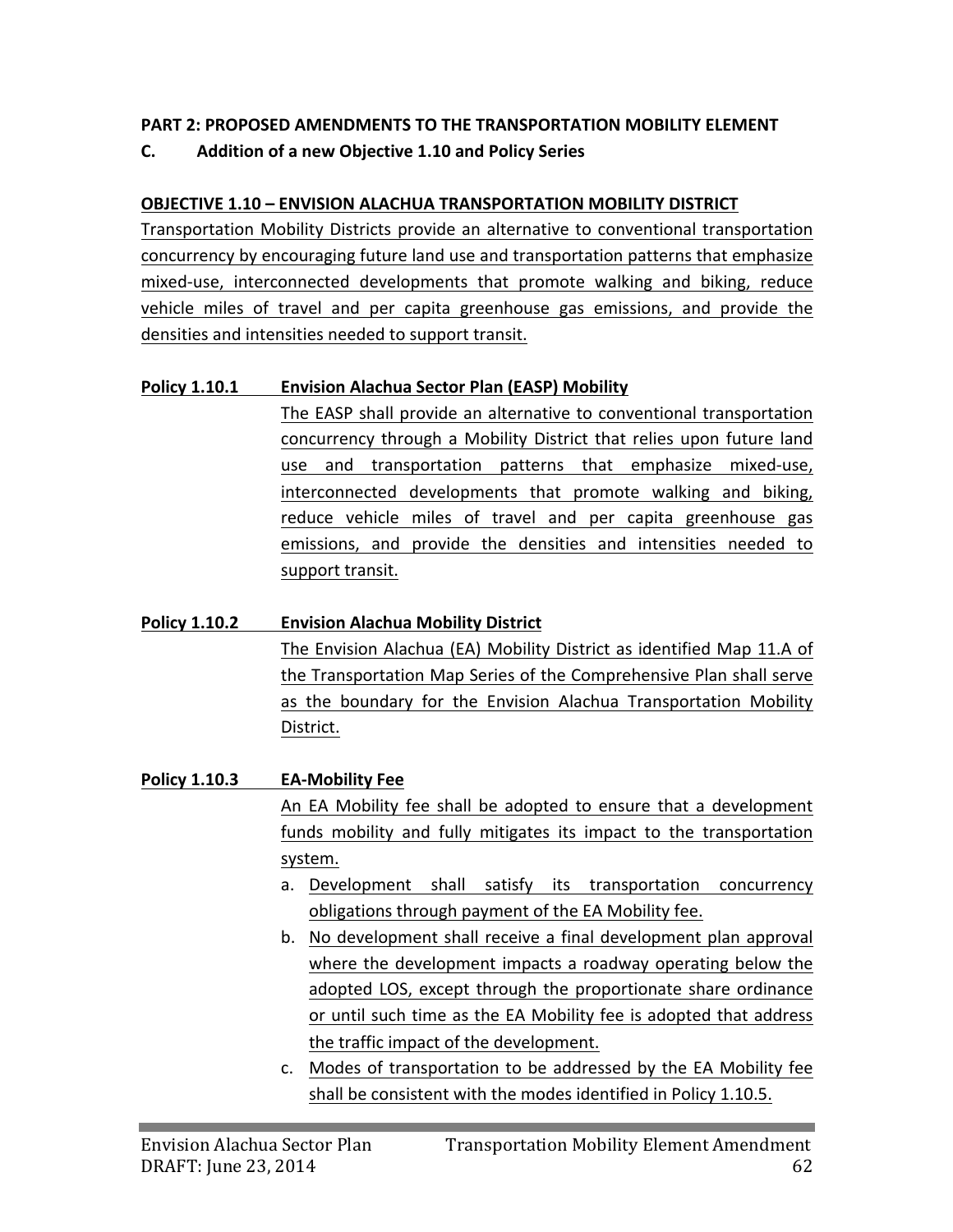d. The EA Mobility fee should reflect the potential to reduce impact to the major roadway network through an increase in internal capture of trips and increase in pedestrian, bicycle and transit mode share.

#### **Policy 1.10.4 EA Mobility Fee Credit**

Developments within the EASP may receive EA Mobility fee credit for the construction of non-site related infrastructure, purchase of buses and funding of transit. Where the cost of the required improvements is greater than the EA Mobility fee, the Developer may seek reimbursement for the additional funds expended from a Community Development District (CDD) or future development projects within the EASP.

#### **Policy 1.10.5 ••• EA Mobility District Levels of Service**

Within the EA Mobility District, the County adopts multi-modal level of service (LOS) standards for the following:

|                             | Level of                | <b>Standard of Measure</b>       |  |  |
|-----------------------------|-------------------------|----------------------------------|--|--|
|                             | Service<br>(LOS)        |                                  |  |  |
|                             |                         | Based on Presence of a           |  |  |
| Pedestrian                  | B                       | pedestrian facility              |  |  |
| <b>Bicycle</b>              |                         | Based on Presence of a bike      |  |  |
|                             | B                       | lanes / paved shoulders          |  |  |
|                             |                         | Based on Peak Hour               |  |  |
| <b>Express Transit</b>      | $\overline{\mathsf{B}}$ | Frequency of 15 minutes or       |  |  |
|                             |                         | less                             |  |  |
| Motor Vehicle*              |                         | <b>Professionally Accepted</b>   |  |  |
|                             | D                       | <b>Traffic Analysis</b>          |  |  |
|                             |                         | <b>Professionally Accepted</b>   |  |  |
| Motor Vehicle* -<br>$SIS**$ | С                       | Traffic Analysis in consultation |  |  |
|                             |                         | with FDOT                        |  |  |

• Standard applies to Collector and Arterial Roads

\*\* Strategic Intermodal System

a. In order to achieve the level of service standard for pedestrians and bicyclists, the facility shall run the entire length of the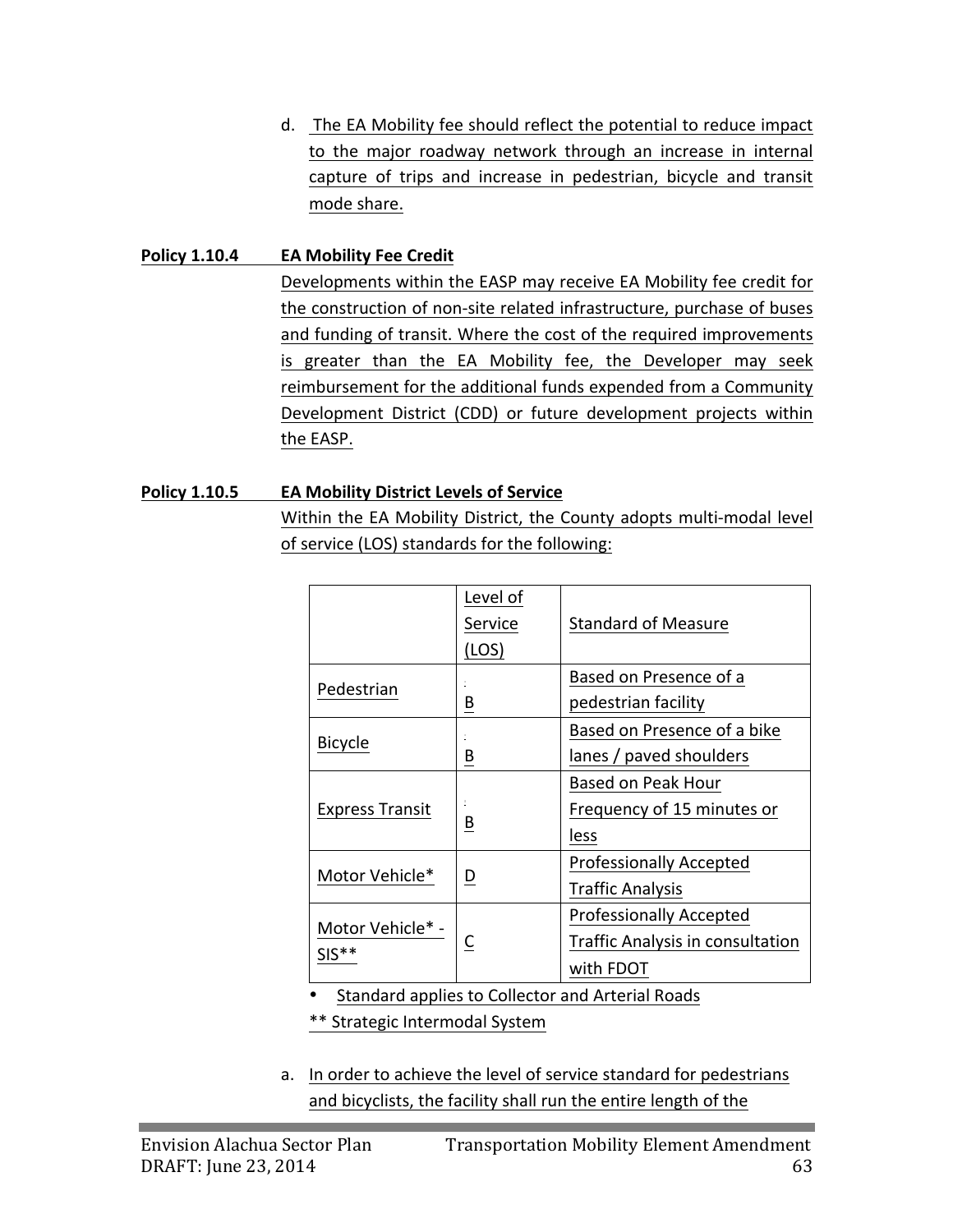roadway segment. A pedestrian facility shall be either a multi-use path on one (1) side of the roadway or sidewalks on both sides of the roadway. A multi-use path along a roadway shall result in a LOS B for bicyclists. The LOS for bicycle and pedestrian travel is the goal for all collector and arterial roadways within the EA Study Area by 2064, not a standard that is intended to be achieved on an annual basis for each roadway.

b. Within the Envision Alachua Mobility District, achievement of the LOS for all functionally classified County and Non SIS State Roadways shall be based on an Areawide LOS. The Areawide LOS analysis shall be divided into north-south and east-west roadways. The Areawide LOS shall be determined by dividing the sum  $(∑)$  of total traffic by the sum  $(Σ)$  of the total maximum service volume at the adopted LOS standard for all functionally classified County and Non SIS State Roadways.

## **Policy 1.10.6 SIS Facilities Levels of Service**

The LOS for SIS facilities within the EA Mobility District shall be addressed through the Strategic Intermodal System (SIS) Mitigation Plan (Alachua County Growth Management Department January 26th, 2010). The SIS Mitigation Plan identifies mitigation measures such as the construction of parallel roadways serving similar travel demand patterns, dedicated transit lane(s), access management and transit service. Mitigation projects, consistent with the SIS Mitigation Plan, shall be included in the Multi-Modal Transportation Capital Improvements Program. The SIS Mitigation Plan may be amended, in consultation with FDOT, during updates to the Capital Improvements Element. 

## **Policy 1.10.7 Transportation – SR 20 Transition to an Urban Facility**

The County recognizes that the EASP will develop in an urban development form along SR 20 and will work with FDOT to transition the SIS facility designation from a rural facility to an urban facility consistent with the timing of that urban development. When appropriate, the existing SIS Mitigation Plan (Alachua County Growth Management Department January 26, 2010) may be amended, in consultation with FDOT, to reflect the change in land use character along SR20.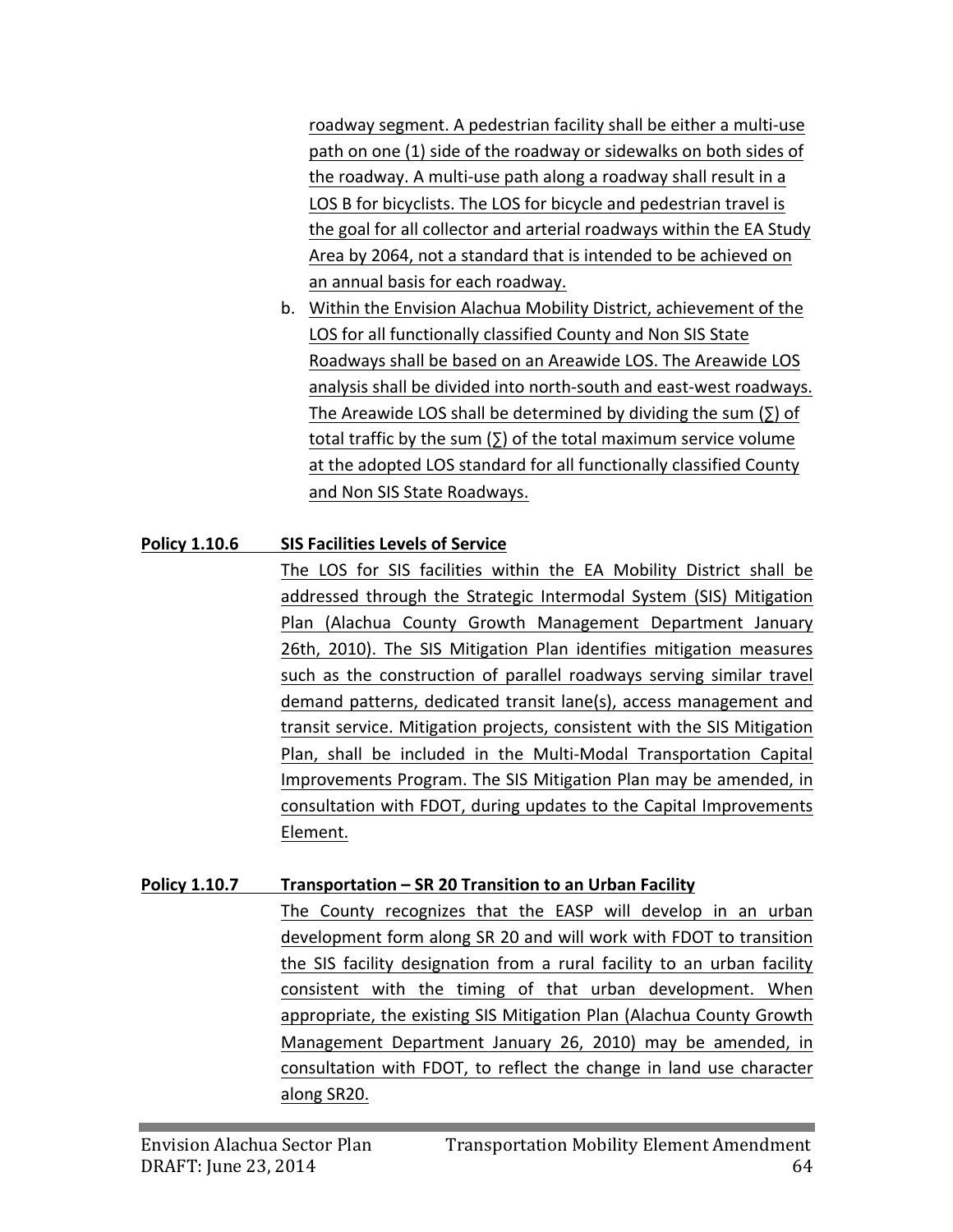## **Policy 1.10.8 Internal Street Network Requirements**

The following are internal street network requirements for all development within the EA Mobility District:

- a. Developments are required to design and construct a continuous interconnected network designed to safely calm traffic and encourage walking and bicycling throughout the development.
- b. Street design standards shall address narrow pavement and rightof-way widths, turning radii, on-street parking, and other design criteria for streets and alleys. Standards shall promote walking and biking, ensure safety for all users and allow for emergency access.
- c. A connectivity index standard shall be developed to ensure adequate internal connections as well as connections to adjacent and nearby uses. The connectivity standards shall address connectivity for bicycles, pedestrians, and motor vehicles.
- d. Stub-outs of the street network to adjacent parcels with development or redevelopment potential shall be provided. Provisions for future connections should be made in all directions whether streets are public or private, except where abutting land is undevelopable due to environmental or topographical constraints. To plan for future adaptive redevelopment of adjacent developed land, cross-access shall be provided even if a cross-access connection on the developed land does not currently exist. Cross-access connections shall be paved to the property boundary. All private streets shall provide full access to the general public.
- e. Internal streets shall connect to stub-outs provided by adjacent developments.
- f. Developments shall provide a pedestrian and bicycle circulation system that includes a network of multi-use paths throughout the development. The multi-use paths shall connect open space areas, adjacent developments, and existing or planned bicycle pedestrian facilities along collector and arterial roadways.
- g. A developer shall be allowed to propose a plan to provide a network of shared or separate facilities to provide mobility through low speed electric vehicles. The plan shall address safety for all modes of transportation with particular attention paid to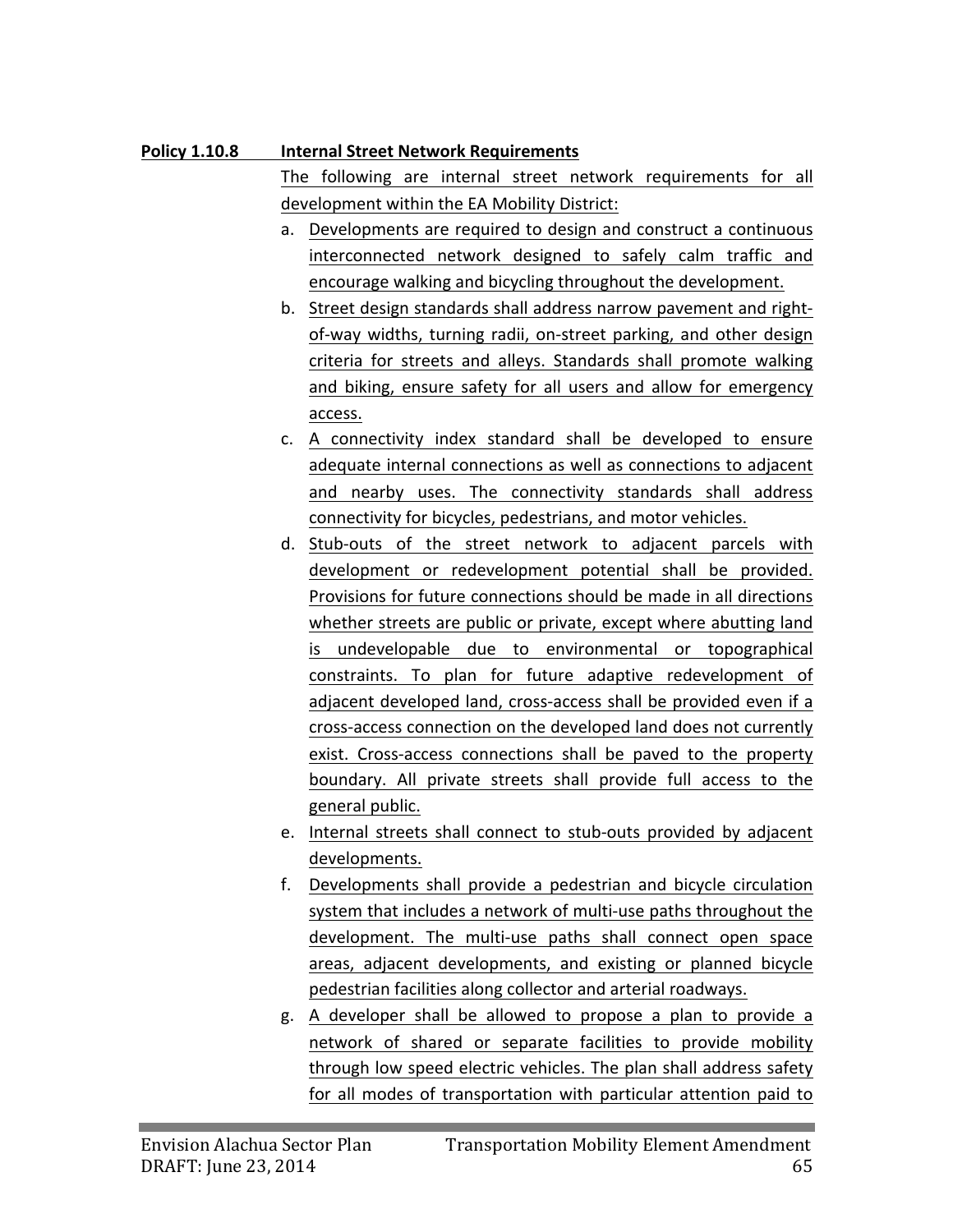#### bicycle and pedestrian interactions.

#### **Policy 1.10.9 LOS Mitigation**

Should the Areawide LOS for motor vehicles within the EA Mobility District fall below adopted LOS standards, then the County shall as a part of its annual update to the Capital Improvements Element either identify additional motor vehicle capacity projects or increase peakhour transit frequencies and provide off-peak transit service with at least 30 minute headways along Express Transit Corridors.

#### **Policy 1.10.10 Transportation – Additional Railroad Crossing on US 301**

The County recognizes the value associated with providing a vehicular access from US 301 across the railroad as a means to further and support the planned industrial/rail-oriented employment within the EA-EOMU lands within the Hawthorne Reserve area and supports future coordination with CSX to pursue such a crossing.

#### **Policy 1.10.11 Transportation Facility Improvements**

The following table provides a general identification of the transportation facilities to serve the future land uses in the long-term master plan, including guidelines to be used to establish each modal component intended to optimize mobility.

| Roadway                                                                                                               | Description                                |                              | Unit<br>Measure | Quantity                 |           | Cost Estimate   |                |
|-----------------------------------------------------------------------------------------------------------------------|--------------------------------------------|------------------------------|-----------------|--------------------------|-----------|-----------------|----------------|
| Segment                                                                                                               | $2035^1$                                   | Build-out                    |                 | $2035^1$                 | Build-out | $2035^1$        | Build-out      |
| Transportation <sup>2</sup> , <sup>3</sup> (potential funding sources also include MMTD fees, gas tax revenues, etc.) |                                            |                              |                 |                          |           |                 |                |
| CR 234<br>(SR 20 to CR<br>1474)                                                                                       | None                                       | Traffic calming              | various         |                          | TBD       | <u>\$0</u>      | TBD            |
| SR 20<br>(SR 329 to<br>US 301)                                                                                        | <b>Extend Bus</b><br>Service               | Extend Bus<br>Service        | N/A             | Extend<br>Bus<br>Service | Ξ         | TBD             | TBD            |
| SR 20<br>(CR 2082 to<br>CR 235)                                                                                       | Reclassify to<br>transitioning<br>or urban | None                         | miles           | 3.3                      |           | \$0             | $\frac{6}{20}$ |
| SR 331<br>(US 441 to<br>SR 329) &<br>(CR 234 to<br>US 301)                                                            | None                                       | operational<br>improvements5 | various         |                          | TBD       | <u>\$0</u>      | TBD            |
| CR 1474<br>(CR 234 to<br>US 301)                                                                                      | None                                       | operational<br>improvements5 | various         |                          | TBD       | $\frac{60}{20}$ | TBD            |

1. The year 2035 represents the project's development at 40% of complete build-out.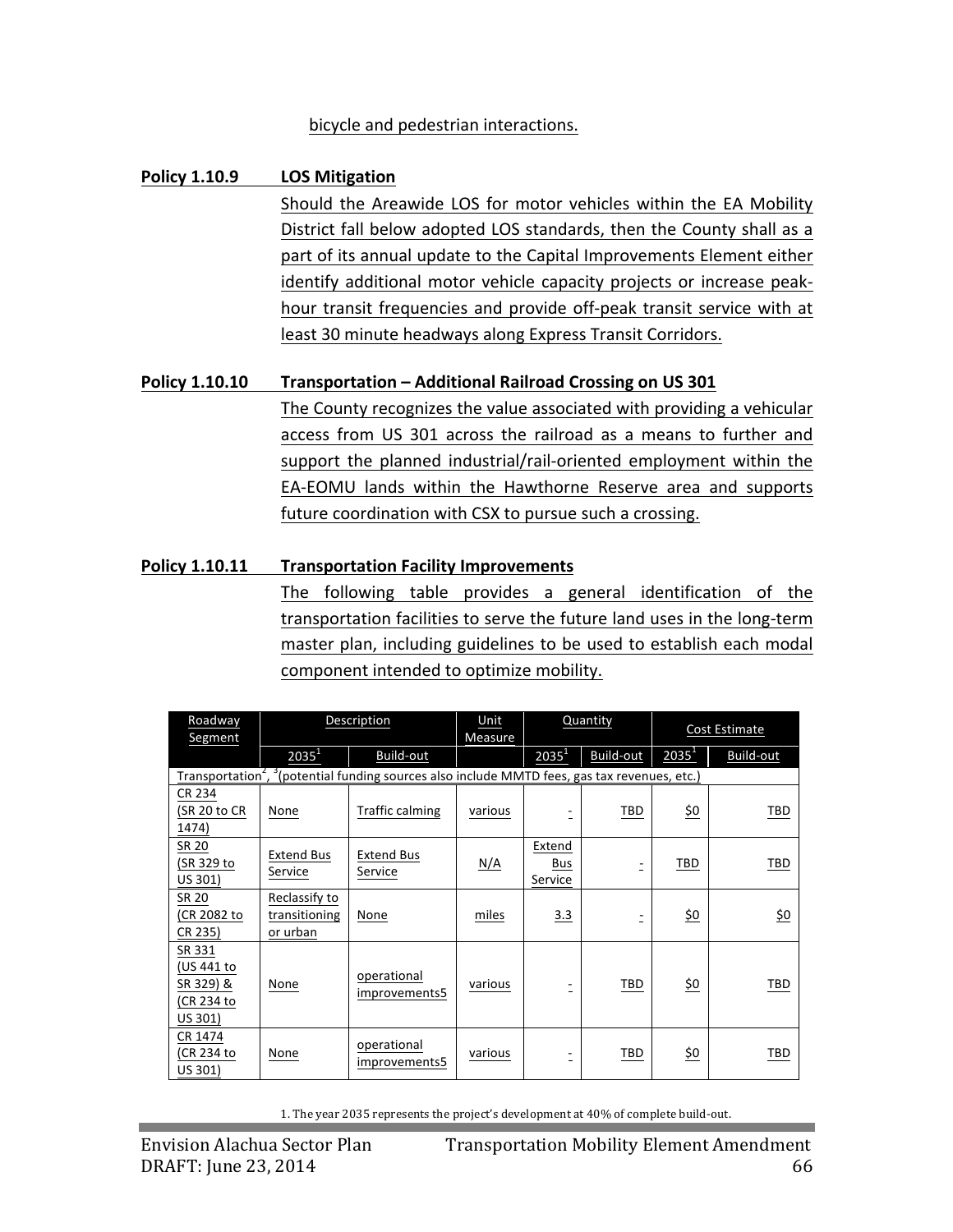- 2. Improvements are identified for segments where the forecasted volumes with the EASP are higher than the generalized service volumes and at least 5% higher than the forecasted volumes in 2035 without the EASP.
- 3. Improvements may be considered to maximize roadway capacity *without* adding additional lanes. These improvements may include Transportation System Management (TSM) or Transportation Demand Management (TDM) techniques.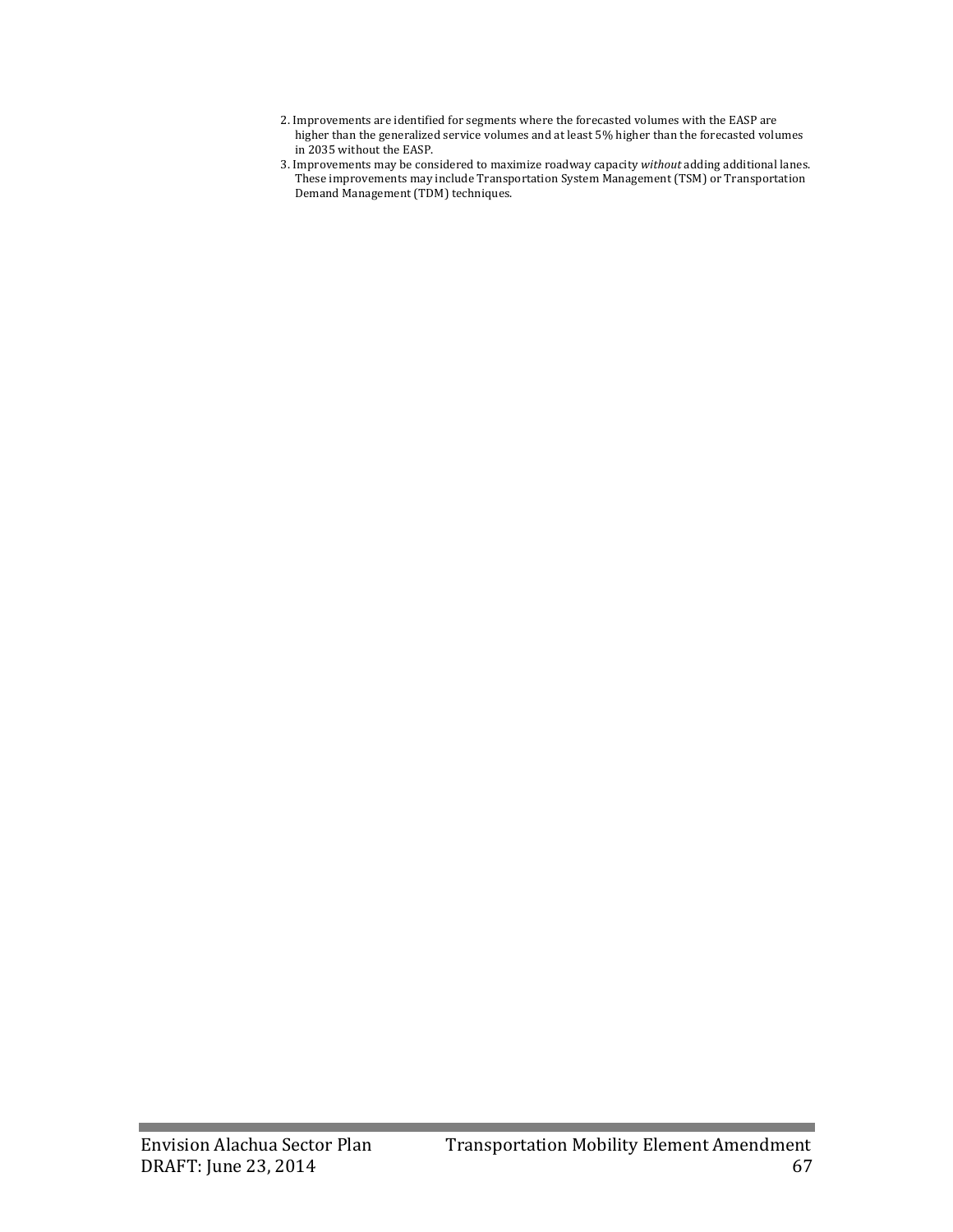#### **PART 3: PROPOSED AMENDMENTS TO THE CAPITAL IMPROVEMENTS ELEMENT**

#### **A. Amend Existing Policies**

### **(Partial excerpt of Policy 1.2.4 relating to the amended portion only)**

- **Policy 1.2.4** LOS standards for Category "A" and "B" public facilities shall be as follows:
	- (a) Transportation Facilities Level of Service:
		- (1) Within Urban Cluster Transportation and Sector Plan Mobility Districts, the County adopts the following level of service standards, as further detailed in Policy 1.1.4 and Policy 1.10.5 of the Transportation Mobility Element and Policy 1.3.2 (c) (3) (a-c) of the Capital Improvements Element. The level of service for pedestrian, bicycle, and express transit are long range standards. The level of service for motor vehicles is based on an Areawide analysis for each district.

| Mode of<br><b>Travel</b>    | Level of<br><b>Service</b><br>(LOS) | <b>Standard of Measure</b>                                                      |
|-----------------------------|-------------------------------------|---------------------------------------------------------------------------------|
| Pedestrian                  | B                                   | Based on Presence of a<br>pedestrian facility                                   |
| <b>Bicycle</b>              | в                                   | Based on Presence of a bike<br>lanes / paved shoulders                          |
| <b>Express Transit</b>      | B                                   | <b>Based on Peak Hour</b><br>Frequency of 15 minutes or<br>less                 |
| Motor Vehicle*              | D                                   | <b>Professionally Accepted</b><br><b>Traffic Analysis</b>                       |
| Motor Vehicle* -<br>$SIS**$ | C                                   | <b>Professionally Accepted</b><br>Traffic Analysis in consultation<br>with FDOT |

- Standard applies to Collector and Arterial Roads
- \*\* Strategic Intermodal System
- (2) For areas outside of Urban Cluster or Sector Plan Mobility Districts, Alachua County shall adopt the following minimum level of service standards based on peak hour conditions for functionally classified roadways in order to maximize the efficient use and safety of roadway facilities: